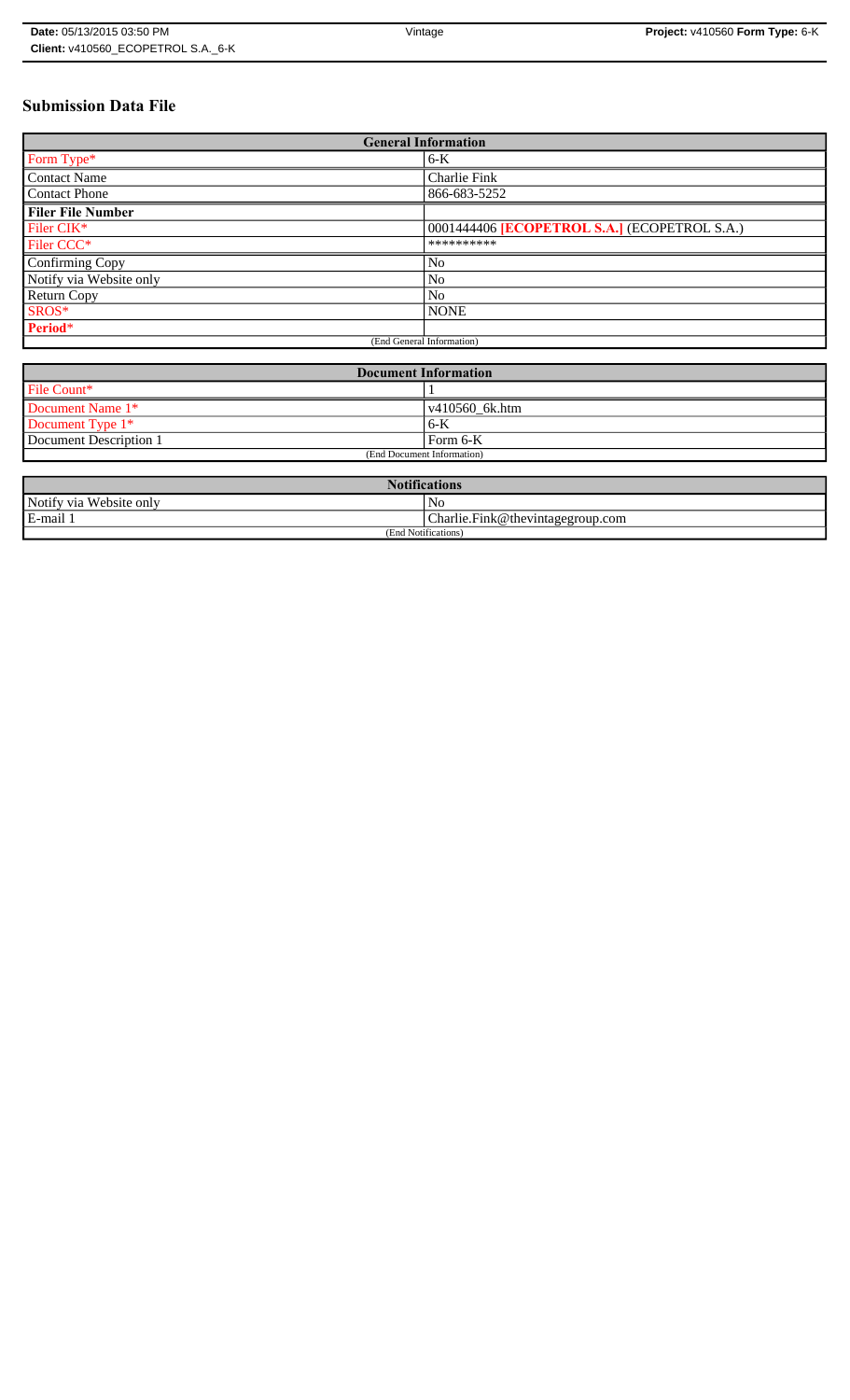#### **UNITED STATES SECURITIES AND EXCHANGE COMMISSION Washington, D.C. 20549**

### **FORM 6-K**

#### **REPORT OF FOREIGN PRIVATE ISSUER PURSUANT TO RULE 13a-16 OR 15d-16 UNDER THE SECURITIES EXCHANGE ACT OF 1934**

For the month of May, 2015 Commission File Number 001-34175

ECOPETROL S.A.

(Exact name of registrant as specified in its charter)

N.A.

(Translation of registrant's name into English)

COLOMBIA

(Jurisdiction of incorporation or organization)

Carrera 13 No. 36 – 24

BOGOTA – COLOMBIA

(Address of principal executive offices)

Indicate by check mark whether the registrant files or will file annual reports under cover of Form 20-F or Form 40-F.

Form 20-F  $\boxtimes$  Form 40-F  $\Box$ 

Indicate by check mark if the registrant is submitting the Form 6-K in paper as permitted by Regulation S-T Rule 101(b)(1)

Yes $\square$  No  $\square$ 

Indicate by check mark if the registrant is submitting the Form 6-K in paper as permitted by Regulation S-T Rule 101(b)(7)

Yes □ No ⊠

Indicate by check mark whether the registrant by furnishing the information contained in this form is also thereby furnishing the information to the Commission pursuant to Rule 12g3-2(b) under the Securities Exchange Act of 1934.

 $Yes \Box No \boxtimes$ 

If "Yes" is marked, indicate below the file number assigned to the registrant in connection with Rule 12g3-2(b): 82-  $N/A$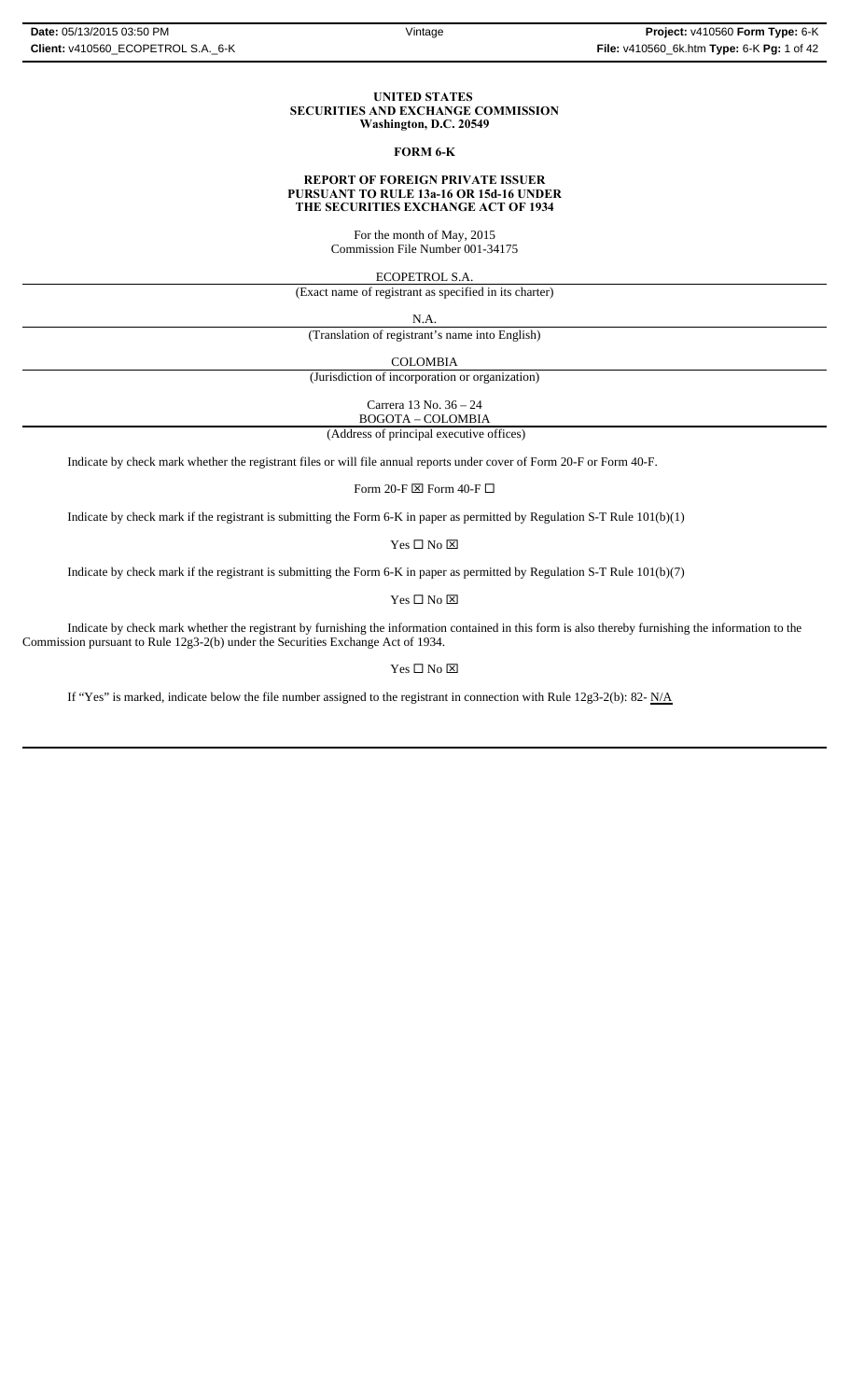### **Ecopetrol Group Announces Its Results for the First Quarter of 2015**

- *The Group's production maintained its growth trend, averaging 773.4 mboed in the first quarter of 2015. Production operated by Ecopetrol S.A. increased by 12.6%.*
- *Barrancabermeja's gross refining margin reached US\$18.2 per barrel, an 11.7% increase as compared with the first quarter of 2014.*
- The Group's consolidated<sup>[1]</sup> net income reached COP\$160 billion in the first quarter of 2015.

BOGOTA, Colombia, May 12, 2015. Ecopetrol S.A. (BVC: ECOPETROL; NYSE: EC; TSX: ECP) announced today Ecopetrol Group's financial results for the first quarter of 2015, prepared and filed in Colombian pesos (COP\$) and on the basis of International Financial Reporting Standards (IFRS). According with the article 3 of the Decree 2784 of December 28, 2012, the application date of the new technical framework is December 31, 2015, so the financial information presented prior to this date is subject to adjustments.

As indicated in paragraphs 9 and 18 of the International Accounting Standard 27 "Consolidated and Separated Financial Statements" Ecopetrol and its Corporate Group must present their financial information on a consolidated basis as if they were a single entity, combining the financial statements of the parent company and its subsidiaries line by line, adding assets, liabilities, shareholder´s equity, revenues and expenses of similar nature, removing the reciprocal items between the Corporate Group and recognizing the non-controlling interest.

Our financial results for the first quarter of 2015 and results for the comparable 2014 period were prepared on the basis of IFRS and are not comparable with our previously issued financial results for the first quarter of 2014 which were prepared in accordance with the Public Accounting Regime (*Régimen de Contabilidad Pública*) as adopted by the Colombian National Accounting Office (*Contaduría General de la Nación*).

Some figures in this release are presented in U.S. dollars (US\$), as indicated. The exhibits in the main body of this report have been rounded to one decimal.

#### **Summary of the Group's Financial Results**

| (COP\$ Billion)               | 10 2015* | $102014*$ | $\Delta(S)$ | $\Delta(\%)$ |
|-------------------------------|----------|-----------|-------------|--------------|
| Total sales                   | 12,300.9 | 17.971.3  | (5,670.4)   | $(31.6)\%$   |
| Operating profit              | 2,357.8  | 6.264.7   | (3,906.9)   | $(62.4)\%$   |
| Net Income Consolidated       | 355.9    | 4.064.8   | (3,708.9)   | $(91.2)\%$   |
| Non-controlling interest      | 195.9    | 176.7     | 19.2        | 10.9%        |
| Equity holders of Ecopetrol** | 160.0    | 3,888.1   | (3,728.1)   | $(95.9)\%$   |
| Other comprehensive income    | 1.124.1  | (200.0)   | 1.324.1     | $(662.1)\%$  |
| EBITDA                        | 3,148.9  | 7,864.7   | (4,715.8)   | $(60.0)\%$   |
| <b>EBITDA</b> Margin          | 25.6%    | 43.8%     |             |              |

\* These figures are included for illustration purposes only. Unaudited.

\*\* According to IAS-1, "Presentation of financial statements", paragraph 83, the company must include in the statement of comprehensive results the results attributable to non-controlling interest (minority interest) and the results attributable to shareholders of the controlling company.

<sup>1</sup> Net income attributable to Ecopetrol's shareholders under IFRS.

Dirección de Relacionamiento con el Inversionista Tel: 2345190, correo electrónico: investors@ecopetrol.com.co www.ecopetrol.com.co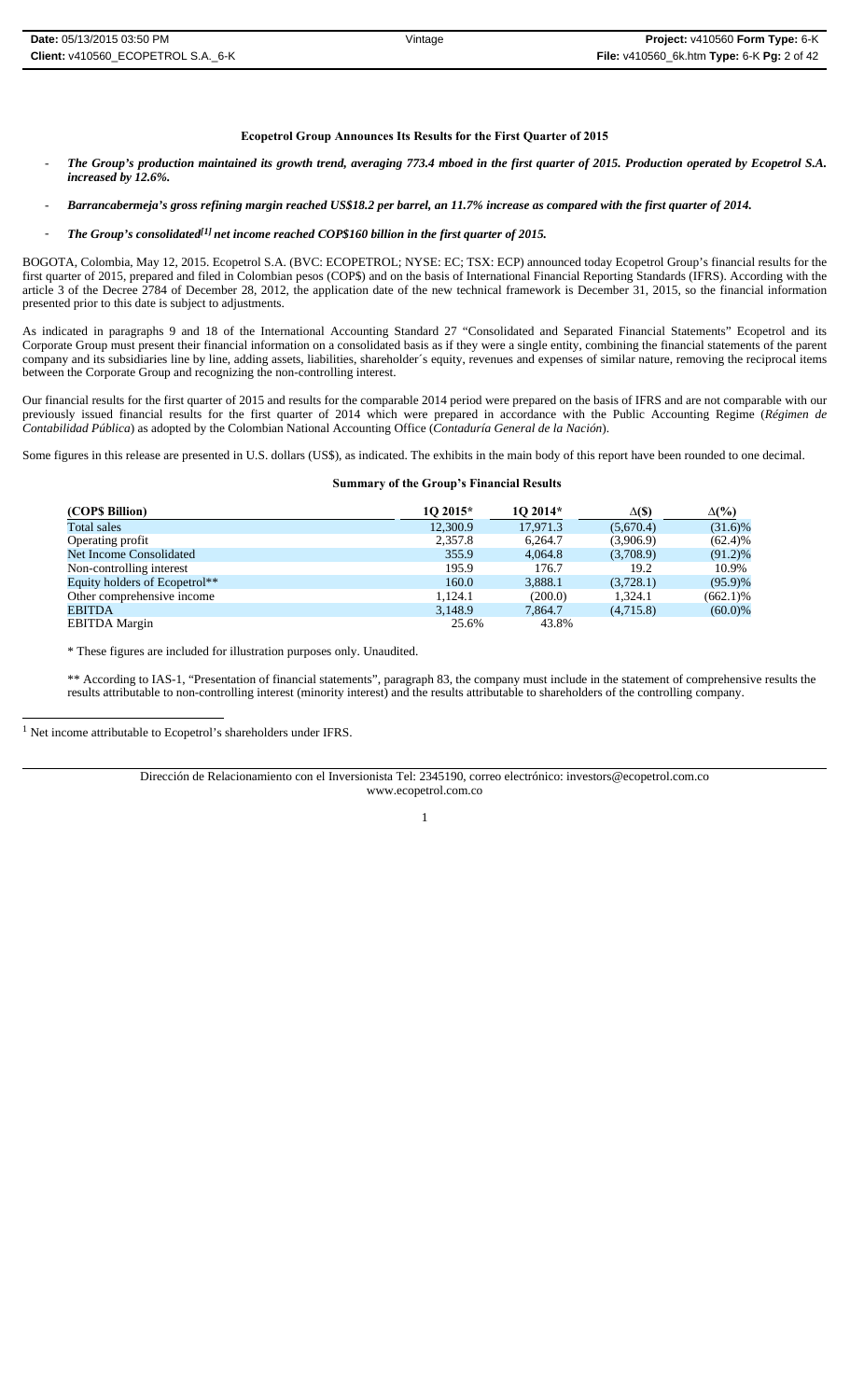|                                            | <b>1O 2015</b> | 10 2014 | $\Delta(\%)$ | Δſ\$`  |
|--------------------------------------------|----------------|---------|--------------|--------|
| Crude oil basket (US\$/BI)                 | 42.9           | 91.2    | $(53.0)\%$   | (48.3) |
| Quarterly average exchange rate COP\$/US\$ | 2,469          | 2.004   | 23.2%        | 465.0  |

In the opinion of Ecopetrol S.A.'s CEO, Juan Carlos Echeverry:

*"Despite the decline in oil prices, in the first quarter of 2015 the Group reached a positive financial result due to the good performance of its different segments and favorable environment conditions for the operation.* 

*Thus, operating and financial results of the Group on the first quarter of 2015 were better than those of the fourth quarter of 2014. Particularly, March was the best month of the first quarter of 2015.* 

*With respect to our exploration activities, the first geological success for the year was reported at the Bullerengue-1 well, drilled by Hocol, located in the Sinú-San Jacinto basin, which is expected to support the natural gas supply on the Atlantic Coast region. In addition, we advanced in the drilling activities in the offshore wells Kronos and Calasú, located in the southern Caribbean Sea in partnership with Anadarko as operator (50% - 50%).*

*Our production activities have recorded four consecutive quarters of growth, reaching 773.4 mboed in the first quarter 2015, a 1% increase as compared to the first and last quarters of 2014. This increase was the result of the start-up of new facilities and wells in the Castilla and Chichimene fields, both of which set production records of 124 mbod and 85 mbod, respectively.*

*Our affiliated companies increased their production to a total 51.4 mboed, a 5.8% rise as compared to the first quarter of 2014. Highlighting Ecopetrol America's production alone reached 6.4 mboed.*

*Amid this low crude oil prices scenario, our refining margin has continued to improve, reaching 18.2 US\$ per barrel in the first quarter of 2015, a 12% gain as compared to the first quarter of 2014 (16.3 US\$ per barrel) and a 15% gain as compared to the fourth quarter of 2014 (15.8 US\$ per barrel). The main contributing factors to this result were the operating stability of units and the improvements designed to give value to residual streams.*

*In transportation, total volumes moved during the first quarter of 2015 were 1,273.5 mbd, a 6% increase compared to 1,200.1 mbd transported during the first quarter of 2014, and 3.3% more compared to the fourth quarter of 2014. This result was primarily due to higher volumes transported in the Caño Limón-Coveñas and Oleoducto Transandino systems resulting from the decreased number of attacks on transport infrastructure, which went from 35 attacks on the first quarter of 2014 to 2 attacks in the first quarter of 2015.* 

*International crude oil prices reached its lower level in 6 years during the first quarter of 2015 (Brent 46.6 US\$ per barrel on January 13). As a result, our revenues were deeply affected, decreasing from COP\$18 trillion to COP\$12.3 trillion in the first quarter of 2015, a COP\$5.7 trillion decrease (31.6%). The effect of lower sales oil prices (from 101 US\$ per barrel to 56 US\$ per barrel between the first quarter of 2014 and the first quarter of 2015) caused a decreased of COP\$8.2 trillion in our revenue, that was partially offset for the positive exchange rate effect, representing a higher income of COP\$2 trillion, COP\$200 billion in higher sales volumes and COP\$250 billion in higher income from transportation services to third parties due to the effect of the devaluation on the tariffs.* 

> Dirección de Relacionamiento con el Inversionista Tel: 2345190, correo electrónico: investors@ecopetrol.com.co www.ecopetrol.com.co

> > $\mathfrak{D}$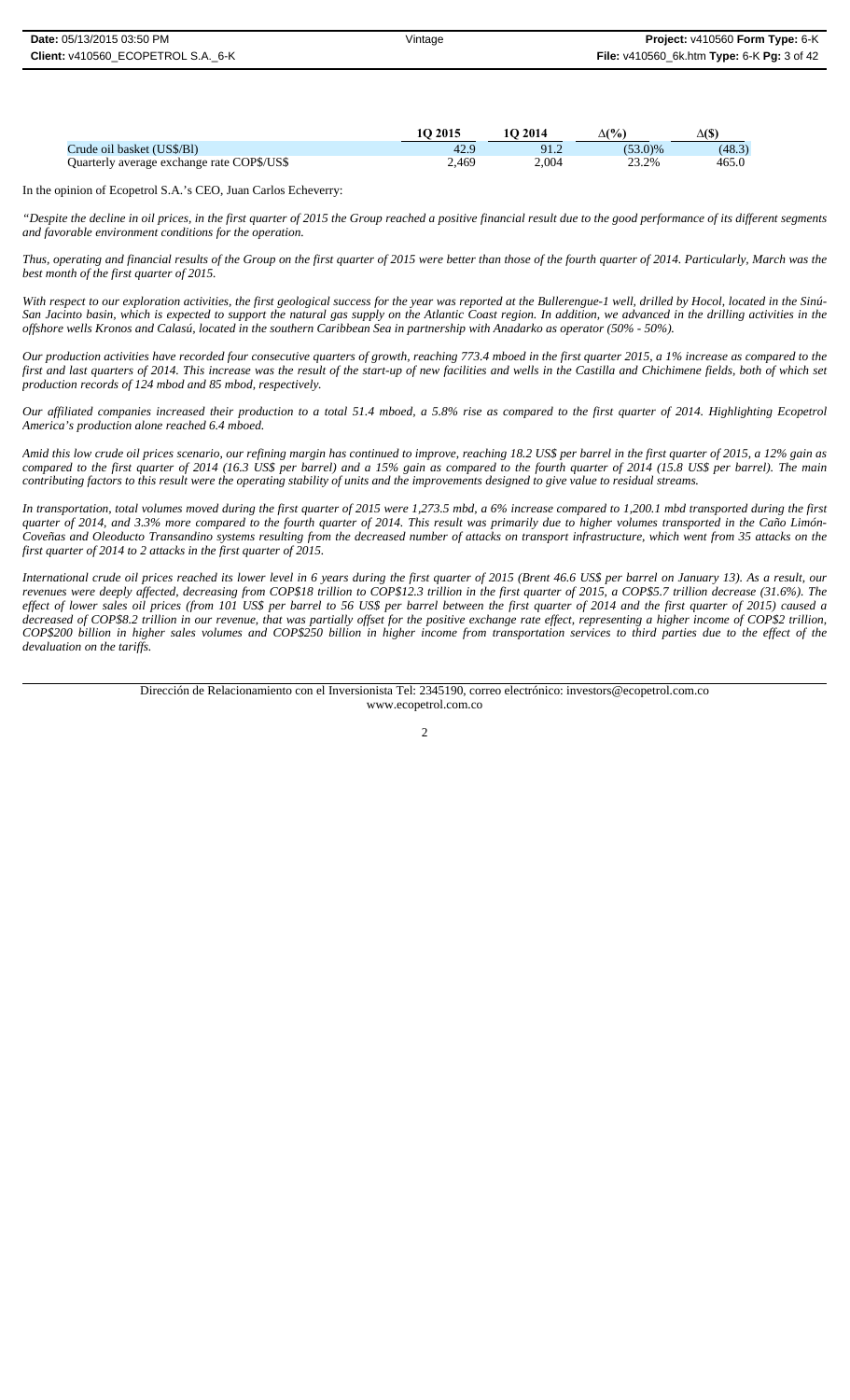*Our cost of sales declined to COP\$8.5 trillion in the first quarter of 2015, a 21% decrease as compared to COP\$10.8 trillion in the first quarter of 2014. This result was primarily due to the effect of lower oil prices on our purchase costs of crude, gas and refined products, as well as lower fixed costs due to the optimization of maintenance plans and contracted services achieved during the first quarter of 2015.*

*Operating costs increased by 53% during the first quarter of 2015 as compared to the first quarter of 2014, primarily as a consequence of the recording of the wealth tax applicable for year 2015.*

*The Colombian peso-U.S. dollar exchange rate had significant effects on the Group's financial expenses. The impact of the depreciation of the Colombian peso over our net liability position resulted in an expense of COP\$1.4 trillion during the first quarter of 2015.*

*Income before taxes for the first quarter of 2015 was COP\$828 billion. With the income tax provision of COP\$472 billion (57%) resulted in a consolidated net income of COP\$160 billion.*

*Considering the current scenario of low oil prices, we are focused on making our operations more efficient. Our operations will continue focusing on safety, profitability and delivering positive results for our shareholders."*

> Dirección de Relacionamiento con el Inversionista Tel: 2345190, correo electrónico: investors@ecopetrol.com.co www.ecopetrol.com.co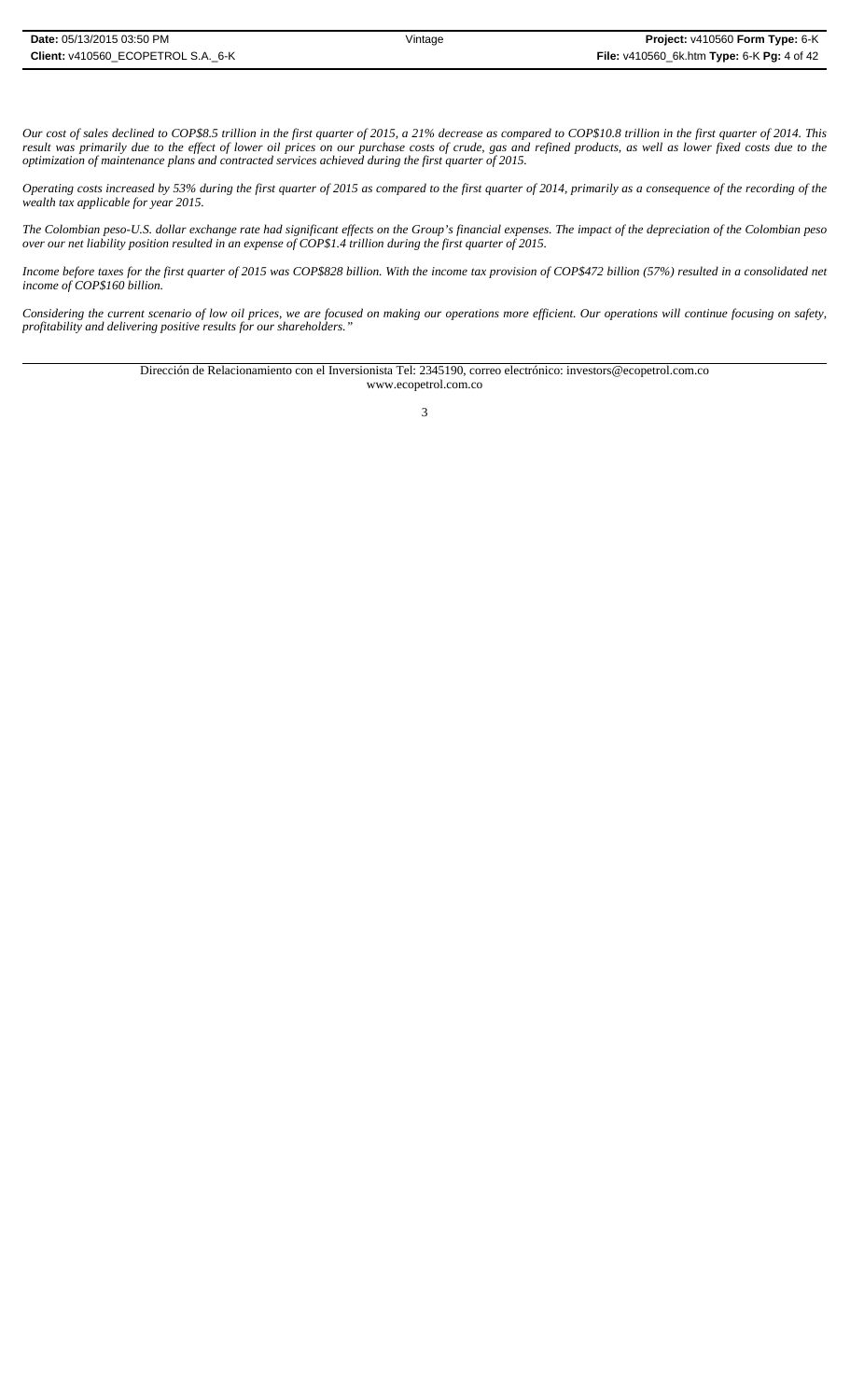# **The Ecopetrol Group presents its results for the first quarter of 2015**

*Table of Contents*

|    | <b>I. Consolidated Financial Results</b>                                                                                                       |    |
|----|------------------------------------------------------------------------------------------------------------------------------------------------|----|
| a. | Availability of crude, gas and refined products                                                                                                |    |
| b. | Sales volume                                                                                                                                   |    |
| c. | Prices of crude, refined products and natural gas                                                                                              |    |
| d. | <b>Financial results</b>                                                                                                                       |    |
| e. | <b>Balance</b> sheet                                                                                                                           | 11 |
| f. | <b>Credit rating</b>                                                                                                                           | 12 |
| g. | Financing                                                                                                                                      | 12 |
| h. | <b>Segment Results</b>                                                                                                                         | 13 |
|    | <b>II. Operating Results</b>                                                                                                                   | 14 |
| a. | Investments                                                                                                                                    | 14 |
| b. | Exploration                                                                                                                                    | 15 |
| c. | Production                                                                                                                                     | 16 |
| d. | <b>Transport</b>                                                                                                                               | 19 |
| e. | Refining                                                                                                                                       | 20 |
|    | III. Organizational Consolidation, Corporate Responsibility and Corporate Governance (Ecopetrol S.A.)                                          | 21 |
| a. | Organizational consolidation                                                                                                                   | 21 |
| b. | <b>Corporate Responsibility</b>                                                                                                                | 21 |
|    | IV. Presentations of the Quarter Results                                                                                                       | 22 |
|    | V. Ecopetrol's Group Exhibits                                                                                                                  | 24 |
|    | VI. Exhibits of Subsidiary Results and Shareholder Interest                                                                                    | 28 |
|    | <b>VII. Corporate Group Debt</b>                                                                                                               | 35 |
|    | VIII. Annex: Principal Changes in Consolidated Financial Reporting and Its Effects for the Year 2014, Product of the Adoption of International |    |
|    | <b>Financial Reporting Standards – IFRS</b>                                                                                                    | 36 |
|    |                                                                                                                                                |    |

Dirección de Relacionamiento con el Inversionista Tel: 2345190, correo electrónico: investors@ecopetrol.com.co www.ecopetrol.com.co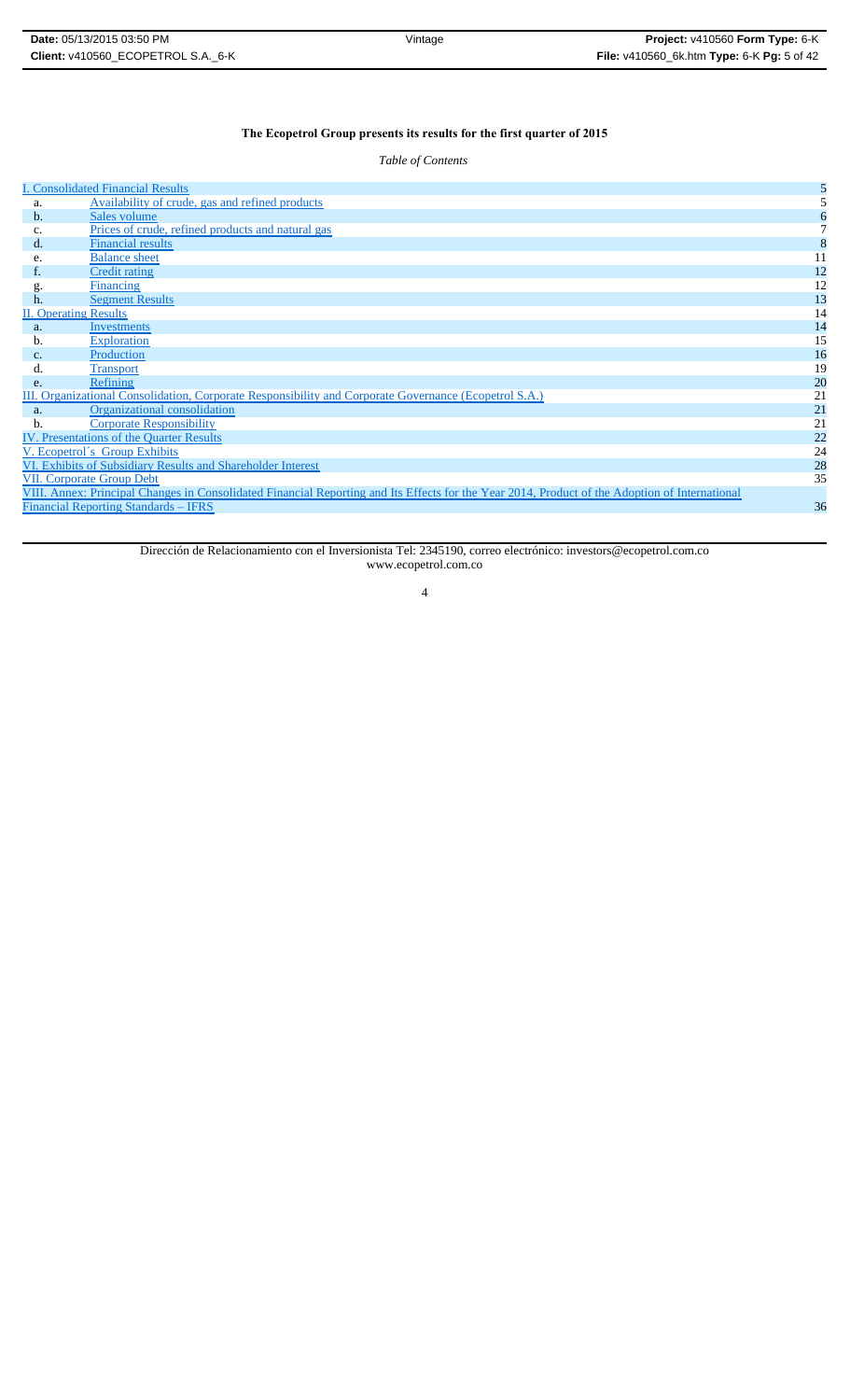# **I. Consolidated Financial Results**

The following results are presented on the basis of International Financial Reporting Standards (IFRS) and are not comparable with the results reported on the basis of the Public Accounting Regime (*Régimen de Contabilidad Pública*) as adopted by the Colombian National Accounting Office (*Contaduría General de la Nación*).

# **a. Availability of crude, gas and refined products**

The availability of the Group's crude, gas and refined products is summarized in the following volumes produced and purchased:

# **Ecopetrol S.A. (consolidated) (1)**

| 1) Crude Oil (mbod)        | 10 2015 | 10 2014 | $\Delta(\%)$ |
|----------------------------|---------|---------|--------------|
| $(+)$ Net Production $(2)$ | 536.6   | 526.1   | 2.0%         |
| $(+)$ Purchases $(3)$      | 215.4   | 199.4   | 8.0%         |
| $(+)$ Diluent              | 69.0    | 78.7    | $(12.3)\%$   |
| <b>Total</b>               | 821.0   | 804.2   | 2.1%         |
| 2) Natural Gas (mboed)     | 10 2015 | 10 2014 | $\Delta(\%)$ |
| $(+)$ Net Production $(4)$ | 116.7   | 122.4   | (4.7)%       |
| $(+)$ Purchases $(5)$      | 2.2     | 2.2     | $0.0\%$      |
| Total                      | 118.9   | 124.6   | $(4.6)\%$    |
| 3) Refined Products (mbd)  | 10 2015 | 10 2014 | $\Delta(\%)$ |
| $(+)$ Production $(6)$     | 220.7   | 219.8   | 0.4%         |
| $(+)$ Local Purchase $(7)$ | 5.8     | 6.2     | (6.5)%       |
| $(+)$ Imports $(8)$        | 121.4   | 94.6    | 28.3%        |
| <b>Total</b>               | 347.9   | 320.6   | 8.5%         |

(1) Does not include variation in inventories

(2) Does not include royalties

(3) Includes royalties purshased from the National Hydrocarbon Agency (Agencia Nacional de Hidrocarburos, ANH), royalties from Ecopetrol and other companies, and purchases from third parties

(4) Includes royalties

(5) Only includes purchases from third parties

(6) In 2014 figures diluent production and products used as diluent were remove as they are already included in the line diluent of the crude oil section

(7) In 2014 figures local purchases of diluent were remove as they are already included in the line diluent of the crude oil section (8) In 2014 figures imports of filuent were remove as they are already included in the line diluent of the crude oil section

> Dirección de Relacionamiento con el Inversionista Tel: 2345190, correo electrónico: investors@ecopetrol.com.co www.ecopetrol.com.co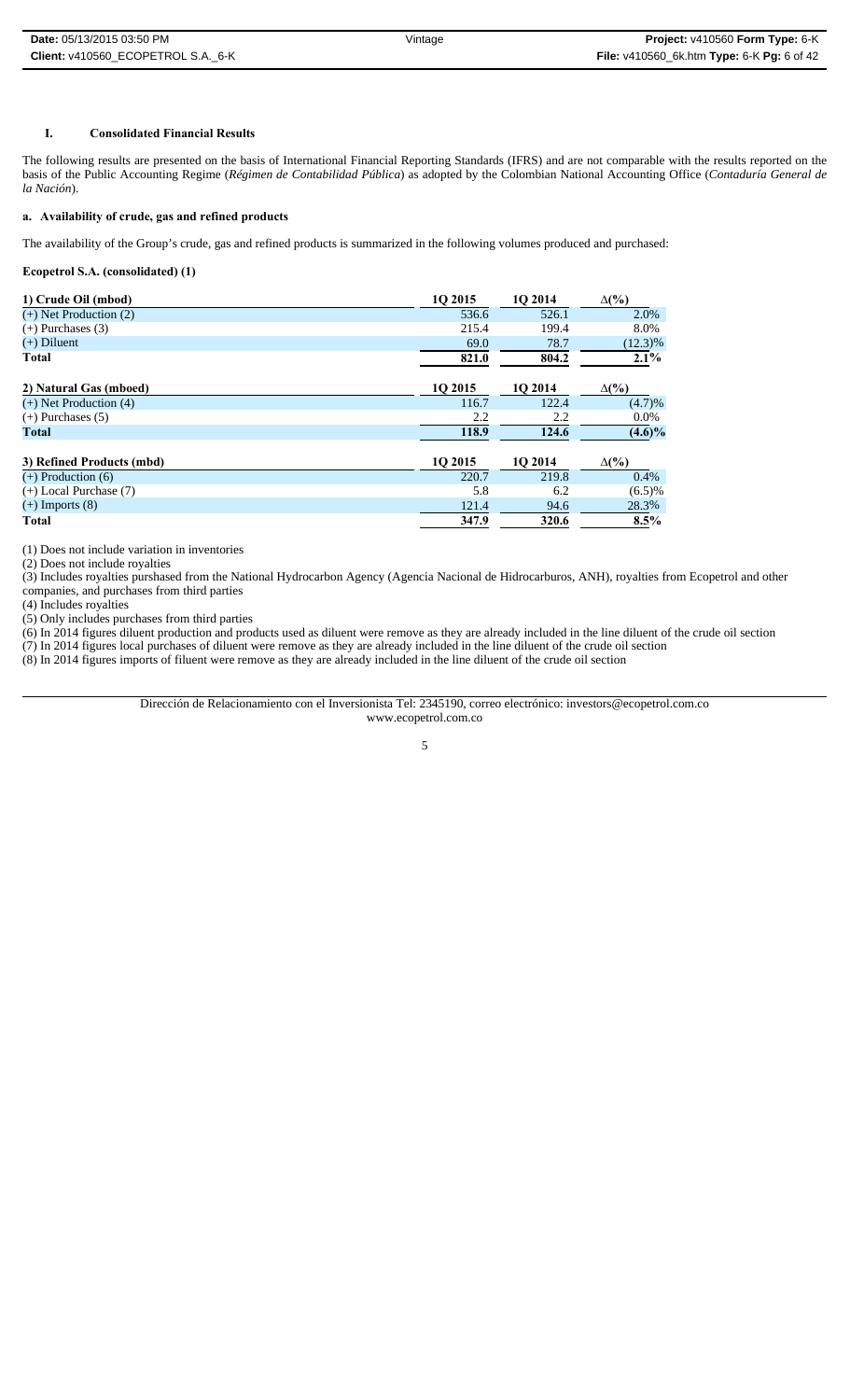The main variations for the first quarter of 2015 as compared to the first quarter of 2014 were as follows:

- Increased crude oil production: Chichimene and Castilla fiels increase its production in 69% and 14% respectively compared with the same period of 2014.
- Increased crude oil purchases for the refinery, taking advantage of the higher refining margins during the period.
- Decreased diluent purchases: primarily due to the drawdowns of diluents from our inventories, higher production of diluents at the Barrancabermeja refinery and dilution optimizations.
- Decreased natural gas production due to the natural decline of the Guajira fields.
- Increased gasoline imports due to increased domestic demand and decreased production levels at the Barrancabermeja refinery.
- **b. Sales volume**

# **Ecopetrol S.A. (consolidated)**

| Sales volume                       |         |         |              |
|------------------------------------|---------|---------|--------------|
| Local sales volume (mboed)         | 10 2015 | 1O 2014 | $\Delta(\%)$ |
| Crude Oil                          | 20.1    | 30.4    | $(33.9)\%$   |
| Natural Gas                        | 81.4    | 79.8    | 2.0%         |
| Gasoline                           | 92.4    | 84.0    | 10.0%        |
| <b>Medium Distillates</b>          | 142.0   | 140.5   | 1.1%         |
| LPG and propane                    | 15.5    | 15.0    | 3.3%         |
| Fuel oil                           | 5.2     | 3.4     | 52.9%        |
| Industrial and Petrochemical       | 21.4    | 22.0    | (2.7)%       |
| <b>Total Local Sales</b>           | 378.0   | 375.1   | $0.8\%$      |
| <b>Export sales volume (mboed)</b> | 10 2015 | 1Q 2014 | $\Delta(\%)$ |
| Crude Oil                          | 570.4   | 521.6   | 9.4%         |
| Products                           | 72.7    | 108.4   | $(32.9)\%$   |
| Natural Gas                        | 16.2    | 24.0    | $(32.5)\%$   |
| <b>Total Export Sales</b>          | 659.3   | 654.0   | $0.8\%$      |
| Total sales volume                 | 1.037.3 | 1,029.1 | $0.8\%$      |

*b.1) Domestic Market (36% of total sales in the first quarter of 2015):* 

The 0.8% increase in local sales volume in the first quarter of 2015 is explained mainly by higher sales of gasoline, natural gas, fuel oil and liquefied petroleum gas to meet the increased internal demand.

*b.2) International Market (64% of total sales in the first quarter of 2015):*

The 0.8% increase in volume exported in the first quarter of 2015 is explained primarily as the net effect of:

Dirección de Relacionamiento con el Inversionista Tel: 2345190, correo electrónico: investors@ecopetrol.com.co www.ecopetrol.com.co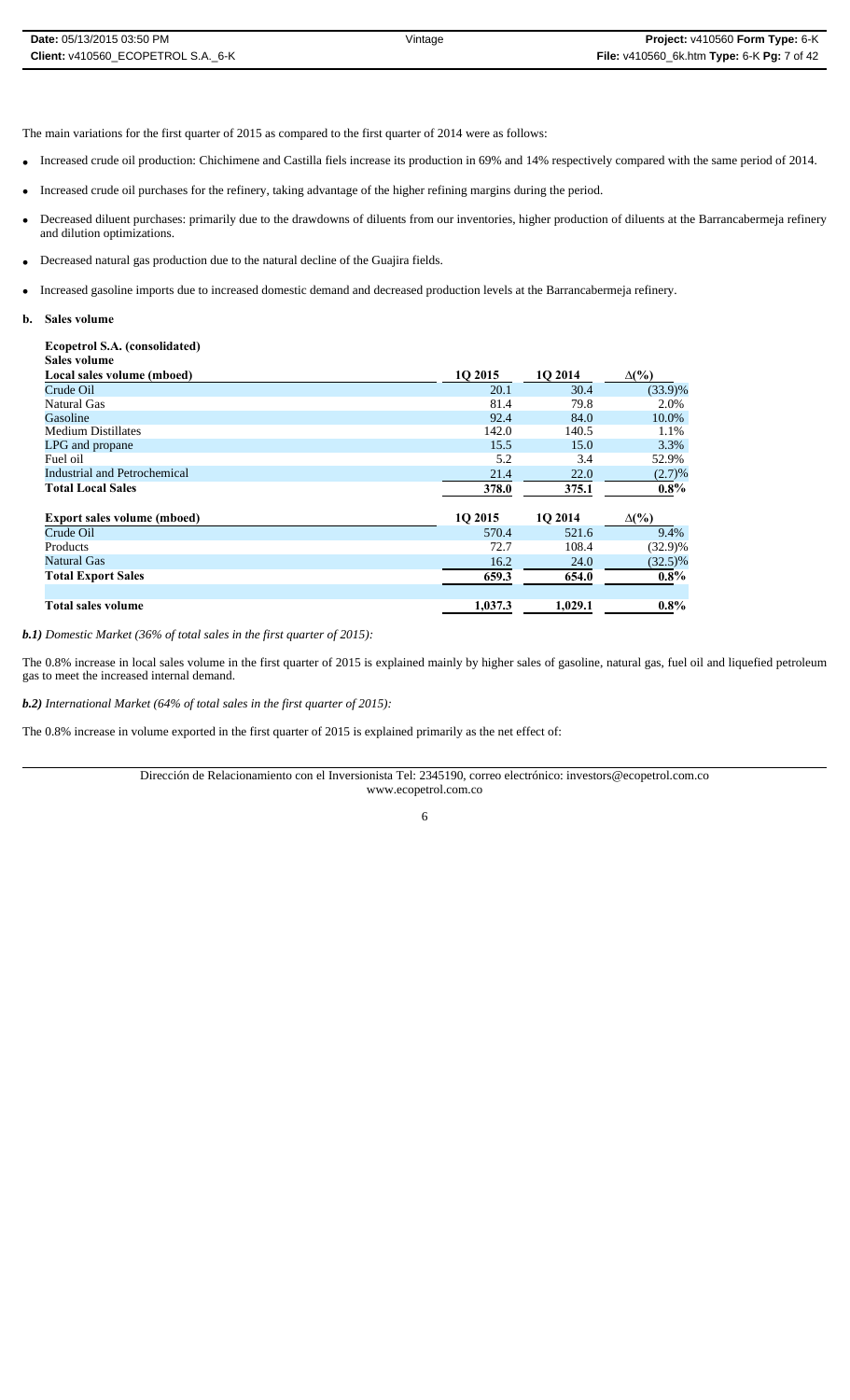- Increased crude oil exports due to the Group's increase in production and increased purchases from third parties.
- Decreased natural gas exports due to the natural decline of the Guajira field.

Export markets:

| <b>Export destinations - Crudes (mbod)</b> |         |         | <b>Export destinations - Products (mboed)</b> |         |          |
|--------------------------------------------|---------|---------|-----------------------------------------------|---------|----------|
| <b>Destination</b>                         | 10 2015 | 10 2014 | <b>Destination</b>                            | 10 2015 | 10 2014  |
| Asia                                       | 143     | 210     | Central America / Caribbean                   | 16      | 45       |
| <b>U.S. Gulf Coast</b>                     | 148     | 118     | Asia                                          |         | 15       |
| Europe                                     | 87      | 78      | <b>U.S. West Coast</b>                        |         |          |
| <b>U.S. West Coast</b>                     | 35      | 56      | U.S. East Coast                               |         | 24       |
| Central America / Caribbean                | 132     | 44      | U.S. Gulf Coast                               |         | 15       |
| South America                              |         | 10      | South America                                 |         |          |
| <b>U.S. East Coast</b>                     | 6       | 6       | Europe                                        |         | $\Omega$ |
| Other                                      | 10      |         | Other                                         |         |          |
| <b>Total</b>                               | 570     | 522     | <b>Total</b>                                  | 73      | 108      |

 Crude: sales increased to the Gulf of Mexico region of the United States because of higher refining margins and decreased competitiveness of domestic and Canadian crude. Sales to Central America also increased due to increased demand for storage services.

Sales to Asian market decreased because of more competitive prices offered by Middle Eastern and African producers and the opportunities that arose in the spot market to sell in other destinations. However, this situation was temporary and Ecopetrol maintains its presence in Asia under sales contracts.

The crude oil exports basket of our Group was indexed to Brent (71%) and Maya (29%).

 Refined products: sales increased to the West Coast of the United States and to Europe due to higher demand for fuel oil for the production of maritime fuels.

Sales to Central America declined due to higher demand in the United States, which offered better prices but led to reduced flows to Central America.

### **c. Prices of crude, refined products and natural gas**

| <b>Prices of crude references</b> |         |         |               |               |                     |
|-----------------------------------|---------|---------|---------------|---------------|---------------------|
| (Average, US\$/BI)                | 10 2015 | 10 2014 | $\Delta(\%)$  | $\Delta$ (\$) |                     |
| <b>Brent</b>                      | 55.1    | 107.9   | $(48.9)\%$ \$ | (52.8)        |                     |
| <b>MAYA</b>                       | 43.9    | 89.3    | $(50.8)\%$ \$ | (45.4)        |                     |
| Weighted average sales price      |         |         |               |               | <b>Sales Volume</b> |
| (USS/BI)                          | 10 2015 | 10 2014 | $\Delta(\%)$  | $\Delta$ (\$) | (mboed) 1Q 2015     |
| Crude oil basket                  | 42.9    | 91.2    | $(53.0)\%$    | (48.3)        | 590.5               |
| Products basket                   | 68.1    | 116.8   | (41.7)%       | (48.7)        | 349.2               |
| Natural gas basket                | 23.7    | 24.3    | $(2.5)\%$     | (0.6)         | 97.6                |

Dirección de Relacionamiento con el Inversionista Tel: 2345190, correo electrónico: investors@ecopetrol.com.co www.ecopetrol.com.co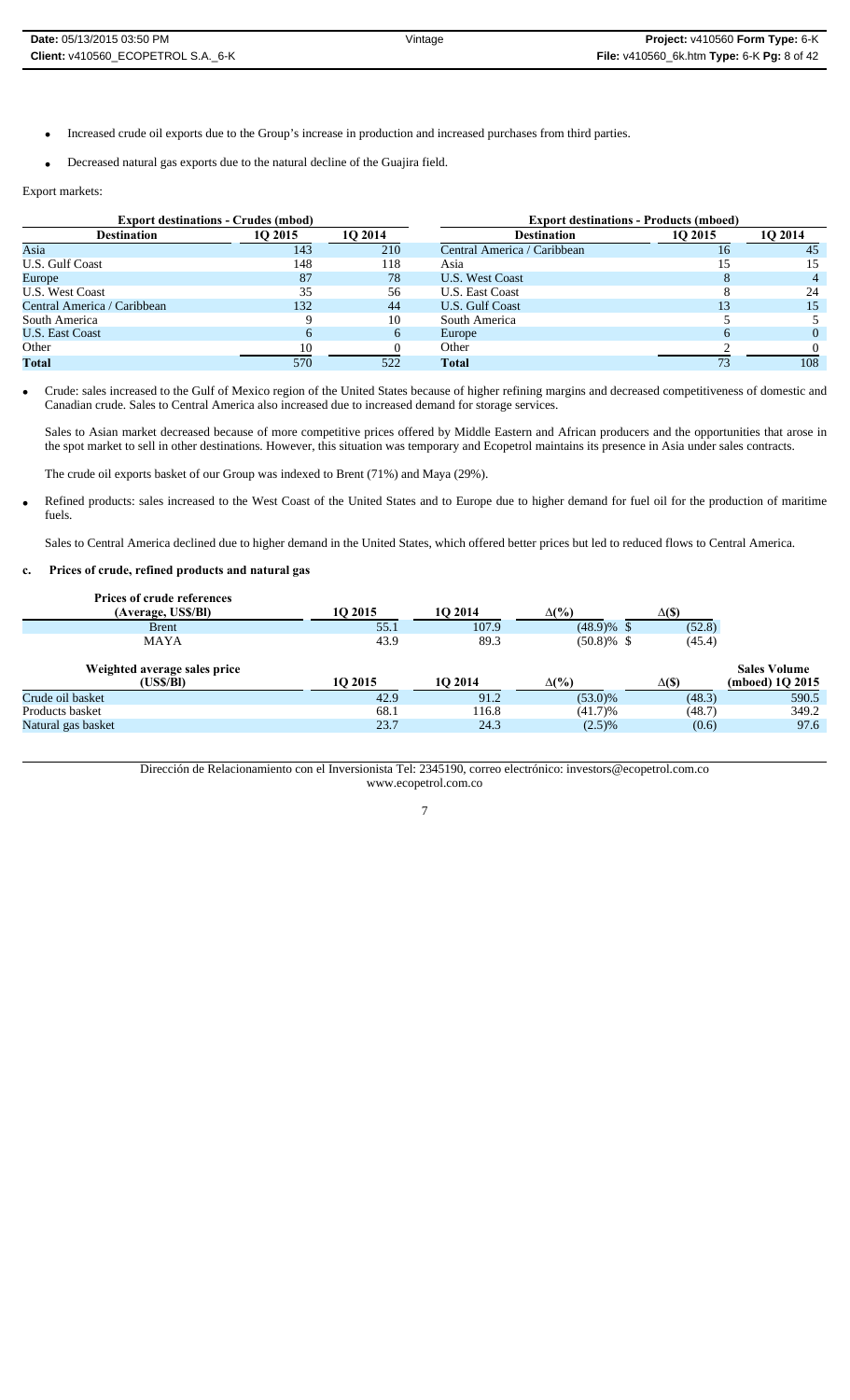### *Crude:*

Between the first quarter of 2014 and the first quarter of 2015, the average price of our Group's crude sales basket fell by US\$48.3 per barrel, reflecting the sharp drop in international crude prices caused by a market surplus and weaker-than-expected demand from Asian and European economies.

#### *Refined Products:*

During the first quarter of 2015, the price of the refined products sales basket decreased by US\$48.7 per barrel as compared to the same period last year, primarily due to the reduction in the price of jet (-US\$54.4 per barrel), diesel (-US\$52.1 per barrel) an gasoline (-US\$46.7 per barrel).

#### *Natural gas:*

Selling prices remained stable in the first quarter of 2015 as compared to the same quarter of last year.

# **d. Financial results**

# **Consolidated Income Statement**

| <b>COPS Billion</b>                  | 10 2015*  | 1O 2014* | $\Delta(\$)$ | $\Delta(\%)$ |
|--------------------------------------|-----------|----------|--------------|--------------|
| <b>Local Sales</b>                   | 4,595.5   | 6,287.6  | (1,692.1)    | $(26.9)\%$   |
| <b>Export Sales</b>                  | 6,474.1   | 10,700.9 | (4,226.8)    | $(39.5)\%$   |
| Sale of services                     | 1,231.3   | 982.8    | 248.5        | 25.3%        |
| <b>Total Sales</b>                   | 12,300.9  | 17,971.3 | (5,670.4)    | $(31.6)\%$   |
| Variable Costs                       | 6,404.9   | 8,625.2  | (2,220.3)    | $(25.7)\%$   |
| <b>Fixed Costs</b>                   | 2,118.1   | 2,150.3  | (32.2)       | $(1.5)\%$    |
| <b>Cost of Sales</b>                 | 8,523.0   | 10,775.5 | (2,252.5)    | $(20.9)\%$   |
| <b>Gross Profits</b>                 | 3,777.9   | 7,195.8  | (3,417.9)    | $(47.5)\%$   |
| <b>Operating Expenses</b>            | 1,420.1   | 931.2    | 488.9        | 52.5%        |
| <b>Operating Income/Loss</b>         | 2,357.8   | 6,264.7  | (3,906.9)    | $(62.4)\%$   |
| Financial Income/Loss                | (1,530.3) | (120.9)  | (1,409.4)    | 1,165.8%     |
| <b>Results from Subsidiaries</b>     | 0.7       | 15.3     | (14.6)       | $(95.4)$ %   |
| Provision for Income Tax             | 472.4     | 2,094.2  | (1,621.8)    | (77.4)%      |
| <b>Net Income Consolidated</b>       | 355.9     | 4,064.8  | (3,708.9)    | $(91.2)\%$   |
| Non-controlling interests            | 195.9     | 176.7    | 19.2         | 10.9%        |
| <b>Equity holders of Ecopetrol**</b> | 160.0     | 3,888.1  | (3,728.1)    | $(95.9)\%$   |
| Other comprehensive income           | 1,124.1   | (200.0)  | 1,324.1      | $(662.1)\%$  |
| <b>EBITDA</b>                        | 3,148.9   | 7,864.7  | (4,715.8)    | $(60.0)\%$   |
| <b>EBITDA</b> Margin                 | 25.6%     | 43.8%    |              |              |

\* These figures are included for illustration purposes only. Unaudited.

\*\* According to IAS-1, "Presentation of financial statements", paragraph 83, the company must include in the statement of comprehensive results the results attributable to non-controlling interest (minority interest) and the results attributable to shareholders of the controlling company.

Revenues in the first quarter of 2015 decreased by 31.6% (-COP\$5,670 billion) as compared to the same period of last year, as a result of the combined effect of:

- The decrease in the price of Ecopetrol S.A.'s average export basket (-US\$51.3 per barrel): -COP\$8,220 billion.
- Devaluation of the Colombian peso against the U.S. dollar, from an average exchange rate of COP\$2,004/US\$1 in the first quarter of 2014 to an average exchange rate COP\$2,469/US\$1 in the first quarter of 2015, resulting in a COP\$2,095 billion increase in sales revenues.

Dirección de Relacionamiento con el Inversionista Tel: 2345190, correo electrónico: investors@ecopetrol.com.co www.ecopetrol.com.co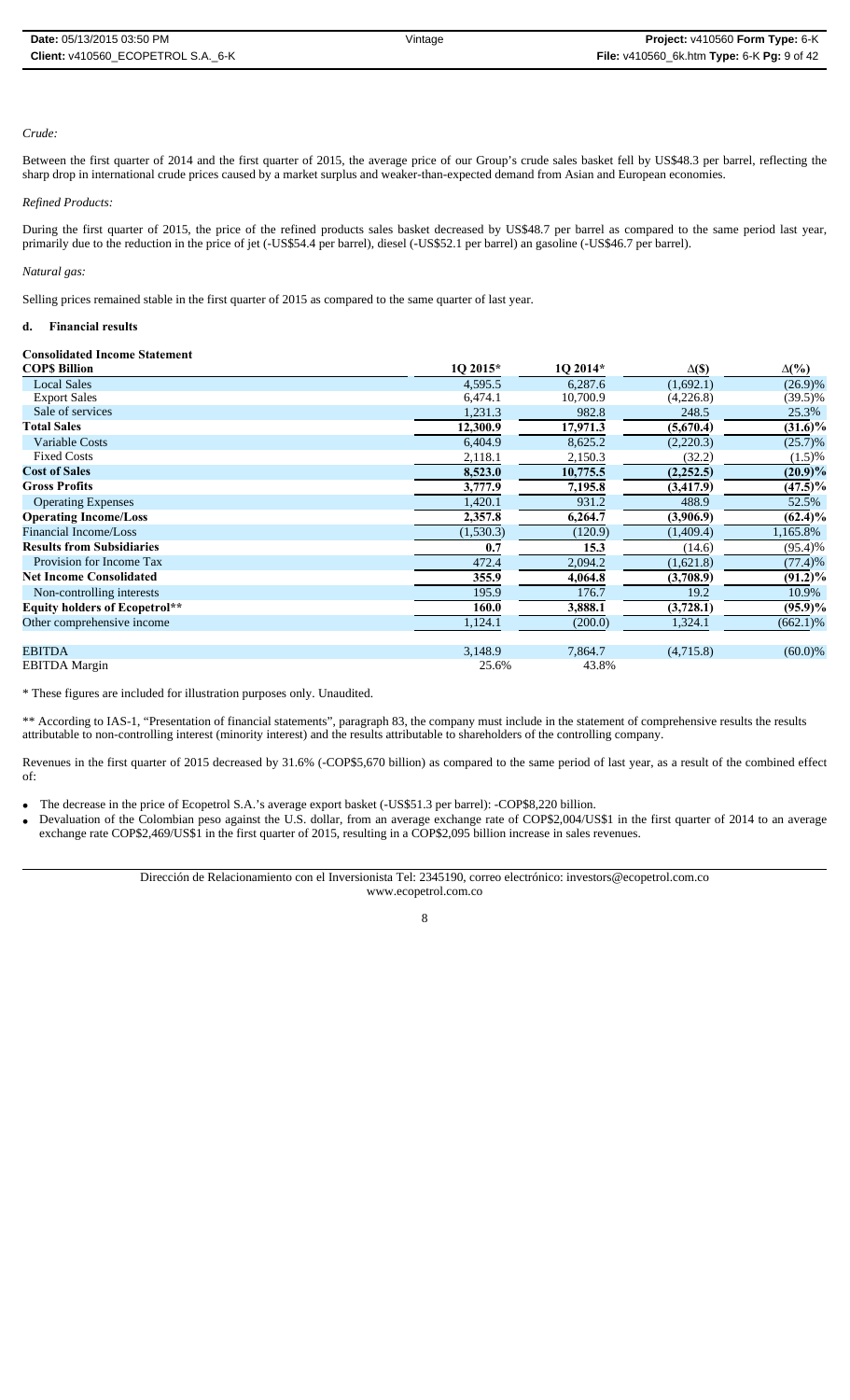- Increased revenues from services provided by our transportation and logistics segment to third parties, mainly as a result of exchange rate effects on U.S. dollar-denominated transportation tariffs: +COP\$248 billion.
- Increased sales volumes (+8 mboed): +COP\$207 billion.

The **Cost of Sales** declined by 21% (-COP\$2,253 billion) in the first quarter of 2015, as a result of:

- **Variable Costs:** a 26% (-COP\$2,220 billion) decrease primarily as a result of:
	- a) A COP\$1,831 billion decline in the purchase costs of crude, gas and refined products due to the net effect of:
	- o Lower average purchase price due to the decline in international benchmark prices: -COP\$2,771 billion.
	- o A 23% devaluation of the in the average exchange rate Colombian peso against the U.S. dollar: +COP\$623 billion.
	- o An increase in volumes purchased from third parties due to Vasconia crude purchases to Pacific Rubiales starting in November and increased gasoline imports to meet increased internal demand: +COP\$317 billion.
	- b) Variation of inventories due to a decline in the value of inventories on a lower cost basis in 2015: -COP\$300 billion
	- c) Transport, mainly as an optimization in the use of tanker trucks as a result of the operative stability and better environment conditions for the operation during the first quarter of 2015: -COP\$65 billion.
	- d) Amortizations, depreciations and depletion, primarily as a result of increased incorporation of reserves in 2014. The reserve added in 2014 is the base for the amortization and depletion of oil investments in 2015: -COP\$45 billion.
	- e) Other minor variable items: +COP\$21 billion.
- **Fixed costs:** a 1.5% decrease (-COP\$32 billion), primarily as a result of:
	- a) Reductions in:
	- o Costs associated with maintenance and contracted services: a COP\$99 billion reduction principally in Ecopetrol S.A. as a result of optimizations on maintenance plans and contracted services achieved during the first quarter of 2015, among others: re-structuring of services, quantities and tariff re-negotiation of maintenance contracts.
	- o Other minor items: -COP\$20 billion.
	- b) Increases in:

Dirección de Relacionamiento con el Inversionista Tel: 2345190, correo electrónico: investors@ecopetrol.com.co www.ecopetrol.com.co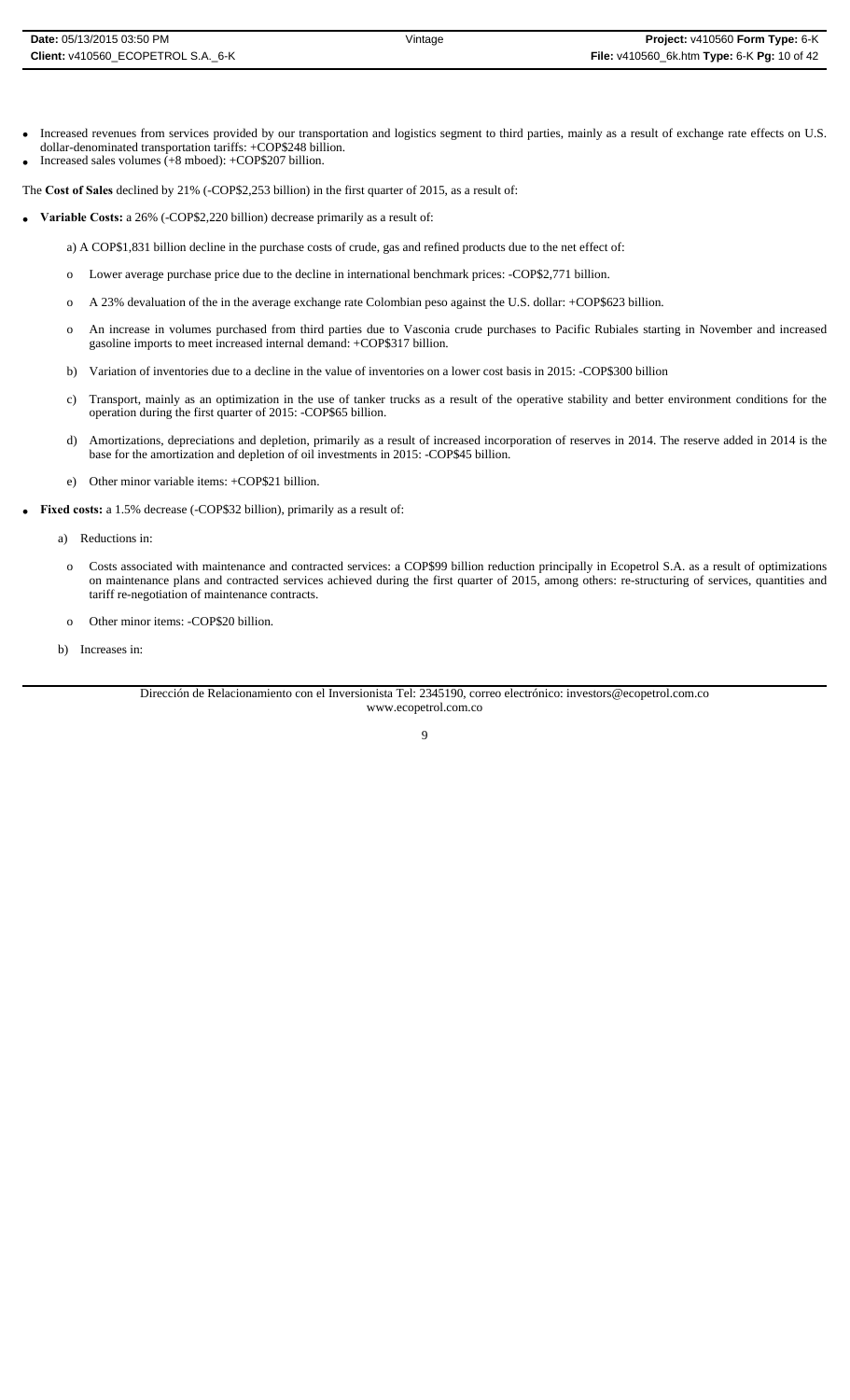- o A COP\$52 billion increase in depreciation of property, plant and equipment, the result mainly of the increase in assets and capitalizations of costs related to shutdowns at the Barrancabermeja refinery.
- o A COP\$35 billion increase in labor costs, mainly resulting from the collective bargaining agreement signed in the second quarter of 2014, in which the benefits derived from it were adjusted; and for an increase in staff, regarding the Warranty Law in 2014 that prohibit hiring during the first half of this year.

In the first quarter of 2015, results have been impacted in COP\$8.7 billion as a result of the attack to the infrastructure (deferred production and less sales not included). This includes the costs of southern pipelines repairs for removing illegal connections and resuming operations. Reparation includes the illegal valves removing, pipeline repairs and decontamination of the surrounding area.

Our **operating expenditures** increased by 53% (+COP\$489 billion) as a combined effect of:

- The wealth tax applicable for the year 2015: +COP\$612 billion. In 2014, no accrual was made for wealth tax expenses as for purposes of first-time adoption of the IFRS this item is registered in the opening balance.
- A COP\$47 billion increase in non-capitalizable items associated with the Cartagena refinery project, a COP\$35 billion increase in labor costs, a COP\$32 billion deterioration in inventories, mainly fuel oil, a COP\$21 billion increase in depreciation and COP\$21 billion increase in other minor expenditures.
- A COP\$279 billion decrease in exploratory expenditures, as a result of decreased seismic activity and fewer dry wells reported in the period.

The **operating margin** for the first quarter of 2015 was 19% as compared to 35% for the same period of 2014.

Our **net financial (non-operating)** income recorded a higher loss of COP\$1,409 billion, as a net effect of:

- Exchange rate loss of COP\$1,198 billion. During the first quarter of 2014 an income of COP\$23 billion was recorded while in the same period of 2015 an expense of COP\$1,175 billion was recorded.
	- The exchange difference expenditure was mainly in Ecopetrol S.A. (COP\$1,439 billion) derived from its net liability position of US\$7,963 million at the end of March 2015.
- A COP\$186 billion increase in interest expenses derived from an increased level of indebtedness.
- A COP\$25 billion increase in other financial expenditures.

The 77% decrease (-COP\$1,622 billion) in our **income tax** expenditure is mainly explained by our lower revenues during the first quarter of 2015. However, our effective income tax rate increased in 2015 due to the application of the presumptive income tax method instead of the liquid tax method in the income tax calculation. We expect that this situation will be reversed during the remainder of 2015 and stabilizes.

> Dirección de Relacionamiento con el Inversionista Tel: 2345190, correo electrónico: investors@ecopetrol.com.co www.ecopetrol.com.co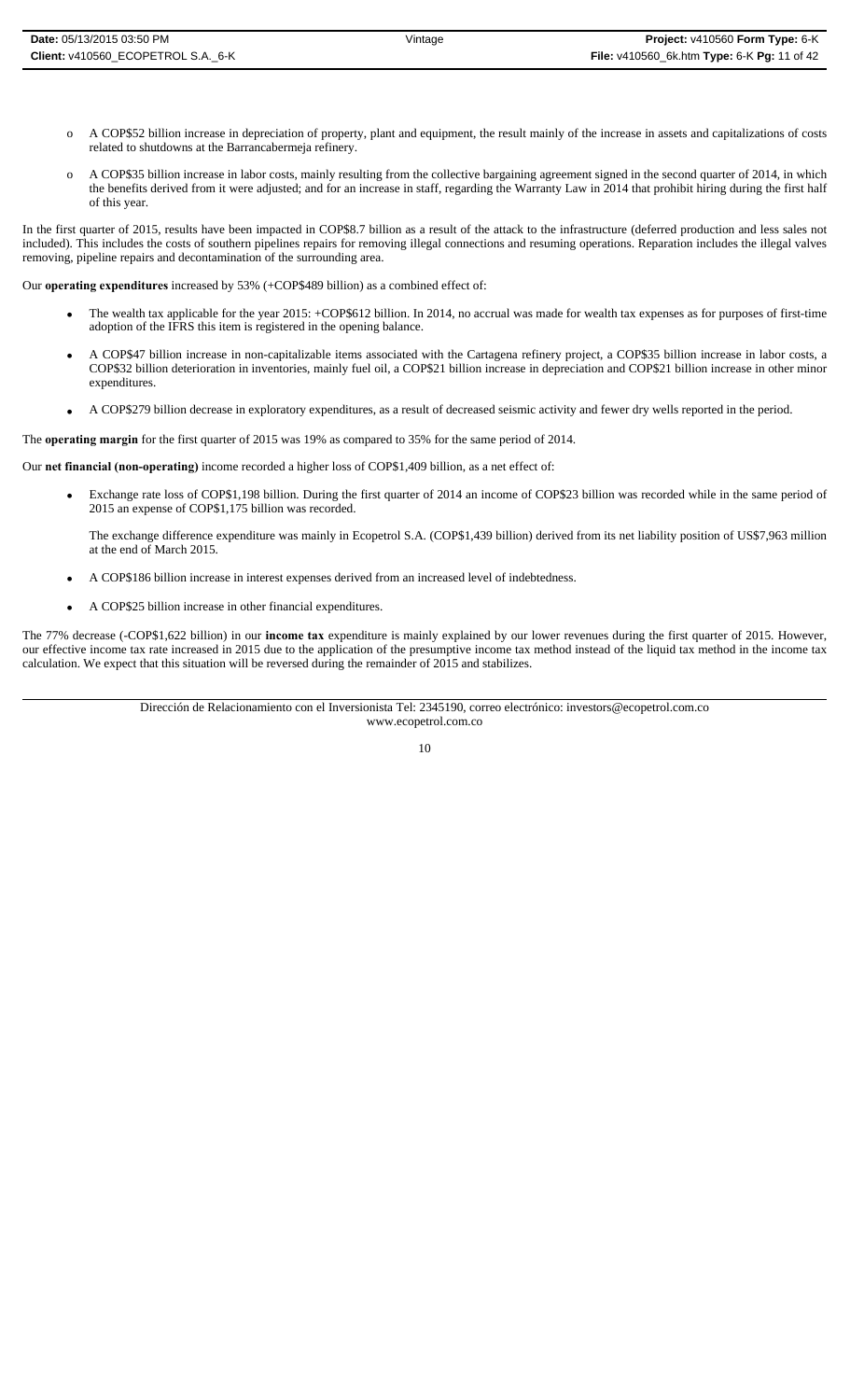| <b>Date:</b> 05/13/2015 03:50 PM   | Vintage | <b>Project:</b> $v410560$ Form Type: $6-K$  |
|------------------------------------|---------|---------------------------------------------|
| Client: v410560 ECOPETROL S.A. 6-K |         | File: v410560_6k.htm Type: 6-K Pg: 12 of 42 |

As a consequence of the above mentioned, the **net result** attributable to the shareholders was a net income of COP\$160 billion, 96% less than the net result in the first quarter of 2014.

**EBITDA** in the first quarter of 2015 decreased 60% to COP\$3,149 billion and **EBITDA margin** was 26% in the first quarter of 2015, compared to 44% in the first quarter of 2014.

### **e. Balance sheet**

#### **Consolidated Balance Sheet**

| (COP\$ Billion)                                   | <b>March 31, 2015</b> | December 31, 2014 | $\Delta$ (\$) | $\Delta(\%)$ |
|---------------------------------------------------|-----------------------|-------------------|---------------|--------------|
| <b>Current Assets</b>                             | 25,938.8              | 20,892.6          | 5.046.2       | 24.2%        |
| Non Current Assets                                | 95,798.7              | 91,959.0          | 3,839.7       | 4.2%         |
| <b>Total Assets</b>                               | 121,737.5             | 112,851.6         | 8,885.9       | $7.9\%$      |
| <b>Current Liabilities</b>                        | 22,686.9              | 16.278.8          | 6.408.1       | 39.4%        |
| Long Term Liabilities                             | 52,170.6              | 45,498.6          | 6,672.0       | 14.7%        |
| <b>Total Liabilities</b>                          | 74,857.5              | 61,777.4          | 13,080.1      | $21.2\%$     |
| Non controlling interest                          | 1.474.0               | 1,454.8           | 19.2          | 1.3%         |
| Equity                                            | 45,405.9              | 49,619.4          | (4,213.5)     | $(8.5)\%$    |
| <b>Total Liabilities and Shareholders' Equity</b> | 121,737.5             | 112,851.6         | 8,885.9       | $7.9\%$      |

The main variations in our balance sheet during the first quarter of 2015 since December 31, 2014, in accordance with IFRS, were as follows:

- Current assets increased by COP\$5,046 billion, principally because of funds obtained by Ecopetrol S.A. in a syndicated loan, which were maintained in short-term investments, cash and cash equivalents.
- Non-current assets increased by COP\$3,840 billion, mainly because of the increase in:
	- o A COP\$2,794 billion increase in construction in progress, as follows: 1) COP\$2,055 billion from Reficar as a result of interest capitalization and conversion adjustment due to functional currency, 2) COP\$528 billion corresponding to infrastructure works of Ecopetrol S.A., 3) COP\$175 billion in CENIT and 4) other minor capitalizations in subsidiaries of COP\$36 billion.
	- o A COP\$544 billion increase in plant and equipment corresponding to capitalizations in Ecopetrol S.A. for COP\$362 billion, Reficar for COP\$89 billion, and Propilco COP\$64 billion and other minor capitalizations in affiliates for COP\$29 billion.
	- o A COP\$525 billion increase in pipelines and networks, mainly corresponding to a COP\$412 billion increases by Ocensa and other minor capitalizations for COP\$113 billion.
	- o A COP\$23 billion decrease in other net variations, mainly due to depreciations during the period.

Dirección de Relacionamiento con el Inversionista Tel: 2345190, correo electrónico: investors@ecopetrol.com.co www.ecopetrol.com.co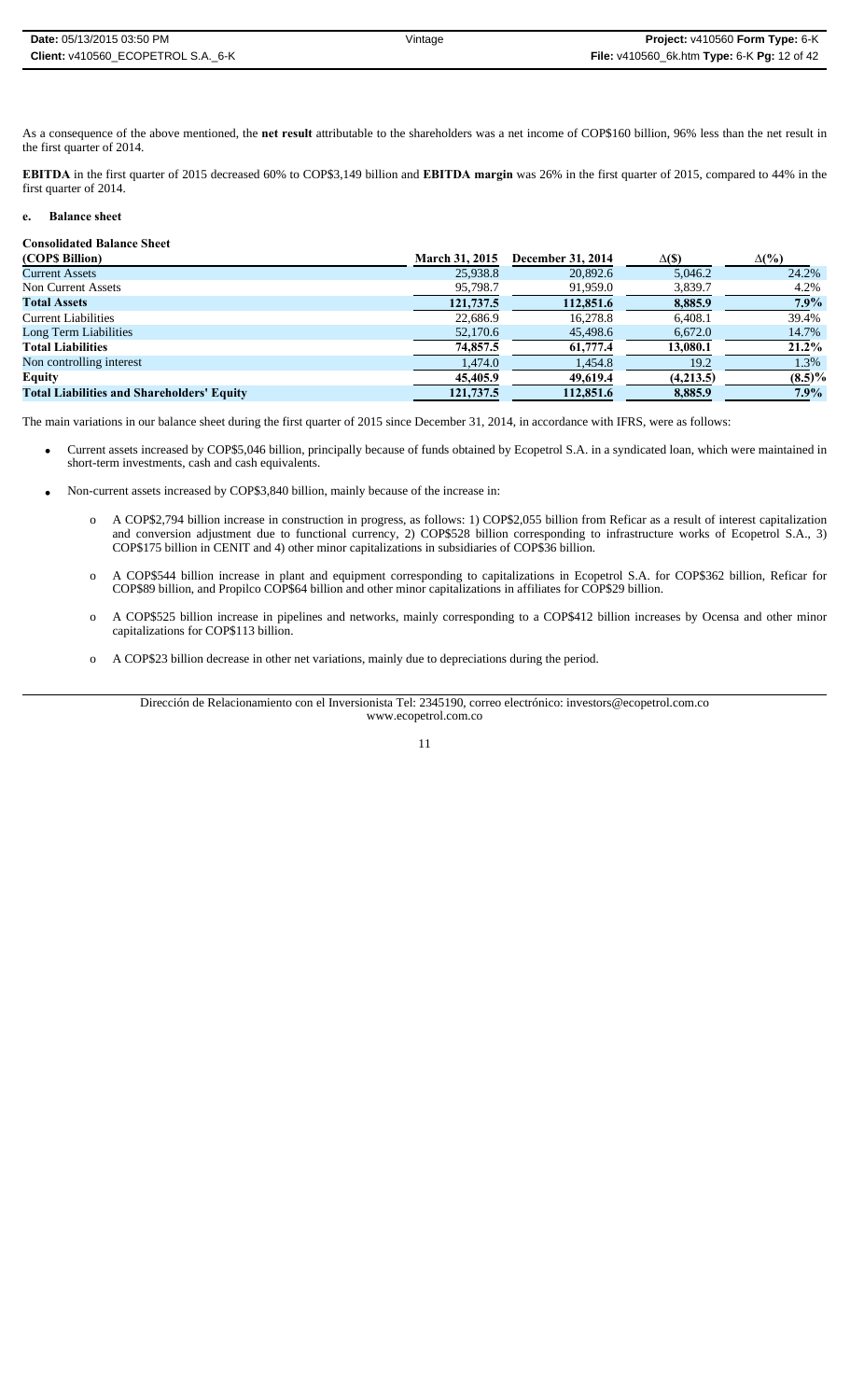- Long-term liabilities increased by COP\$6,672 billion mainly as a result of the syndicated loan of US\$1,925 million obtained by Ecopetrol S.A. in February 2015 and the valuation at amortizated cost of Ecopetrol S.A. and Reficar debt.
- The group's equity discounting non controlling interest was COP\$45,406 billion, representing a COP\$4,214 billion decrease since December 31, 2014, primarily as a result of the dividend distributions in 2014 and reduced net income in 2015.

### **f. Credit rating**

During the first quarter of 2015, the credit rating agency Standard & Poor's affirmed Ecopetrol S.A.'s long-term international rating of BBB, with stable outlook. Other risk rating agencies have not reviewed Ecopetrol's credit rating in 2015.

Ecopetrol S.A.'s local and foreign ratings as of March 31, 2015 can be viewed on the respective websites Moody's Investors Services, Standard & Poor's and Fitch Ratings.

# **g. Financing**

Ecopetrol entered into a credit agreement for a commercial loan in the amount of US\$1,925 million. The lenders were a consortium of eight participating international banks: J.P. Morgan Chase Bank, N.A.; BNP Paribas; Mizuho Bank Ltd; Bank of America, N.A.; HSBC Bank USA, National Association; Banco Bilbao Vizcaya Argentaria. S.A., Grand Cayman Branch; Banco Santander, S.A.; and Citibank, N.A.

The financing facility has a term of 5 years, with amortization of principal payable upon maturity and interest payable every six months at a rate LIBOR of plus 140 basis points. These conditions reflect the perception of Ecopetrol S.A. as an investment grade company and with a strong cash generation.

The funds will be used to finance the investment plan and other corporate purposes.

Dirección de Relacionamiento con el Inversionista Tel: 2345190, correo electrónico: investors@ecopetrol.com.co www.ecopetrol.com.co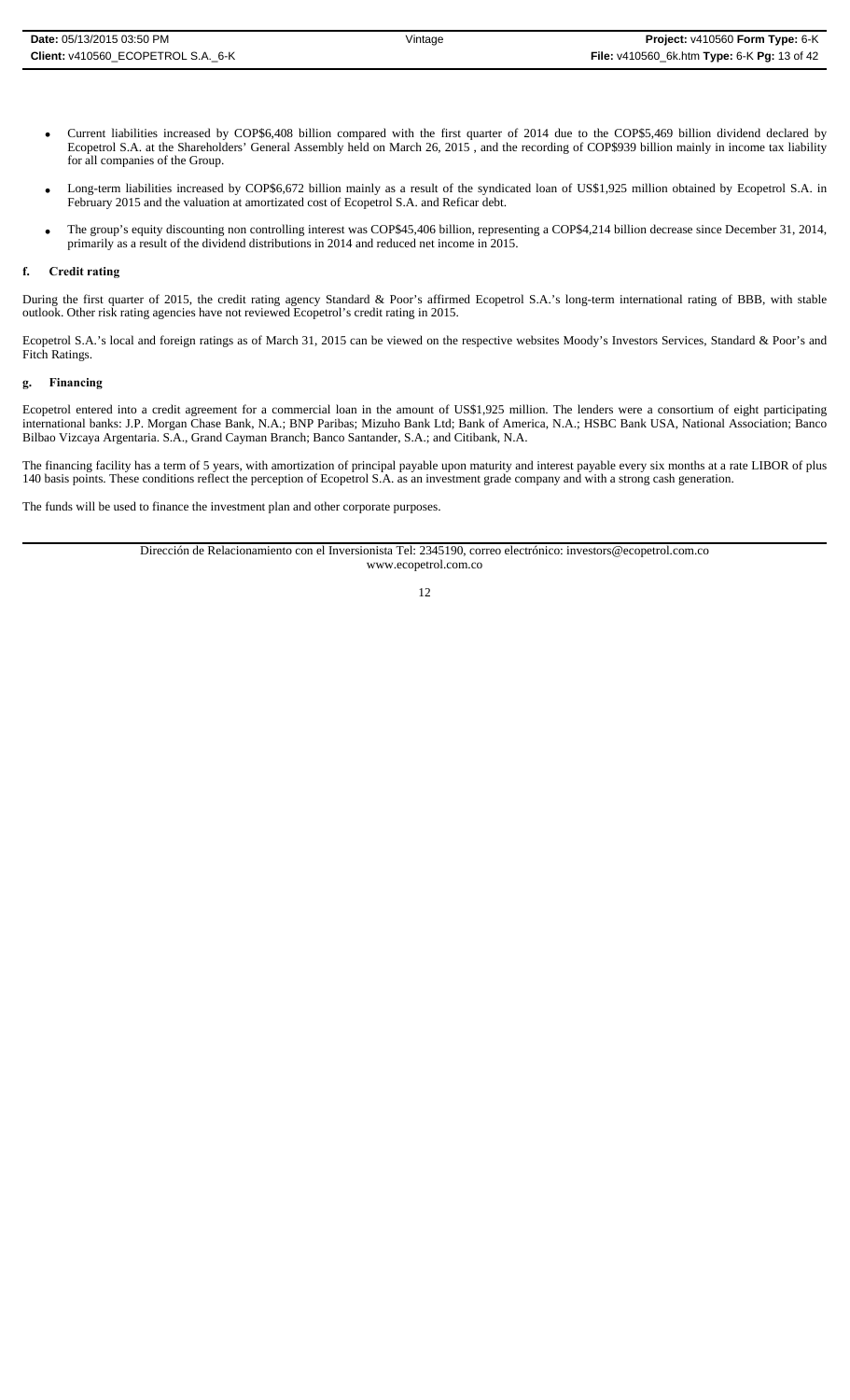### **h. Segment Results**

|                                     |         |         |                       |         | <b>Transportation and</b> |                |                     |         |                               |         |
|-------------------------------------|---------|---------|-----------------------|---------|---------------------------|----------------|---------------------|---------|-------------------------------|---------|
| <b>Quarterly Results by Segment</b> | E&P     |         | Refining & Petrochem. |         | Logistics                 |                | <b>Eliminations</b> |         | <b>Ecopetrol Consolidated</b> |         |
| <b>COPS Billion</b>                 | 10 2015 | 1Q 2014 | 1O 2015               | 1O 2014 | 1Q 2015                   | <b>10 2014</b> | 10 2015             | 1Q 2014 | <b>1O 2015</b>                | 1Q 2014 |
| <b>Local Sales</b>                  | 1,778   | 2,158   | 4,162                 | 5,644   | 69                        | 27             | (1,414)             | (1,542) | 4,595                         | 6,287   |
| <b>Export Sales</b>                 | 5,644   | 9,468   | 890                   | 1,938   |                           |                | (60)                | (705)   | 6,474                         | 10,701  |
| Sales of services                   | 132     | 189     | 55                    | 19      | 2,423                     | 1,903          | (1, 379)            | (1,128) | 1,231                         | 983     |
| <b>Total Sales</b>                  | 7,554   | 11,815  | 5,107                 | 7,601   | 2,492                     | 1,930          | (2,853)             | (3,375) | 12,300                        | 17,971  |
| Variable Costs                      | 4,230   | 4,693   | 4,150                 | 6,645   | 261                       | 116            | (2, 236)            | (2,830) | 6,405                         | 8,624   |
| <b>Fixed Costs</b>                  | 1,623   | 1,542   | 468                   | 447     | 637                       | 642            | (610)               | (480)   | 2,118                         | 2,151   |
| <b>Cost of Sales</b>                | 5,853   | 6,235   | 4,618                 | 7,092   | 898                       | 758            | (2, 846)            | (3,310) | 8,523                         | 10,775  |
| Gross profit                        | 1,701   | 5,580   | 489                   | 509     | 1,594                     | 1,172          | (7)                 | (65)    | 3,777                         | 7,196   |
| <b>Operating Expenses</b>           | 734     | 672     | 470                   | 245     | 281                       | 65             | (65)                | (51)    | 1,420                         | 931     |
| <b>Operating Profit</b>             | 967     | 4,908   | 19                    | 264     | 1,313                     | 1,107          | 58                  | (14)    | 2,357                         | 6,265   |
| Financial Income/expenses           | (1,203) | (39)    | (369)                 | (48)    | 147                       | (9)            | (105)               | (25)    | (1,530)                       | (121)   |
| <b>Results from Subsidiaries</b>    |         |         |                       |         |                           |                |                     |         |                               | 15      |
| Income tax benefits (expense)       | 69      | (1,664) | 51                    | (103)   | (592)                     | (327)          |                     |         | (472)                         | (2,094) |
| Net Income Consolidated             | (166)   | 3,217   | (299)                 | 116     | 868                       | 771            | (47)                | (39)    | 356                           | 4,065   |
| Non-controlling interest            |         |         | (2)                   | (2)     | 198                       | 179            |                     |         | 196                           | 177     |
| <b>Equity holders of Ecopetrol</b>  | (166)   | 3,217   | (297)                 | 118     | 670                       | 592            | (47)                | (39)    | 160                           | 3,888   |
|                                     |         |         |                       |         |                           |                |                     |         |                               |         |
| <b>EBITDA</b>                       | 1,522   | 6,329   | 140                   | 539     | 1,533                     | 1,034          | (46)                | (37)    | 3,149                         | 7,865   |
| <b>EBITDA Margin</b>                | 20.1%   | 53.6%   | 2.7%                  | 7.1%    | 61.5%                     | 53.6%          | 1.6%                | 1.1%    | 25.6%                         | 43.8%   |

#### **Exploration and Production**

First quarter 2015 revenue decreased by 36% compared to the same period of last year despite a 2% increase in volumes sold. The drop in revenues is attributed to the 54% fall in the prices of Ecopetrol's crude export basket in the line with the behavior of the international benchmark prices.

Segment cost of sales fell 6%, mainly in the variable cost line mainly due the reduction in the purchase of diluents because of the use of its own light crude for dilution. Fixed costs were up by 5% because of higher hydrocarbon transport cost owing to the 23% exchange rate devaluation affecting the US dollardenominated tariffs.

Operating expenditures increased 9% due to the recording of the wealth tax for the year 2015, partially offset by lower exploratory expenditures (decline in seismic activity and lower dry wells registered).

The net financial result showed a loss, the result primarily of the exchange difference affecting the company's net liability position.

As a result of the above, the segment recorded a loss of COP\$166 billion in the first quarter of 2015, compared with a profit of COP\$3,217 billion in the same quarter of 2014.

#### **Refining and Petrochemicals**

Income for the first quarter of 2015 decreased 33% compared to the same period of last year due to the drop in product international price indicators.

Cost of sales for the segment was down by 35% owing to lower raw material prices and no crude purchases from Reficar. In the first quarter of 2015, gross margin improved compared to the same period of last year, increasing from 6.7% to 9.6% because of: 1) less reduction in product sale prices in relation to raw material costs, 2) improvements in the refining scheme and operational stability (triggering higher throughput and production of +15.6 mbd) and 3) lower operating costs.

Despite the better refining margin, the segment's operating result decreased COP\$245 billion, due mainly to the wealth tax recorded in the first quarter of 2015.

The net financial result recorded a loss, due primarily to the effect of the exchange difference on the company's net liability position.

Dirección de Relacionamiento con el Inversionista Tel: 2345190, correo electrónico: investors@ecopetrol.com.co www.ecopetrol.com.co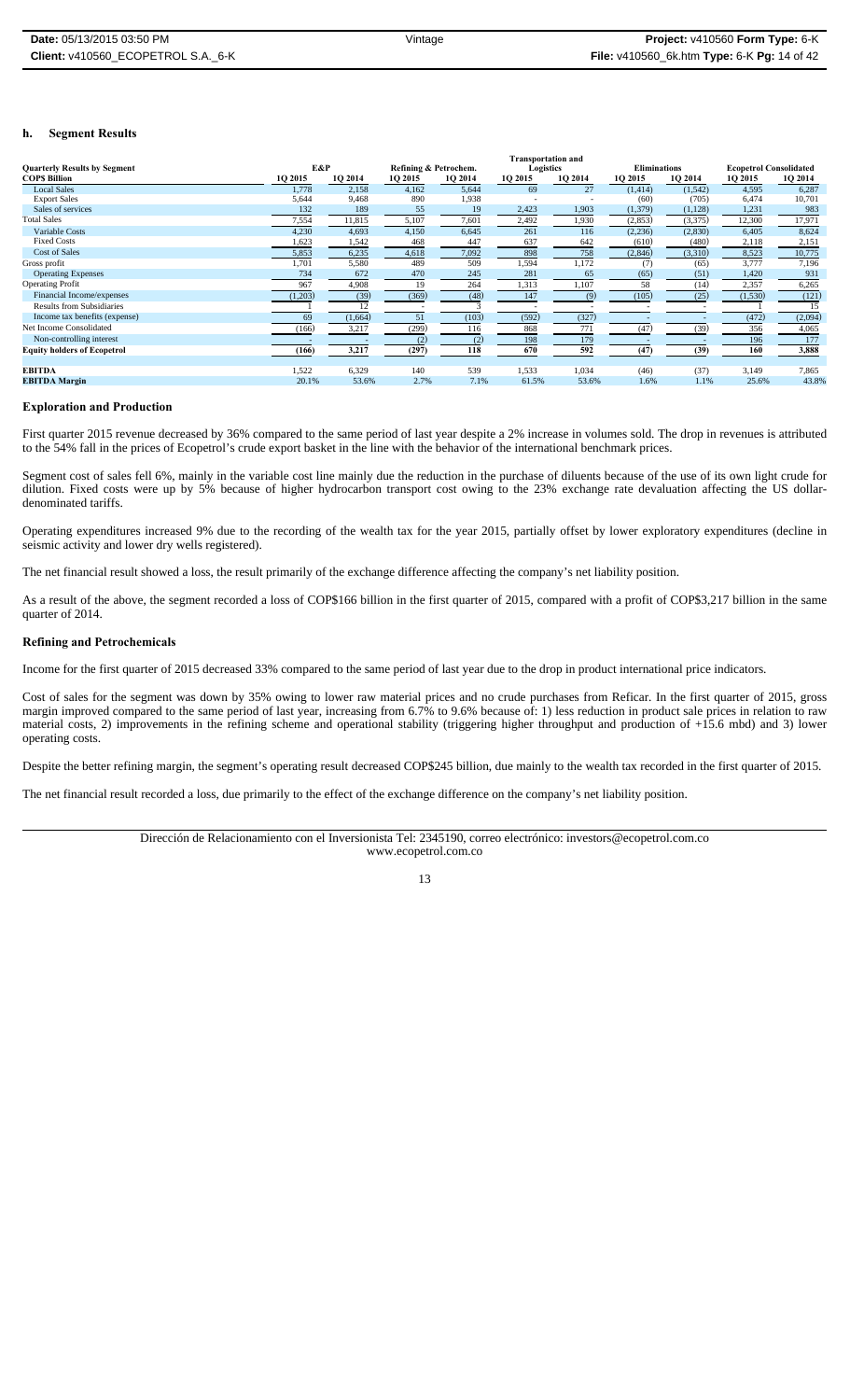The segment recorded a net loss of COP\$297 billion, compared to a profit in the first quarter of last year of COP\$118 billion.

### **Transport**

Income for the first quarter of 2015 increased 29%, due to: 1) higher volumes transported to third parties by Cenit, Ocensa and ODL, and 2) the positive effect of the exchange rate devaluation over the dollar-denominated tariffs.

Segment cost of sales increased 18%, corresponding mainly to items associated with purchases of products and gas needed for operations in the first quarter of 2015.

Operating expenditures increased COL\$216 billion compared to the same period of last year, the outcome especially of the wealth tax.

Non-operating results were favorable compared to the same quarter a year ago, primarily because of the effect of the Colombian peso devaluation against the U.S. dollar on the net active position of the companies of this segment.

As a result of the above, the segment's net profit was COP\$670 billion compared to COP\$592 billion in first quarter 2014.

## **II. Operating Results**

### **a. Investments**

*Ecopetrol Consolidated Capex:*

**Capex\* (US\$ million) 1Q 2015**

| Segment                               | <b>Ecopetrol S.A.</b> | <b>Affiliates and</b><br>Subsidiaries** | <b>Total</b> | <b>Allocation by</b><br>segment |
|---------------------------------------|-----------------------|-----------------------------------------|--------------|---------------------------------|
| Production                            | 586.9                 | 62.7                                    | 649.6        | 45.9%                           |
| Refining, Petrochemicals and Biofuels | 33.1                  | 432.0                                   | 465.1        | 32.9%                           |
| Transportation                        | 9.3                   | 197.6                                   | 206.9        | 14.6%                           |
| Exploration                           | 63.3                  | 19.6                                    | 82.9         | 5.9%                            |
| Corporate                             | 9.6                   | 0.0                                     | 9.6          | 0.7%                            |
| New Business***                       | 0.8                   | 0.0                                     | 0.8          | 0.1%                            |
| <b>Supply and Marketing</b>           | 0.2                   | 0.0                                     | 0.2          | 0.0%                            |
| Total                                 | 703.2                 | 711.9                                   | 1,415.1      | 100.0%                          |
|                                       |                       |                                         |              |                                 |

\*Figures differ from the capital expenditure figures presented in the Cash Flow Statement on page 26. The investments in this table include operating expenditures and capital expenditures outflows of investment projects, while the investment line of the Cash Flow Statement includes capital expenditures only.

\*\* Prorated according to Ecopetrol´ s stake

\*\*\* Corresponds to the new organizational structure and refers to the investments approved by the departments of Mergers and Acquisitions and New Business Management. These resources were part of the Corporate segment until 2014.

> Dirección de Relacionamiento con el Inversionista Tel: 2345190, correo electrónico: investors@ecopetrol.com.co www.ecopetrol.com.co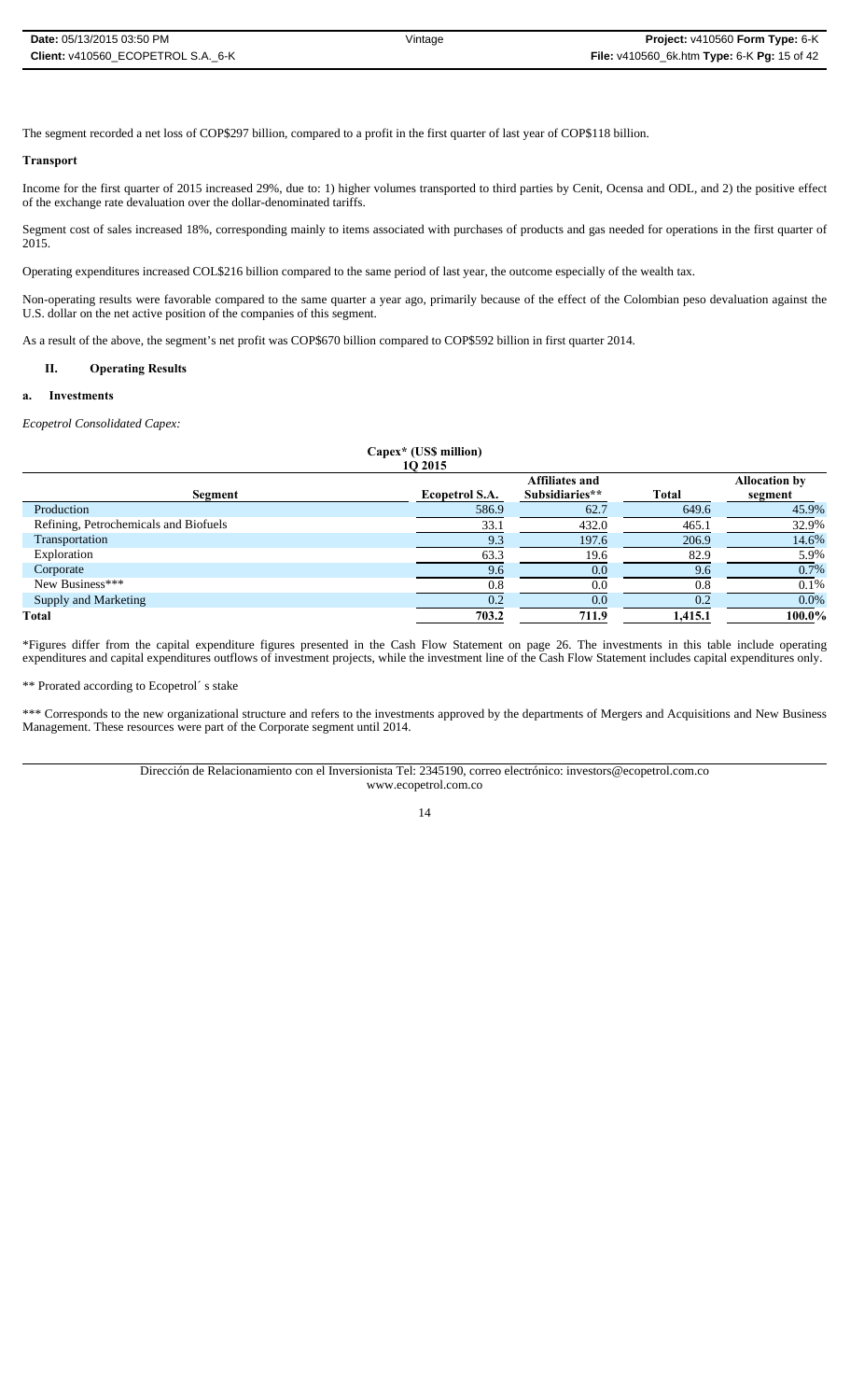| Date: 05/13/2015 03:50 PM          | Vintage | Project: v410560 Form Type: 6-K                    |
|------------------------------------|---------|----------------------------------------------------|
| Client: v410560 ECOPETROL S.A. 6-K |         | <b>File:</b> v410560_6k.htm Type: 6-K Pg: 16 of 42 |

Investments in the first quarter of 2015 totaled US\$1,415.1 million, (49.7% in Ecopetrol S.A. and 50.3% in affiliates and subsidiaries) distributed as follows:

- Production (45.9%): Drilling plan, especially in the fields Rubiales, Quifa, Castilla and La Cira Infantas, and expansion of the Acacías and Castilla 3 stations.
- Refining, Petrochemicals and Biofuels (32.9%): Industrial Services Master Plan at the Barrancabermeja refinery and the modernization project of the Cartagena refinery.
- Transport (14.6%): Reficar logistics projects to guarantee the crude and liquid products supply for the refinery, and the expansion of San Fernando-Monterrey and Costa Norte-Galán systems.
- Exploration (5.9%): Drilling of exploration, stratigraphic and appraisal wells.

# **b. Exploration**

*Exploration in Colombia*

#### **A3 Drilling in Colombia 1Q 2015**

| ∶ompanv        | <b>Drilled</b> | Hydrocarbon Presence <sup>*</sup> In evaluation | Drv |
|----------------|----------------|-------------------------------------------------|-----|
| Ecopetrol S.A. |                |                                                 |     |
| Hocol S.A.     |                |                                                 |     |
| Total          |                |                                                 |     |

### \*geological success

The following table shows details of our successful exploratory well drilled during the first quarter of 2015:

| Juarter | Basin          | eerator | <b>Block</b> | $W_0$ ll<br>Сп |
|---------|----------------|---------|--------------|----------------|
|         | $^{\prime}$ IM | Hocol   | ບປ           | Bullerengue-   |

In addition, during the first quarter of 2015, Hocol drilled one stratigraphic well (Est-12-CPO-16 block) and one appraisal well (Bonga Oeste – Saman block). Ecopetrol drilled four appraisal wells, highlighting Nueva Esperanza-2 and Nueva Esperanza-3 wells of which confirmed the Nueva Esperanza discovery located on block CPO-09, other two wells are Pastinaca-5 (CPO-10 block) and QFN-CS-2 (Quifa block).

Toward the end of the first quarter of 2015, two exploratory wells were being drilled in deep waters of the Colombian Caribbean, operated by Anadarko: Kronos, located on the Fuerte Sur block, and Calasú, on the Fuerte Norte block, both jointly owned by Anadarko (50%) and Ecopetrol (50%).

> Dirección de Relacionamiento con el Inversionista Tel: 2345190, correo electrónico: investors@ecopetrol.com.co www.ecopetrol.com.co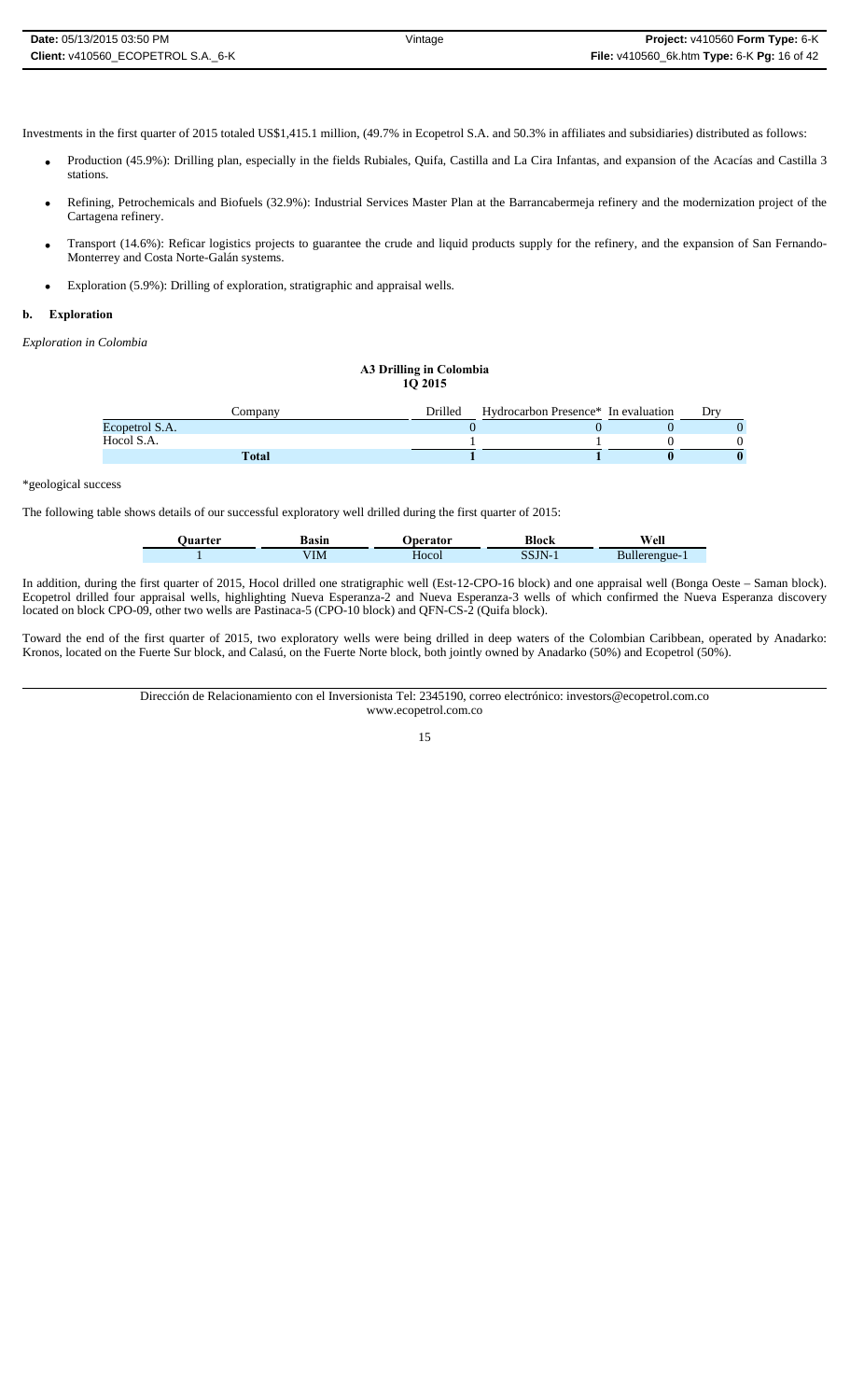### **c. Production**

# **Gross\* Oil and Gas Production**

| Ecopetrol S.A. (mboed)                    | 1Q 2015          | 1Q 2014 | $\Delta(\%)$ | $\Delta$ (bls) |
|-------------------------------------------|------------------|---------|--------------|----------------|
| Crude Oil                                 | 598.0            | 587.8   | 1.7%         | 10.2           |
| Natural Gas**                             | 124.0            | 129.3   | (4.1)%       | (5.3)          |
| <b>Total</b>                              | 722.0            | 717.1   | 0.7%         | 4.9            |
| Hocol (mboed)                             | 1Q 2015          | 1Q 2014 | $\Delta(\%)$ | $\Delta$ (bls) |
| Crude Oil                                 | 20.0             | 22.5    | $(11.1)$ %   | (2.5)          |
| <b>Natural Gas</b>                        | 0.1              | 0.2     | $(50.0)\%$   | (0.1)          |
| <b>Total</b>                              | 20.1             | 22.7    | $(11.5)\%$   | (2.6)          |
| Savia (mboed)***                          | 1Q 2015          | 1Q 2014 | $\Delta(\%)$ | $\Delta$ (bls) |
| Crude Oil                                 | $\overline{5.1}$ | 5.3     | (3.8)%       | (0.2)          |
| <b>Natural Gas</b>                        | 1.1              | 1.2     | $(8.3)\%$    | (0.1)          |
| <b>Total</b>                              | 6.2              | 6.5     | $(4.6)\%$    | (0.3)          |
| Equion (mboed)***                         | 1Q 2015          | 1Q 2014 | $\Delta(\%)$ | $\Delta$ (bls) |
| Crude Oil                                 | 10.0             | 9.3     | 7.5%         | 0.7            |
| <b>Natural Gas</b>                        | 8.7              | 8.3     | 4.8%         | 0.4            |
| <b>Total</b>                              | 18.7             | 17.6    | 6.2%         | 1.1            |
| Ecopetrol America Inc (mboed)             | 1Q 2015          | 1Q 2014 | $\Delta(\%)$ | $\Delta$ (bls) |
| Crude Oil                                 | $\overline{3.3}$ | 1.6     | 106.3%       | $1.7\,$        |
| <b>Natural Gas</b>                        | 3.1              | 0.2     | 1,450.0%     | 2.9            |
| <b>Total</b>                              | 6.4              | 1.8     | 255.6%       | 4.6            |
| <b>Ecopetrol including affiliates and</b> |                  |         |              |                |
| subsidiares (mboed)                       | 1Q 2015          | 1Q 2014 | $\Delta(\%)$ | $\Delta$ (bls) |
| Crude Oil                                 | 636.4            | 626.5   | 1.6%         | 9.9            |
| <b>Natural Gas</b>                        | 137.0            | 139.2   | $(1.6)\%$    | (2.2)          |
| <b>Total Group's production</b>           | 773.4            | 765.7   | 1.0%         | 7.7            |

\* Gross production includes royalties and prorated according to Ecopetrol´s stake in each subsidiary

\*\* Gas production includes white products

\*\*\* The production breakdown of crude oil and gas for the year 2014 was modified in order to reflect the production of "white products" in the production of gas.

During the first quarter of 2015, the Group's production increased by 7.7 mboed (1%) as compared with the first quarter of 2014, driven by the increased production at the Castilla and Chichimene fields due to the start-up of new facilities and new wells, as well as improved environment conditions favorable to those operations. These factors helped to compensate the natural decline of other fields as well as certain operating constraints, primarily the water disposal capacity of the Rubiales field.

Production record in Castilla field of 124 mbod in March and Chichimene field of 85 mbod in January are also highlighted.

Group´s production increased 8.3 mboed during the first quarter of 2015, compared to the fourth quarter of 2014, mainly driven by the increased production in Castilla and Chichimene.

> Dirección de Relacionamiento con el Inversionista Tel: 2345190, correo electrónico: investors@ecopetrol.com.co www.ecopetrol.com.co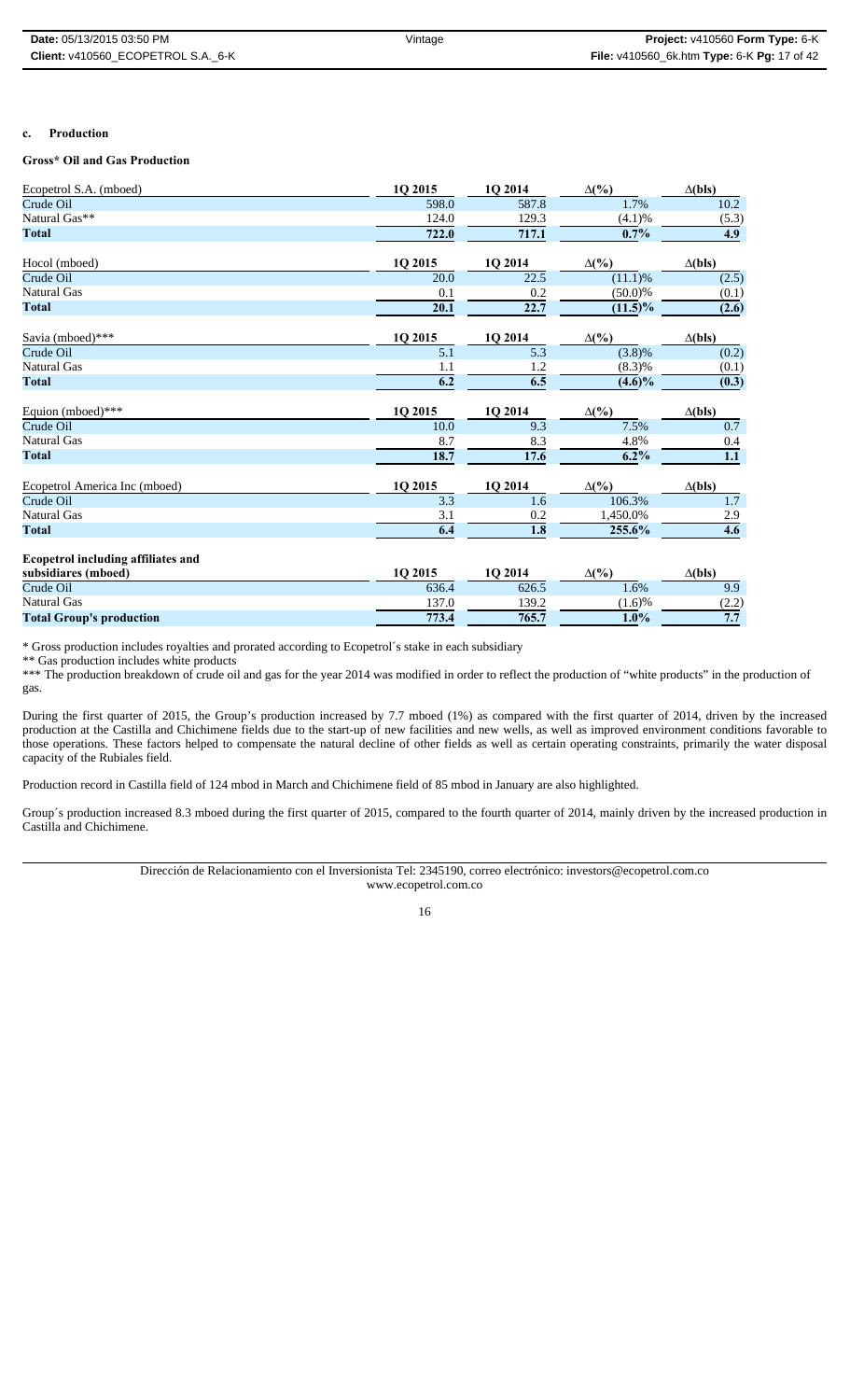# *Projects for increasing the recovery factor:*

During the first quarter of the year, we began a pilot project to experiment with the cyclic injection of solvent-nitrogen in the Llanito field, which will test our ability to reduce crude oil viscosity and increase the field's energy. In addition, we continue progressing in the construction of facilities and drilling wells in order to start the 7 pilots of the annual goal.

During the first quarter of the year, we highlight the progress in the air injection project at Chichimene field which already has its observation and injection well, and reached 73% completion in the construction of the surface facilities.

> Dirección de Relacionamiento con el Inversionista Tel: 2345190, correo electrónico: investors@ecopetrol.com.co www.ecopetrol.com.co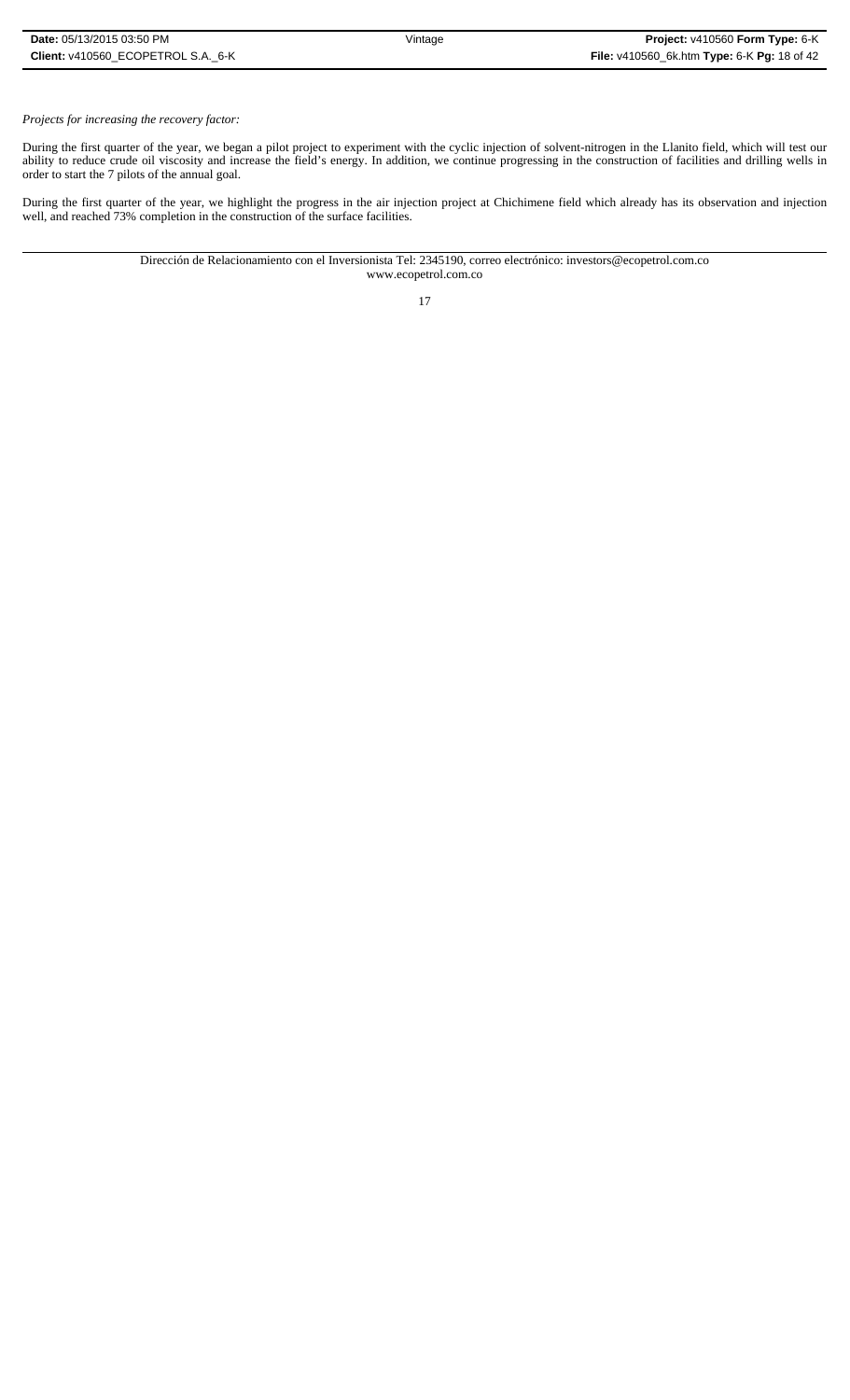| <b>Date:</b> 05/13/2015 03:50 PM   | Vintage | Project: v410560 Form Type: 6-K             |
|------------------------------------|---------|---------------------------------------------|
| Client: v410560 ECOPETROL S.A. 6-K |         | File: v410560_6k.htm Type: 6-K Pg: 19 of 42 |

*Production of main fields*

|                                        | Average production main fields by region (mboed) - Ecopetrol's net interest |         |                    |
|----------------------------------------|-----------------------------------------------------------------------------|---------|--------------------|
| <b>Ecopetrol S.A.</b>                  | 1Q 2015                                                                     | 1Q 2014 | $\Delta(\%)$       |
| <b>Central Region</b>                  | 100.3                                                                       | 96.5    | 3.9%               |
| 1) La Cira - Infantas                  | 24.8                                                                        | 25.0    | (0.8)%             |
| 2) Casabe                              | 23.9                                                                        | 21.4    | 11.7%              |
| 3) Yarigui                             | 16.9                                                                        | 17.0    | (0.6)%             |
| 4) Other                               | 34.7                                                                        | 33.1    | 4.8%               |
| <b>Orinoquia Region</b>                | 258.5                                                                       | 217.9   | $18.6\%$           |
| 1) Castilla                            | 118.0                                                                       | 103.8   | 13.7%              |
| 2) Chichimene                          | 80.1                                                                        | 47.3    | 69.3%              |
| 3) Cupiagua                            | 34.9                                                                        | 35.3    | (1.1)%             |
| 4) Other                               | 25.5                                                                        | 31.5    | $(19.0)\%$         |
| <b>South Region</b>                    | 34.6                                                                        | 36.0    | $(3.9)\%$          |
| 1) San Francisco                       | 8.5                                                                         | 9.7     | (12.4)%            |
| 2) Huila Area                          | 9.2                                                                         | 9.4     | (2.1)%             |
| 3) Tello                               | 4.9                                                                         | 4.5     | 8.9%               |
| 4) Other                               | 12.0                                                                        | 12.4    | $(3.2)\%$          |
| <b>Region of Associated Operations</b> | 328.6                                                                       | 366.7   | $(10.4)\%$         |
| 1) Rubiales                            | 93.5                                                                        | 110.8   | $(15.6)\%$         |
| 2) Guajira                             | 47.2                                                                        | 55.8    | (15.4)%            |
| 3) Quifa                               | 25.8                                                                        | 35.1    | $(26.5)\%$         |
| 4) Caño Limón                          | 32.0                                                                        | 33.8    | (5.3)%             |
| 5) Cusiana                             | 32.9                                                                        | 33.3    | (1.2)%             |
| 6) Other                               | 97.2                                                                        | 97.9    | (0.7)%             |
| <b>Total</b>                           | 722.0                                                                       | 717.1   | $\overline{0.7\%}$ |
| <b>Direct Operation</b>                | 398.0                                                                       | 353.6   | 12.6%              |
| <b>Associated Operation</b>            | 324.0                                                                       | 363.5   | $(10.9)\%$         |
| Hocol                                  |                                                                             |         |                    |
| 1) Ocelote                             | 13.6                                                                        | 14.7    | (7.5)%             |
| $\overline{2}$ ) Other                 | 6.5                                                                         | 8.0     | (18.8)%            |
| Equión                                 |                                                                             |         |                    |
| 1) Piedemonte                          | 12.9                                                                        | 11.5    | 12.2%              |
| 2) Tauramena / Rio Chitamena           | 4.6                                                                         | 4.7     | (2.1)%             |
| 3) Other                               | 1.2                                                                         | 1.4     | $(14.3)\%$         |
| <b>Savia</b>                           |                                                                             |         |                    |
| 1) Lobitos                             | 2.3                                                                         | 2.3     | 0.0%               |
| 2) Peña Negra                          | 1.8                                                                         | 1.8     | 0.0%               |
| 3) Other                               | 2.1                                                                         | 2.4     | $(12.5)\%$         |
| <b>Ecopetrol America Inc.</b>          |                                                                             |         |                    |
| 1) Dalmatian                           | 5.1                                                                         | 0.0     | N/A                |
| 2) k2                                  | 1.3                                                                         | 1.8     | $(27.8)\%$         |
|                                        |                                                                             |         |                    |

Dirección de Relacionamiento con el Inversionista Tel: 2345190, correo electrónico: investors@ecopetrol.com.co www.ecopetrol.com.co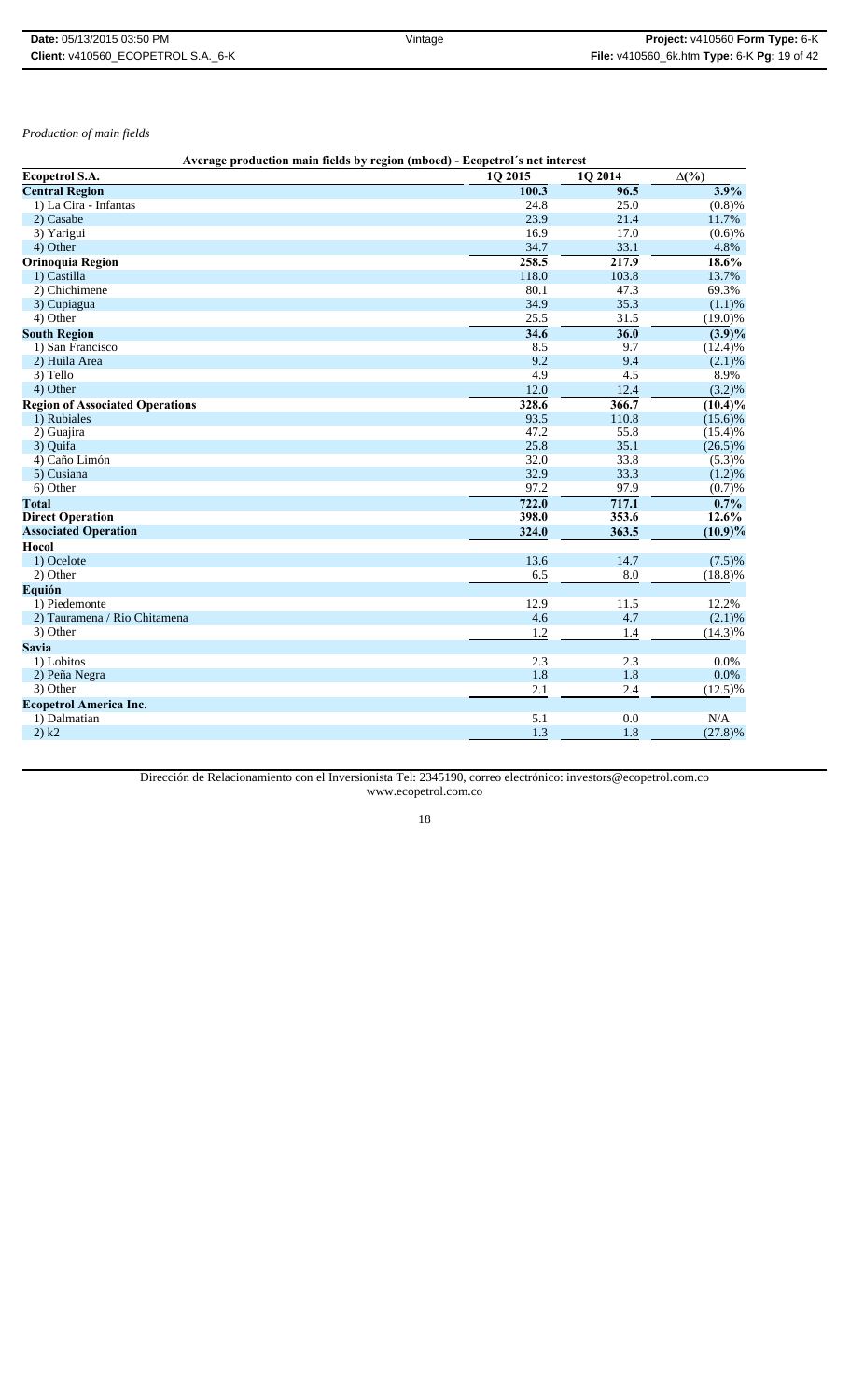**Corporate Group Production per type of crude (mbod)**

|              | 10 2015 | 10 2014 | $\Delta(\%)$ |
|--------------|---------|---------|--------------|
| Light        | 56.9    | 60.6    | (6.1)%       |
| Medium       | 224.0   | 234.8   | (4.6)%       |
| <b>Heavy</b> | 355.5   | 331.1   | 7.4%         |
| <b>Total</b> | 636.4   | 626.5   | 1.6%         |

#### *Ecopetrol Group´s Lifting Costs*

Lifting costs per barrel produced by the Group, not including production corresponding to royalties was US\$7.57 per barrel for the first quarter of 2015, which represents a US\$2.32 per barrel reduction as compared to the US\$9.89 per barrel lifting costs for the first quarter of 2014. This reduction was due to the following reasons:

- The effects of the devaluation of the Colombian peso against the U.S. dollar, on average, from COP\$2,004.05/US\$1 in the first quarter of 2014 to COP\$2,469.33/US\$1 in the first quarter of 2015, resulting in a US\$1.76 per barrel decrease in lifting costs.
- A cost effect resulting in a US\$0.51 per barrel decrease in lifting costs, due to the combined effects of:
	- o Lower costs (-0.63 US\$ per barrel) from operations of Ecopetrol and Hocol derived of the following optimization strategies: 1) lower number of well interventions as a result of improved subsoil strategies, 2) improved maintenance routines and equipment reliability, and 3) substitution of 50% of electricity generation by diesel.
	- o Higher cost (+0.12 US\$ per barrel): the start-up of production activities at the Dalmatian well by Ecopetrol America Inc.
- A volume effect due to higher production volume resulting in a US\$0.05 per barrel decrease in lifting costs.

#### **d. Transport**

| <b>Transported volumes (mbod)</b> | 10 2015 | <b>1O 2014</b> | $\Delta(\%)$           |
|-----------------------------------|---------|----------------|------------------------|
| Crude                             | .020.5  | 952.5          | $\mathbf{r}$<br>$.1\%$ |
| <b>Refined Products</b>           |         | 247.6          | 2.2%                   |
| Total                             | 1.273.5 | 1.200.1        | $6.1\%$                |

Note: These figures include volumes transported for third parties as well as the companies of the Group.

The volume of crude transported through the main Cenit S.A.S. system and its affiliates during the first quarter of 2015 increased by 7.1% as compared to the same period of last year, as a result of increased volumes transported in the Caño Limón-Coveñas and Oleoducto Transandino systems due to the decline in the number of attacks on infrastructure.

The volumes of refined products transported by Cenit S.A.S. during the first quarter of the year increased by 2.2% as compared to the same period of last year, mainly as a consequence of: 1) higher transported volumes of naphtha in the Galán-Apiay system for diluting heavy crude, and 2) higher transported of product volumes in the Cartagena-Barranquilla system.

> Dirección de Relacionamiento con el Inversionista Tel: 2345190, correo electrónico: investors@ecopetrol.com.co www.ecopetrol.com.co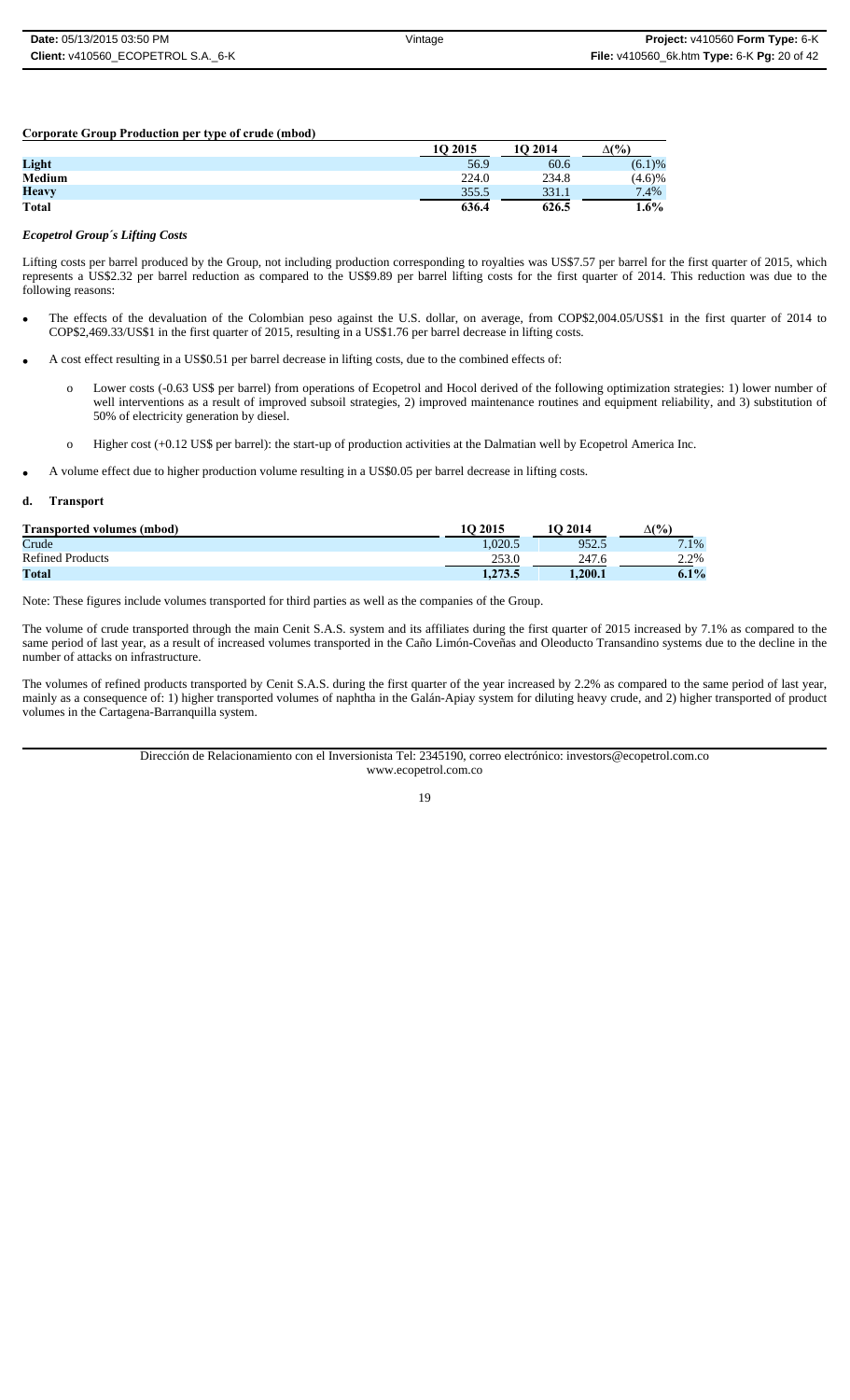# *Cost per barrel transported*

The cost per barrel transported for the companies of the Group in the first quarter of 2015 was US\$5.13 per barrel, representing a US\$0.11 per barrel reduction as compared to the US\$5.24 cost per barrel transported during the same period last year.

The calculation methodology for this index has changed from the first quarter of 2015, as a consequence of the presentation of the financial statement under IFRS, to present costs and expenses of the corporates group´s companies of the transportation segment.

# **e. Refining**

*e.1) Barrancabermeja Refinery:*

|                                   | 10 2015 | 10 2014 | $\Delta$ (%) |
|-----------------------------------|---------|---------|--------------|
| Refinery runs <sup>*</sup> (mbod) | 224.8   | 223.2   | 0.7%         |
| Utilization factor (%)            | 80.3%   | 81.9%   | (2.0)%       |

\* Includes volumes loaded in the refinery, not total volumes received.

Our Industrial Services Master Plan, which aims to increase the reliability and efficiency of the industrial services operations at the Barrancabermeja refinery, obtained 98% physical completion during the first quarter of 2015, highlighted by the commissioning of the refinery's U-5100 cogeneration unit.

# *Cost and margins of the refining segment*

The cash operating cost for the Group, which includes the operation of the Barrancabermeja refinery and Esenttia (formerly, Propilco), was US\$4.71 per barrel during the first quarter of 2015, a US\$1.17 per barrel decrease as compared to US\$5.88 per barrel for the same period of 2014, primarily due to:

- Devaluation of the COP/USD exchange rate: -US\$1.09 per barrel
- A cost effect resulting in a US\$0.04 per barrel decrease in our cash operating costs, due to the combined effects of:
	- o Decreases in variable costs per barrel loaded to Barrancabermeja resulting from certain optimization strategies.
	- o Increases in maintenance costs due to Esenttia (formerly, Propilco) plant stoppages.
- Lower costs from higher throughput at the refinery: -US\$0.04 per barrel.

|                          | 10 2015 | 10 2014 | (%)   |
|--------------------------|---------|---------|-------|
| Refining Margin (USD/bl) | 18.4    | 10.3    | $7\%$ |

The increase in the Barrancabermeja's refining margin between the first quarter of 2015 and the first quarter of 2014 was primarily due to: 1) a higher decrease in the price of processed crude (-US\$49.5 per barrel) as compared with the decrease in the sales price of products (-US\$47.0 per barrel); 2) increase in the yield of medium distillates (+1.4%) as a result of unit operational stability and improvements underway for giving value to residual streams.

> Dirección de Relacionamiento con el Inversionista Tel: 2345190, correo electrónico: investors@ecopetrol.com.co www.ecopetrol.com.co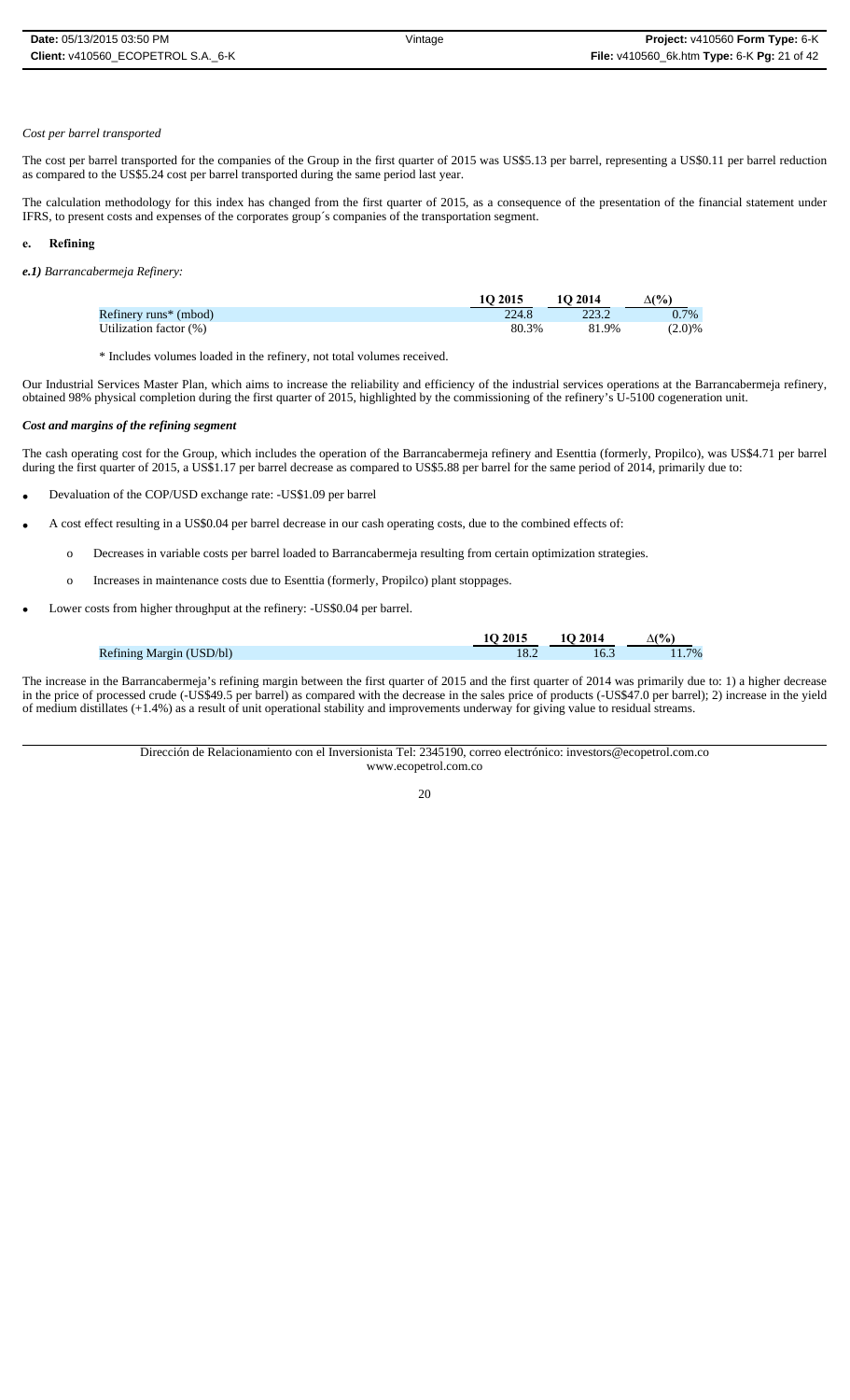## *e.2) Reficar (Cartagena Refinery):*

The Combined Distillation Unit and the Viscosity Reduction Unit have been shut down since March 2014, while the Catalytic Cracking Unit has not been in operation since October of 2013. There will be no change in this situation until the new refinery begins operations upon completion of Reficar's expansion and modernization project.

The expansion and modernization project was 97.1% complete as of March 31, 2015, with the progress in the main work streams as follows:

| <b>Work Streams</b> | Percentage |
|---------------------|------------|
| Detail engineering  | 100.0%     |
| Procurement         | 99.9%      |
| Module construction | 100.0%     |
| Construction        | 97.4%      |

# **III. Organizational Consolidation, Corporate Responsibility and Corporate Governance (Ecopetrol S.A.)**

### **a. Organizational consolidation**

*Health, safety and environment (HSE):*

| $HSE*$                                                       | 10 2015 | 1O 2014 |
|--------------------------------------------------------------|---------|---------|
| Accident frequency index (accidents per million labor hours) |         | 0.99    |
| Environmental incidents                                      |         |         |

\*Results are subject to revision due to the fact that some figures may be reclassified, depending on the final results of the respective investigations.

#### *Recognitions:*

According to the firm MERCO, Ecopetrol has established itself as the point of reference with regards to corporate responsibility and governance because of its commitment to workers, customers, the community and shareholders, among other interest groups.

#### *Science and technology:*

In the first quarter of 2015, the Superintendent of Industry and Commerce, on behalf of the Colombian government, granted Ecopetrol a patent for the invention of a system for plugging leaks in pipes and pipelines for transporting fluids.

### **b. Corporate Responsibility**

# *Appointment of new Ecopetrol CEO*

On March 5, 2015, our Board of Directors appointed Juan Carlos Echeverry as Ecopetrol's new CEO, effective April 6, 2015. Mr. Echeverry's profound knowledge on the economy, his capacity to manage processes of change, his experience in public administration and prior service as a member of the Ecopetrol's Board of Directors make him the appropriate leader to guide the company through the reforms demanded by the new international oil price environment and to execute the strategy of institutional re-alignment in which Ecopetrol has been engaged for several months.

> Dirección de Relacionamiento con el Inversionista Tel: 2345190, correo electrónico: investors@ecopetrol.com.co www.ecopetrol.com.co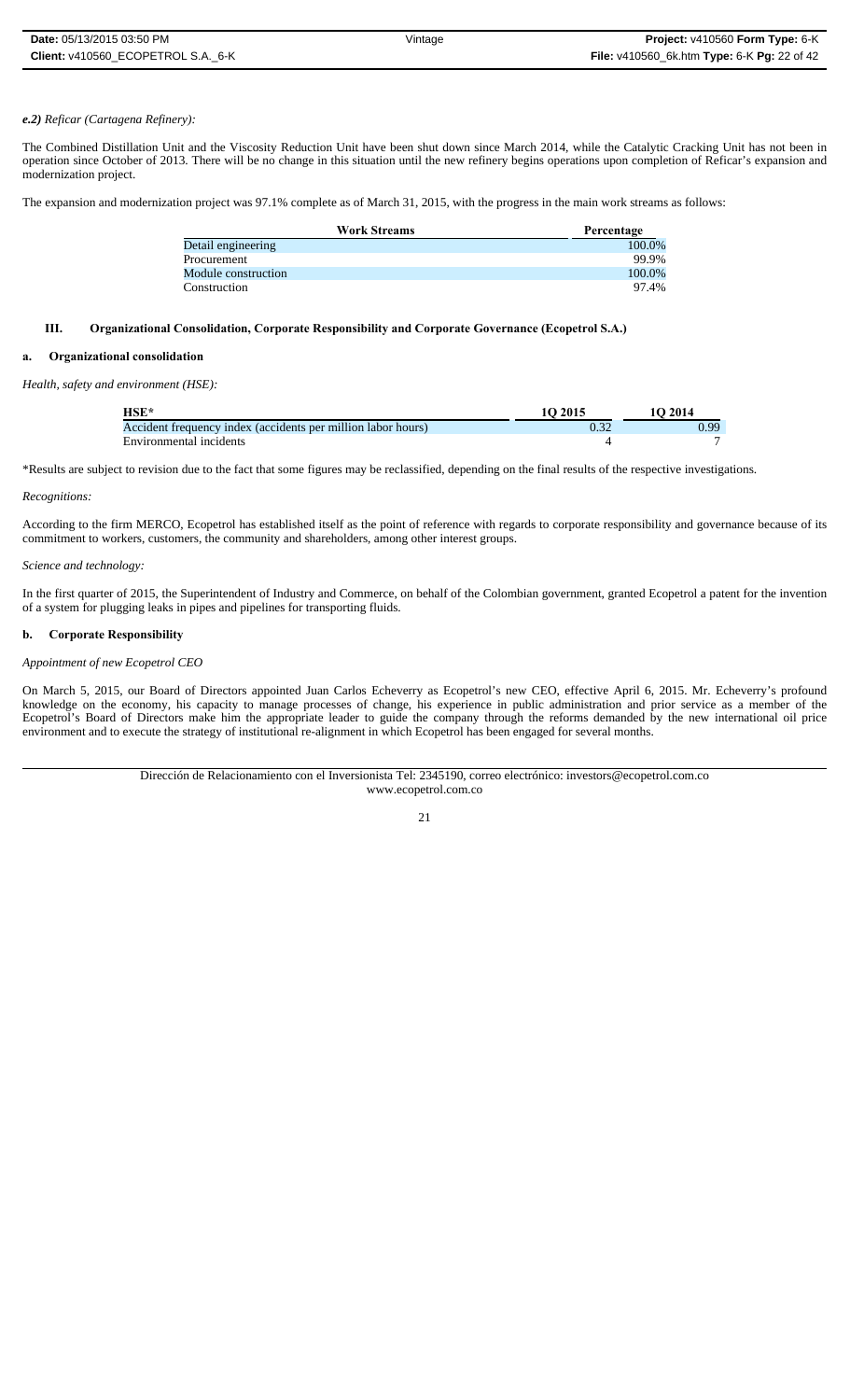# *Shareholders' General Assembly:*

On March 26, 2015, a Shareholders' General Assembly was held in which more than 5,500 shareholders participated. Among the topics approved by the Assembly were: 1) reports of the management, 2) external auditor's report, 3) approval of unconsolidated and consolidated financial statements as of December 31, 2014; 4) approval of the earnings distribution plan (dividend of COP\$133 per share paid in one installment to minority shareholders beginning June 22,  $2015$ ),  $5$ ) election of the Board of Directors for the period 2015–2016, 6) capitalization of reserves accounts by means of an increase in the par value of shares, 7) modifications to the rules and procedures of the shareholders' general assembly, and 8) modification of the bylaws in order to adopt new corporate best practices.

#### $\mathbf{W}$ **Presentations of the Quarter Results**

Ecopetrol's management will host two conference calls to review our results for the first quarter of 2015:

| English                               |
|---------------------------------------|
| May 13, 2015                          |
| 11:30 Bogotá                          |
| 12:30 p.m. New York and Toronto (EDT) |
|                                       |

The webcast will be available on Ecopetrol's website: www.ecopetrol.com.co

Please log on to the site 10 minutes in advance in order to download the necessary software and check the proper operation of the webcast in your browser. We recommend using the latest versions of Internet Explorer, Google Chrome or Mozilla Firefox.

# **About Ecopetrol S.A.**

Ecopetrol S.A. (BVC: ECOPETROL; NYSE: EC; TSX: ECP) is the largest company in Colombia based on revenue, profit, assets and net worth. Ecopetrol is the only vertically integrated crude oil and natural gas company with stakes in operations in Colombia, Brazil, Peru, U.S. (Gulf of Mexico) and Angola. Its subsidiaries include: Andean Chemicals Limited, Bioenergy S.A., Bionergy Zona Franca S.A.S., Black Gold Re Ltd, Cenit Transporte y Logística de Hidrocarburos S.A.S., Ecopetrol America Inc, Ecopetrol del Perú S.A., Ecopetrol Oleo e Gas do Brasil Ltda, Ecopetrol Germany GmbH, Ecopetrol Capital AG, Ecopetrol Global Energy S.L.U., Ecopetrol Global Capital S.L.U., Equion Energía Limited, Hocol Petroleum Limited, Hocol S.A., Oleoducto de los Llanos Orientales S.A., Propilco S.A., Compounding and Masterbatching Industry Ltda- COMAI, Oleoducto Bicentenario de Colombia S.A.S, Oleoducto Central S.A. -OCENSA, Oleoducto de Colombia S.A.-ODC, Refinería de Cartagena S.A., Santiago Oil Company y Colombia Pipelines Limited. Ecopetrol S.A. is one of the 40 largest oil companies in the world and one of the four main oil companies in Latin America. The company is majority owned by the Republic of Colombia (88.5%) and its shares trade on the Bolsa de Valores de Colombia S.A. (BVC) under the symbol ECOPETROL, on the New York Stock Exchange (NYSE) under the ticker EC, and on the Toronto Stock Exchange (TSX) under the symbol ECP. The company has three business segments: 1) exploration and production 2) transport and logistics, and 3) refining, petrochemicals and biofuels.

> Dirección de Relacionamiento con el Inversionista Tel: 2345190, correo electrónico: investors@ecopetrol.com.co www.ecopetrol.com.co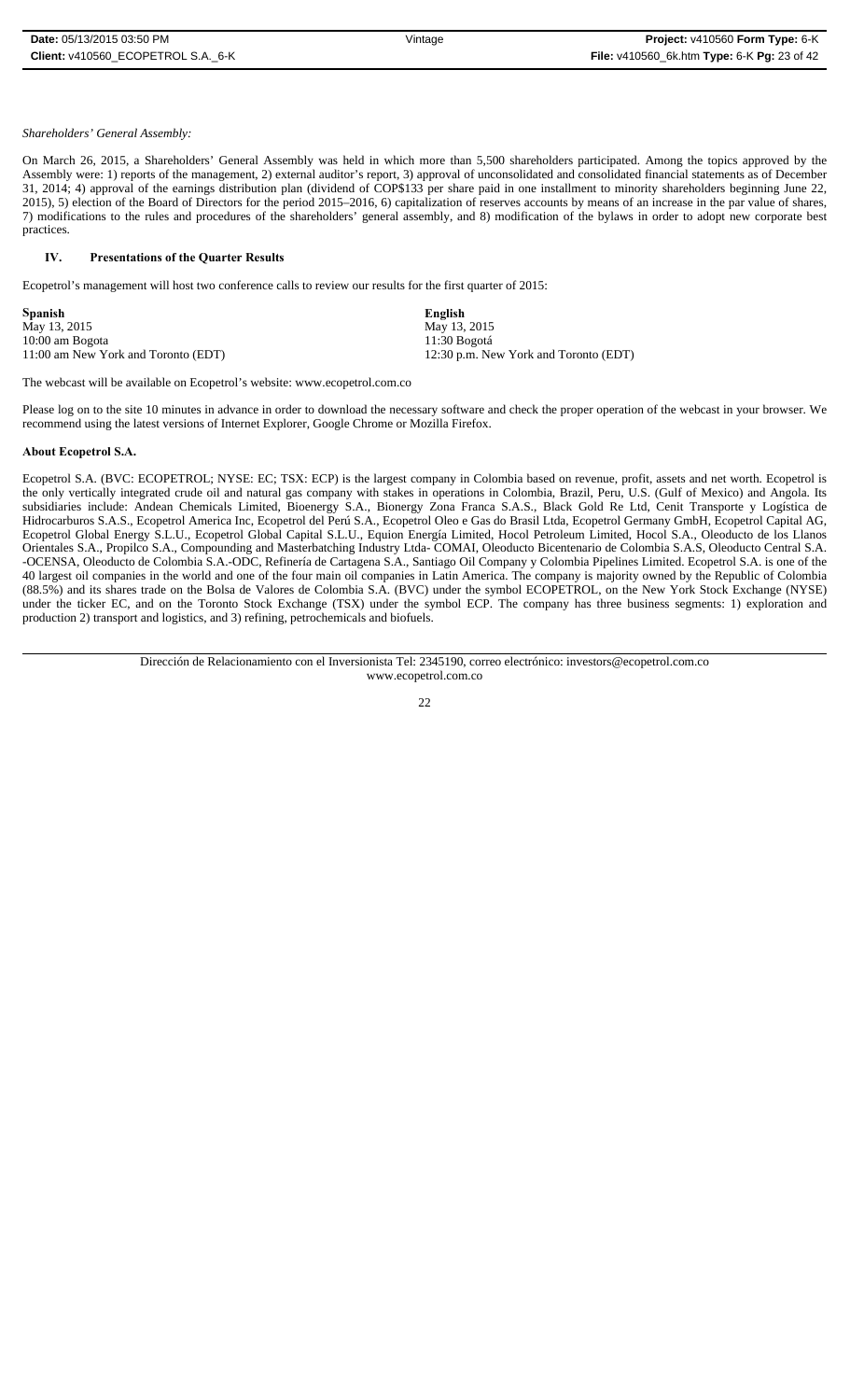# **Forward-looking Statements**

This news release may contain forward-looking statements related to the prospects of the business, estimates of operating and financial results, and growth forecasts for Ecopetrol. These are projections, and, as such, are based solely on the expectations of management with regard to the company's future and its continuous use of capital to finance the company's investment plan. Such forward-looking statements depend essentially on changes in market conditions, government regulations, competitive pressures, performance of the Colombian economy and the industry, among others. Therefore, they are subject to change without prior notice.

### **Contact information:**

**Director of Corporate Finance and Investor Relations (A):** Maria Catalina Escobar Phone: +571 234 5190 E-mail: claudia.trujillo@ecopetrol.com.co

**Media Relations:** Jorge Mauricio Tellez Phone: + 571 234 4329 E-mail: mauricio.tellez@ecopetrol.com.co

> Dirección de Relacionamiento con el Inversionista Tel: 2345190, correo electrónico: investors@ecopetrol.com.co www.ecopetrol.com.co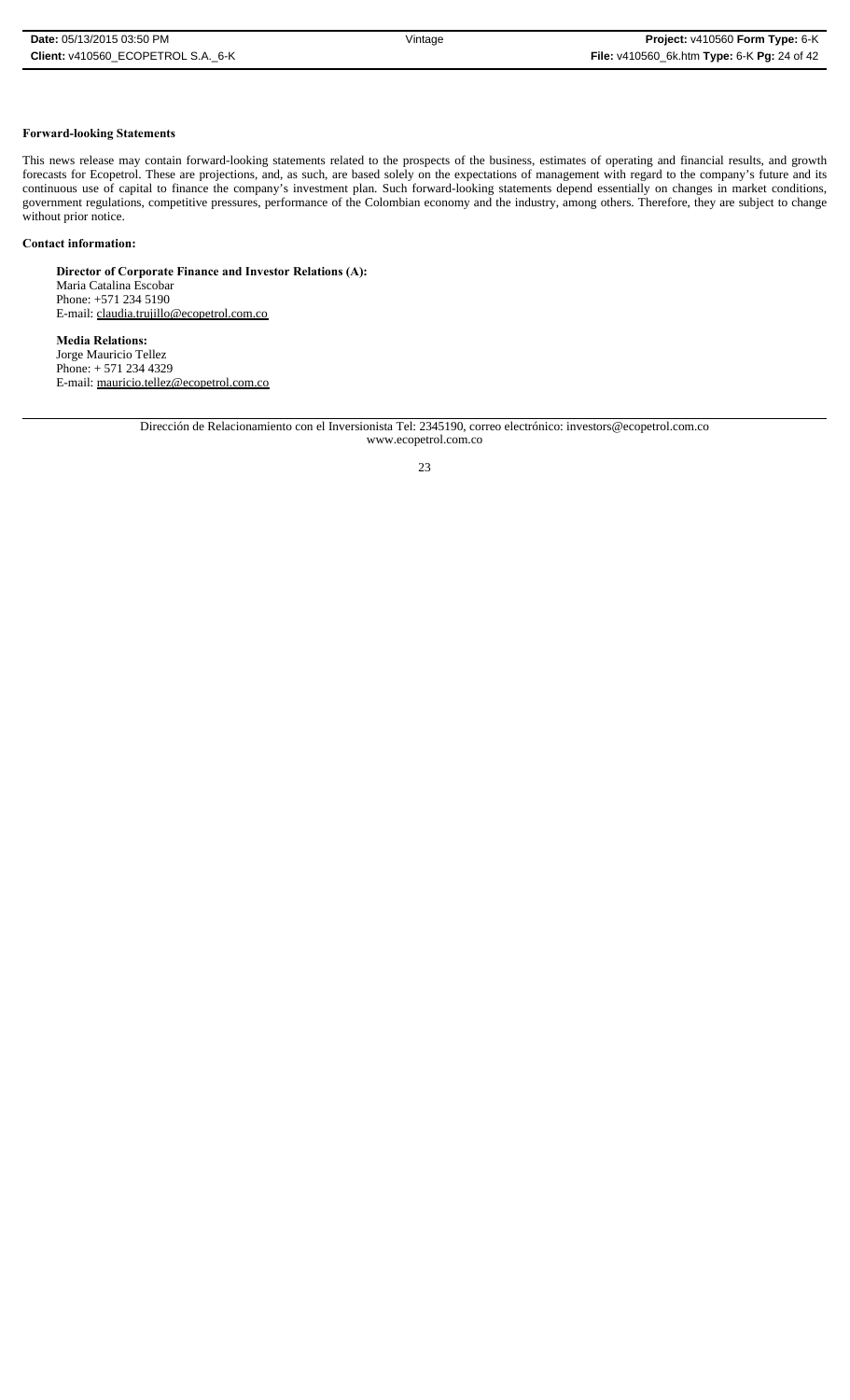# **V. Ecopetrol´s Group Exhibits**

#### **Income Statement Ecopetrol Consolidated**

| <b>COPS Million</b>                        | 1Q 2015*    | 1Q 2014*    |
|--------------------------------------------|-------------|-------------|
| Income                                     |             |             |
| <b>Local Sales</b>                         | 4,595,455   | 6,287,599   |
| <b>Export Sales</b>                        | 6,474,087   | 10,700,899  |
| Sale of Services                           | 1,231,313   | 982,826     |
| <b>Total Sales</b>                         | 12,300,855  | 17,971,324  |
| <b>Cost of Sales</b>                       |             |             |
| <b>Variable Costs</b>                      |             |             |
| Imported products                          | 2,764,883   | 3,302,991   |
| Purchase of Hydrocarbons                   | 1,661,442   | 2,954,005   |
| Depreciation, Amortization and Depletion   | 1,179,081   | 1,223,792   |
| <b>Hydrocarbon Transportation Services</b> | 320,471     | 385,515     |
| Inventories and other                      | 479,000     | 758,874     |
|                                            |             |             |
| <b>Fixed Costs</b><br>Depreciation         | 331,182     | 278,686     |
| <b>Contracted Services</b>                 | 659,530     | 697,023     |
| Maintenance                                | 401,334     | 463,168     |
| <b>Labor Costs</b>                         | 376,134     | 341,220     |
| Other                                      | 349,898     | 370,202     |
| <b>Total Cost of Sales</b>                 | 8,522,955   | 10,775,476  |
| <b>Gross Profits</b>                       | 3,777,900   | 7,195,848   |
| <b>Operating Expenses</b>                  |             |             |
| Administration                             | 834,767     | 198,525     |
| Selling and operational expenses           | 530,500     | 452,955     |
| <b>Exploration and Projects</b>            | 84,533      | 363,573     |
| Other operational (income) expenses        | (29, 748)   | (83, 872)   |
| <b>Operating Income/Loss</b>               | 2,357,848   | 6,264,667   |
| <b>Financial Income/Loss</b>               |             |             |
| Financial Income **                        | 2,288,672   | 1,599,737   |
| Financial Expenses **                      | (3,600,851) | (1,688,621) |
| Interest expenses                          | (218,095)   | (32,028)    |
| <b>Results from Subsidiaries</b>           | 744         | 15,314      |
| Income before income tax                   | 828,318     | 6,159,069   |
| Provision for Income Tax                   | 472,375     | 2,094,230   |
| <b>Net Income Consolidated</b>             | 355,943     | 4,064,839   |
| Non-controlling interests                  | 195,913     | 176,738     |
| <b>Equity holders of Ecopetrol***</b>      | 160,030     | 3,888,101   |
|                                            |             |             |
| Other comprenhensive income                | 1,124,090   | (199, 989)  |
| <b>EBITDA</b>                              | 3.148.902   | 7,864,737   |
| <b>EBITDA MARGIN</b>                       | 25.6%       | 43.8%       |

**Notes**

\* The quarterly figures in this report are not audited.

\*\* Includes exchange difference.

\*\*\* According to IAS-1, "Presentation of financial statements", paragraph 83, the company must include in the statement of comprehensive income results attributable to non-controlling interests (minority interest) and results attributable to shareholders of the controlling company.

> Dirección de Relacionamiento con el Inversionista Tel: 2345190, correo electrónico: investors@ecopetrol.com.co www.ecopetrol.com.co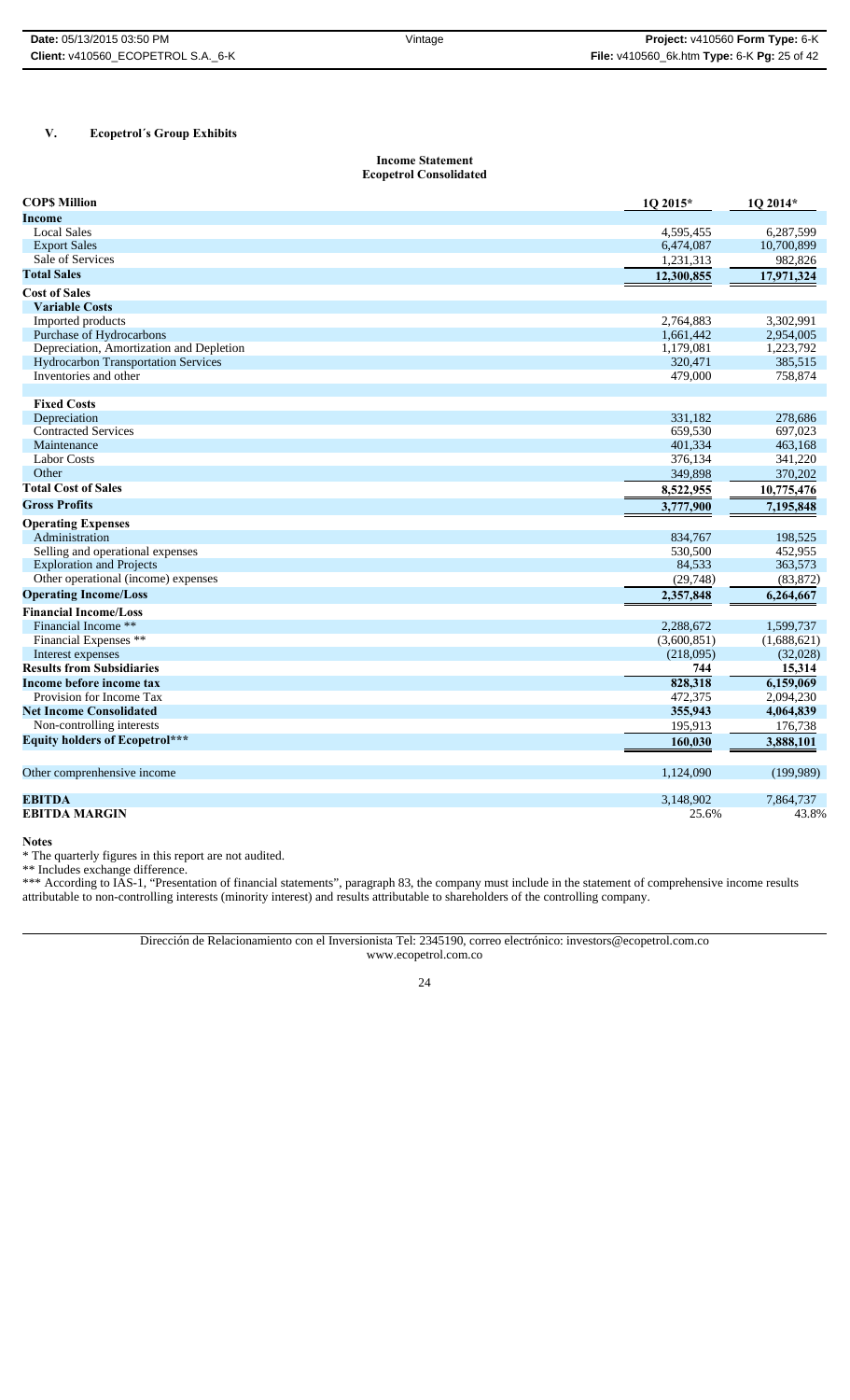#### **Balance sheet Ecopetrol consolidated**

| <b>COPS Million</b>                               | <b>March 31, 2015</b> | December 31, 2014 |
|---------------------------------------------------|-----------------------|-------------------|
| <b>Assets</b>                                     |                       |                   |
| <b>Current Assets</b>                             |                       |                   |
| Cash and cash equivalents                         | 10,941,003            | 7,015,731         |
| Accounts and notes receivable, net                | 4,403,743             | 4,462,104         |
| Inventories, net                                  | 2,804,040             | 2,953,856         |
| Assets held for sale                              | 1,464,788             | 1,582,828         |
| Other current assets                              | 6,325,235             | 4,878,036         |
| <b>Total Current Assets</b>                       | 25,938,809            | 20,892,555        |
|                                                   |                       |                   |
| <b>Non Current Assets</b>                         |                       |                   |
| Investments, net                                  | 2,506,951             | 2,457,582         |
| Accounts and notes receivable, net                | 469,301               | 455,176           |
| Property, plant and equipment, net                | 59,805,008            | 56,591,093        |
| Natural and environmental properties, Net         | 25,592,235            | 25,215,921        |
| Other non current assets                          | 7,425,167             | 7,239,229         |
| <b>Total Non Current Assets</b>                   | 95,798,662            | 91,959,001        |
| <b>Total Assets</b>                               | 121,737,471           | 112,851,556       |
|                                                   |                       |                   |
| <b>Liabilities and Equity</b>                     |                       |                   |
| <b>Current Liabilities</b>                        |                       |                   |
| Short term debts                                  | 3,923,556             | 3,031,566         |
| Accounts and notes payable                        | 12,876,311            | 8,747,807         |
| Short term tax payable                            | 3,145,687             | 1,833,685         |
| Other current liabilities                         | 2,741,375             | 2,665,734         |
| <b>Total Current Liabilities</b>                  | 22,686,929            | 16,278,792        |
|                                                   |                       |                   |
| <b>Long Term Liabilities</b>                      |                       |                   |
| Long term debts                                   | 38,802,360            | 31,915,775        |
| Non current provisions employee benefits          | 4,192,293             | 4,274,083         |
| Tax payable deferred                              | 3,834,442             | 4,089,594         |
| Non current provisions                            | 4,842,089             | 4,718,722         |
| Other non current liabilities                     | 499,413               | 500,391           |
| Labor and pension plan obligations                |                       |                   |
| <b>Total Long Term Liabilities</b>                | 52,170,597            | 45,498,565        |
| <b>Total Liabilities</b>                          | 74,857,526            | 61,777,357        |
|                                                   |                       |                   |
| <b>Non controlling interest</b>                   | 1,474,018             | 1,454,767         |
| <b>Equity</b>                                     | 45,405,927            | 49,619,432        |
|                                                   |                       | 112,851,556       |
| <b>Total Liabilities and Shareholders' Equity</b> | 121,737,471           |                   |

Dirección de Relacionamiento con el Inversionista Tel: 2345190, correo electrónico: investors@ecopetrol.com.co www.ecopetrol.com.co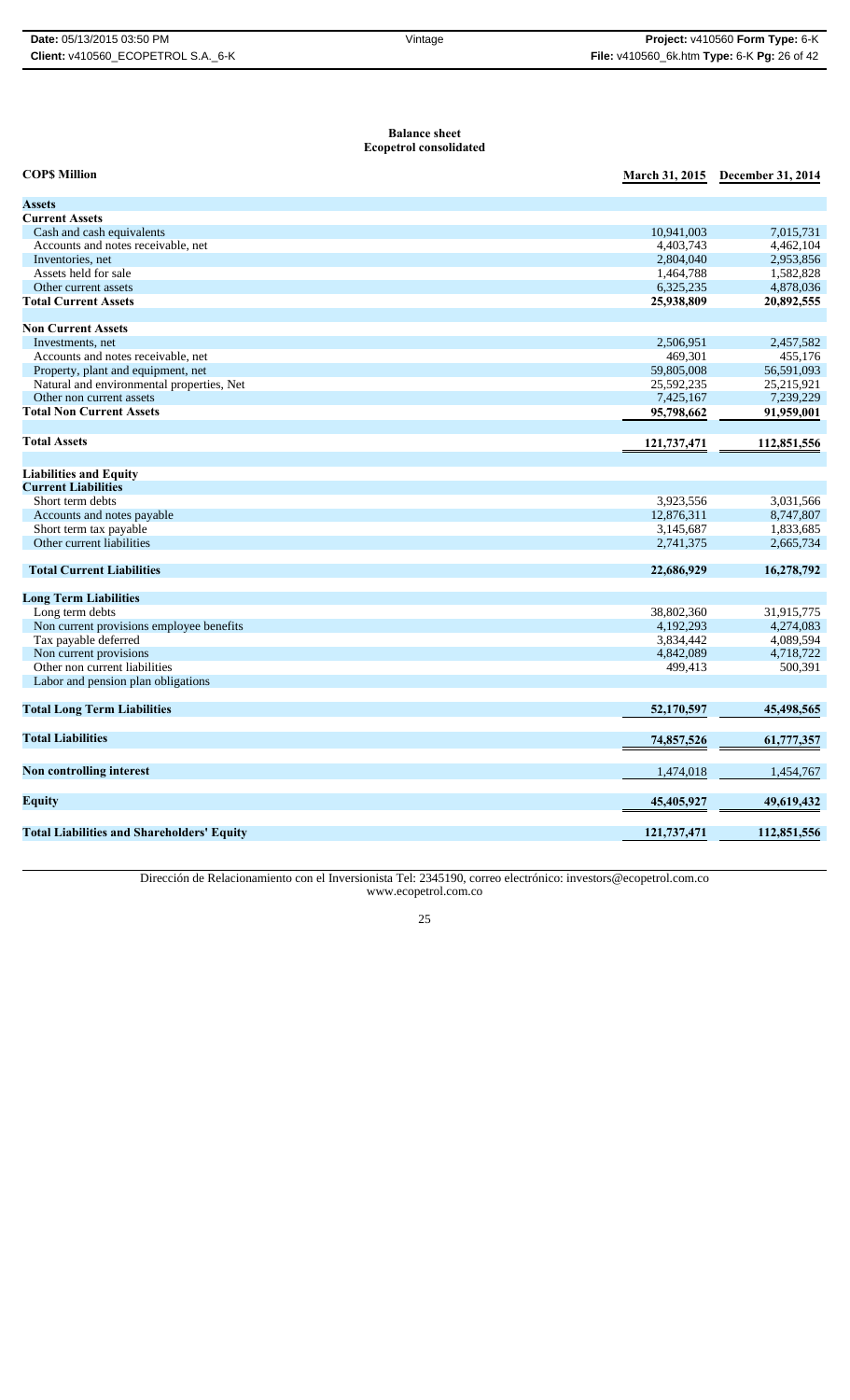#### **Cash Flow Statement Ecopetrol Consolidated**

| <b>COPS Million</b>                                                           | 1Q 2015     | 1Q 2014     |
|-------------------------------------------------------------------------------|-------------|-------------|
| Cash flow provided by operating activities:                                   |             |             |
| Net income Equity holders of Ecopetrol                                        | 160,030     | 3,888,101   |
| Adjustments to reconcile net income to cash provided by operating activities: |             |             |
| Non-controlling interests                                                     | 195,912     | 176,738     |
| Net income tax                                                                | 472,375     | 2,094,230   |
| Depreciation, depletion and amortization                                      | 1,586,918   | 1,574,939   |
| Dry wells                                                                     | 42,447      | 147,409     |
| Exchange differences                                                          | 1,174,853   | (22,993)    |
| Financial expenses                                                            | 291,785     | 142,019     |
| Write-off for property, plant and equipment                                   | (2,717)     | (4,107)     |
| Assets impairment                                                             | 41,748      | 2,076       |
| Loss (gain) valuation of investments                                          | 91,733      | (5,875)     |
| Loss (Income) from equity method on affiliated companies                      | (744)       | (15,314)    |
| Net changes in operating assets and liabilities:                              |             |             |
| Accounts and notes receivable                                                 | 479,778     | (267,033)   |
| Inventories                                                                   | 140,296     | 274,417     |
| Other assets                                                                  | 17,962      | (628,966)   |
| Accounts payable                                                              | (1,402,405) | (741, 597)  |
| Taxes payable                                                                 | 155,019     | (2,062,245) |
| Labor obligations                                                             | (67, 496)   | (32, 597)   |
| Estimated liabilities and provisions                                          | 69,760      | 72,312      |
| Other liabilities                                                             | 47,902      | 144,028     |
| Cash provided by operating activities                                         | 3,495,156   | 4,735,542   |
| Cash flows from investing activities:                                         |             |             |
| Payment for purchase of companies, net of cash acquired                       |             |             |
| Additions to property, plant and equipment                                    | (2,089,147) | (1,471,042) |
| Investment in natural and environmental resources                             | (932, 971)  | (987, 123)  |
| Additions intangible assets                                                   | (6,973)     | (83, 834)   |
| Other financial assets                                                        | (900, 859)  | 641,344     |
| Interest income                                                               | (73,690)    | (109,990)   |
| Dividends Received                                                            | 21,646      | 30,001      |
| Sale of property, plant and equipment                                         | 18,487      | 132,411     |
| Net cash generated by investing activities                                    | (3,963,507) | (1,848,233) |
| Cash flows from financing activities:                                         |             |             |
| Financial obligations                                                         | 5,056,025   | 1,440,333   |
| Payments of loans                                                             | (560, 606)  | (1,373,703) |
| Payments of interest                                                          | (403, 071)  | (348, 252)  |
| Capitalization                                                                |             | 43          |
| Dividends paid by the Ecopetrol                                               |             | (1,309,852) |
| Dividends paid non controlling interest                                       | (181,704)   | (18, 192)   |
| Net cash used in financing activities                                         | 3,910,644   | (1,609,623) |
|                                                                               |             |             |
| Exchange difference in cash and cash equivalents                              | 482,979     | 81,926      |
| Net increase (decrease) in cash and cash equivalents                          | 3,925,272   | 1,359,612   |
| Cash and cash equivalents at the beginning of the year                        | 7,015,731   | 8,541,138   |
| Cash and cash equivalents at the end of the year                              | 10,941,003  | 9,900,750   |

Dirección de Relacionamiento con el Inversionista Tel: 2345190, correo electrónico: investors@ecopetrol.com.co www.ecopetrol.com.co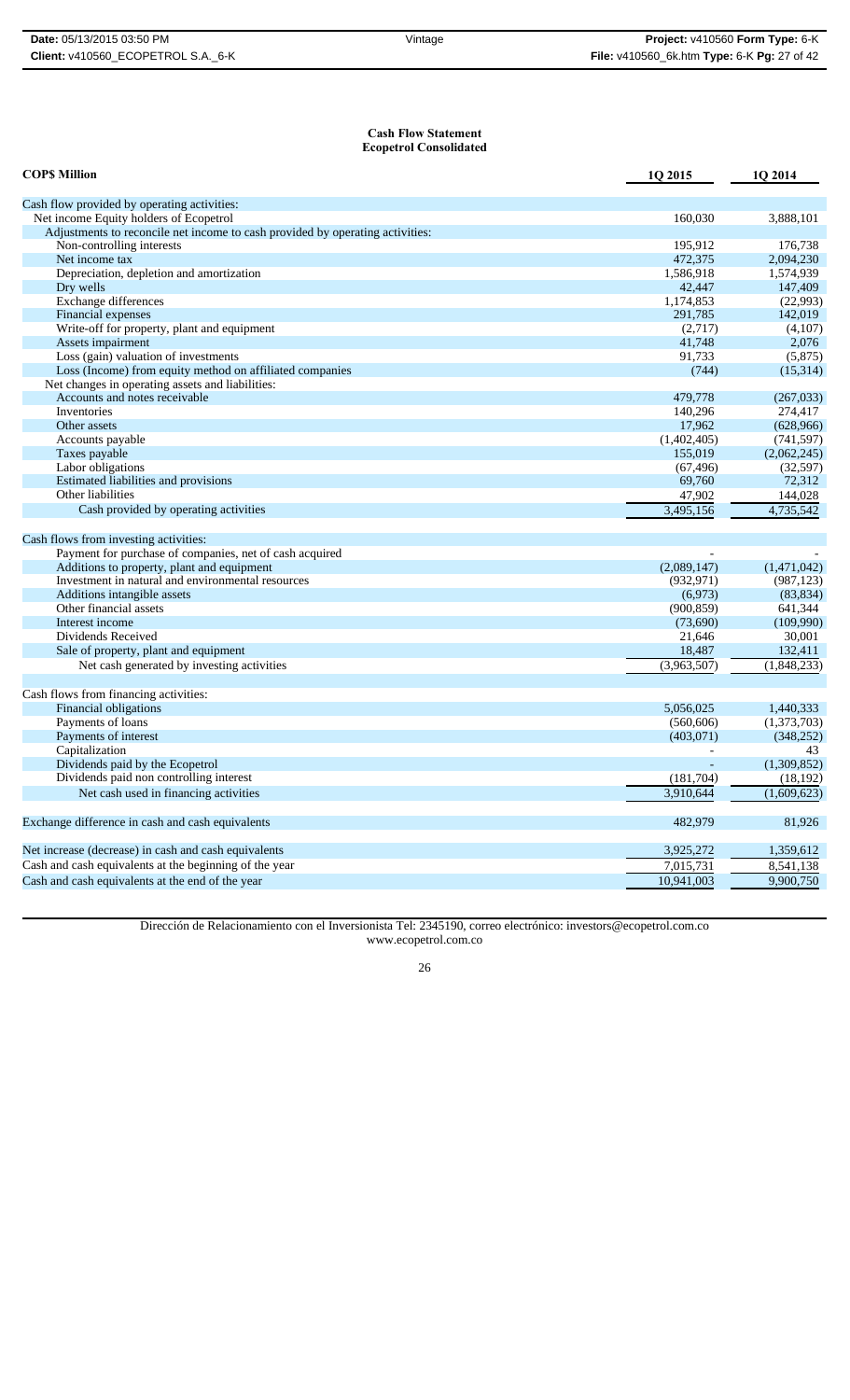# **Reconciliation of EBITDA Ecopetrol Consolidated**

| <b>COPS Millions</b>                        | 10 2015    | 10 2014   |
|---------------------------------------------|------------|-----------|
| <b>RECONCILIATION NET INCOME TO EBITDA</b>  |            |           |
| Net Income                                  | 160,030    | 3,888,101 |
| Depreciations, depletions and amortizations | 1,586,918  | 1,574,939 |
| Net Interest                                | 309,869    | 199.675   |
| <b>Other Taxes</b>                          | 831.247    | 245,744   |
| Provision for income tax, net               | 472,375    | 2,094,230 |
| Non-controlling interest                    | (211, 537) | (137,952) |
| <b>CONSOLIDATED EBITDA</b>                  | 3,148,902  | 7,864,737 |

Dirección de Relacionamiento con el Inversionista Tel: 2345190, correo electrónico: investors@ecopetrol.com.co www.ecopetrol.com.co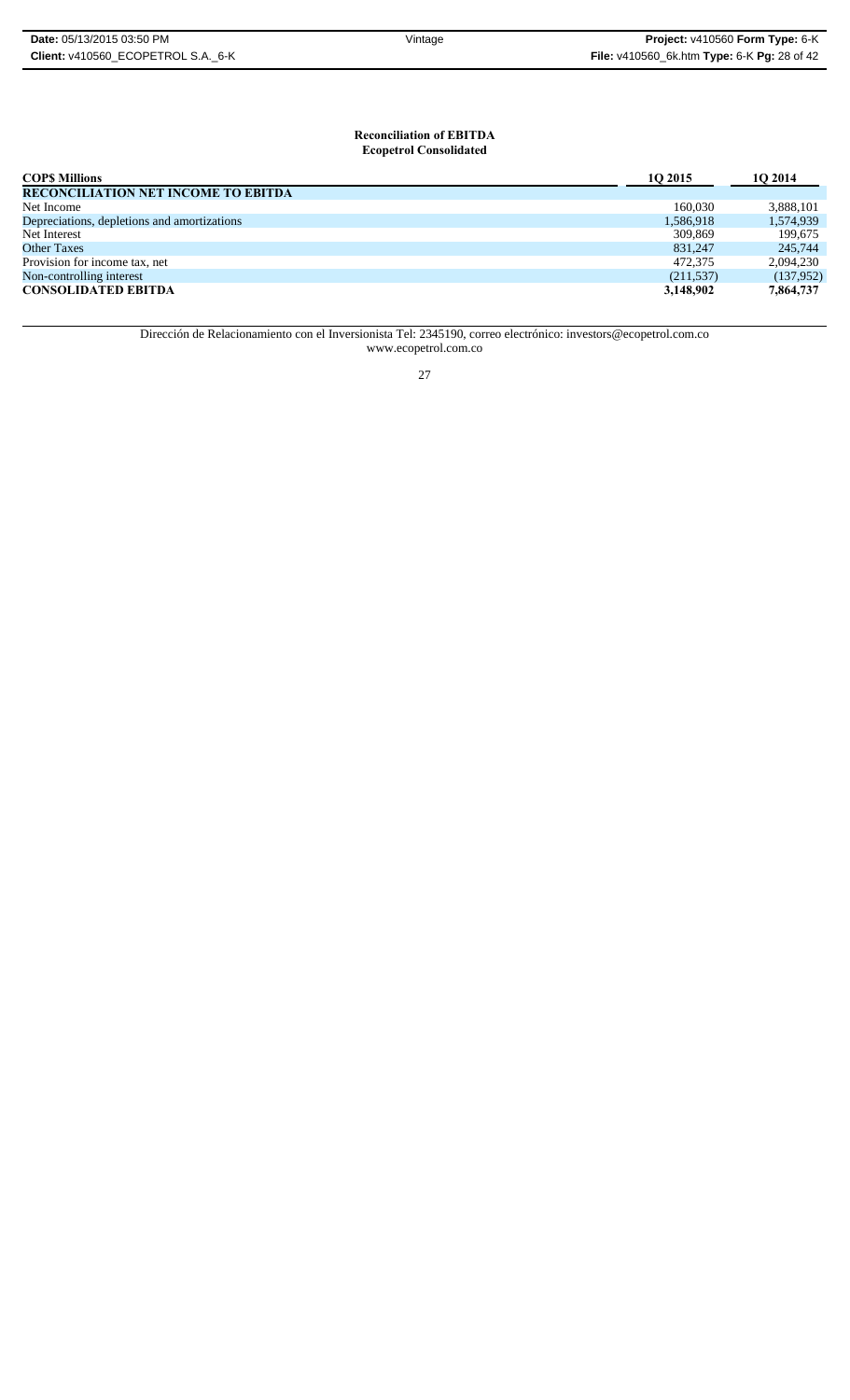# **VI. Exhibits of Subsidiary Results and Shareholder Interest**

Note: The financial results of subsidiary companies have not been audited

#### **Exploration and Production**

# **1. Hocol**

**Income Statement**

| (COP\$ Billion)            | 1Q 2015 | 1Q 2014 |
|----------------------------|---------|---------|
| <b>Local Sales</b>         | 74      | 28      |
| <b>Export Sales</b>        | 207     | 482     |
| <b>Total Sales</b>         | 281     | 510     |
| Variable Costs             | 147     | 181     |
| <b>Fixed Costs</b>         | 84      | 128     |
| Cost of Sales              | 231     | 309     |
| Gross profit               | 50      | 201     |
| <b>Operating Expenses</b>  | 51      | 45      |
| <b>Operating Profit</b>    | (1)     | 156     |
| Non operating, net         | 22      |         |
| Profit/(Loss) before taxes | 21      | 164     |
| Income tax                 | 37      | 56      |
| Net Income/Loss            | (16)    | 108     |
|                            |         |         |
| <b>TOTAL EBITDA *</b>      | 115.0   | 273.0   |
| EBITDA margin              | 40.9%   | 53.5%   |

| <b>Balance Sheet</b>                       |                       |                          |
|--------------------------------------------|-----------------------|--------------------------|
| <b>COPS Billion</b>                        | <b>March 31, 2015</b> | <b>December 31, 2014</b> |
| <b>Current Assets</b>                      | 1,220                 | 1,148                    |
| Long Term Assets                           | 2,347                 | 2,252                    |
| <b>Total Assets</b>                        | 3,567                 | 3,400                    |
| <b>Current Liabilities</b>                 | 1,032                 | 1,017                    |
| Long Term Liabilities                      | 496                   | 437                      |
| <b>Total Liabilities</b>                   | 1,528                 | 1,454                    |
| Equity                                     | 2,039                 | 1,946                    |
| Total Liabilities and Shareholders' Equity | 3,567                 | 3,400                    |

Dirección de Relacionamiento con el Inversionista Tel: 2345190, correo electrónico: investors@ecopetrol.com.co www.ecopetrol.com.co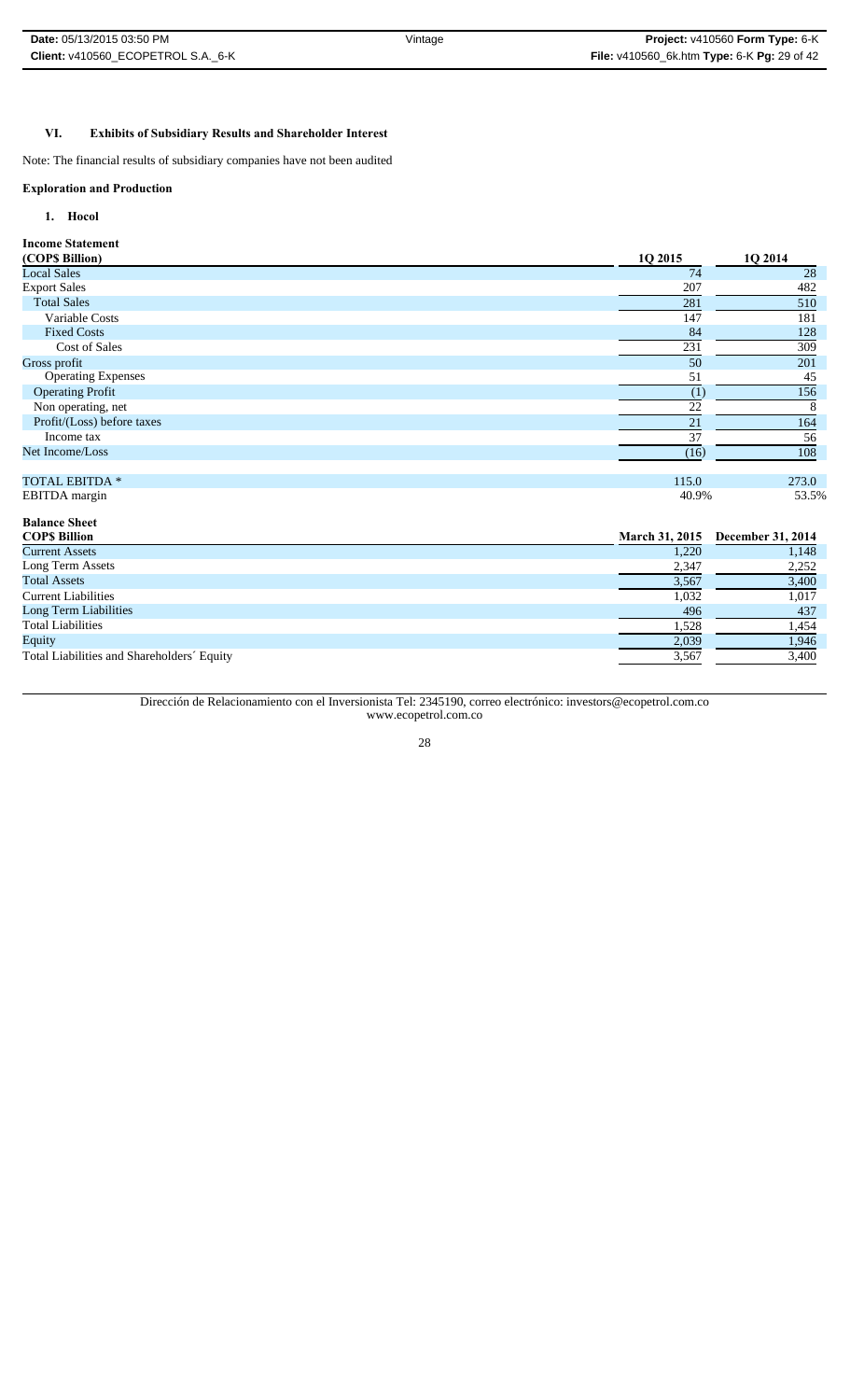# **2. Savia Peru**

| <b>Income Statement</b>    |           |     |         |
|----------------------------|-----------|-----|---------|
| US\$ million               | 10 2015   |     | 10 2014 |
| <b>Local Sales</b>         | 26.9      |     | 59.3    |
| <b>Total Sales</b>         | 26.9      |     | 59.3    |
| Variable Costs             | 13.6      |     | 17.5    |
| <b>Fixed Costs</b>         | 17.8      |     | 14.8    |
| <b>Cost of Sales</b>       | 31.4      |     | 32.3    |
| Gross profit               | (4.5)     |     | 27.0    |
| <b>Operating Expenses</b>  | 9.5       |     | 7.6     |
| <b>Operating Profit</b>    | (14.0)    |     | 19.4    |
| Non operating, net         | (0.3)     |     | (0.5)   |
| Profit/(Loss) before taxes | (14.3)    |     | 18.9    |
| Income tax                 | (0.9)     |     | 8.4     |
| Net Income/Loss            | (13.4)    |     | 10.5    |
|                            |           |     |         |
| TOTAL EBITDA *             | \$<br>3.7 | -\$ | 34.2    |
| <b>EBITDA</b> margin       | 14%       |     | 58%     |

# **Balance Sheet**

| <b>USS million</b>                         |       |  | March 31, 2015 December 31, 2014 |  |
|--------------------------------------------|-------|--|----------------------------------|--|
| <b>Current Assets</b>                      | 128.0 |  | 146.7                            |  |
| Long Term Assets                           | 772.5 |  | 791.4                            |  |
| <b>Total Assets</b>                        | 900.5 |  | 938.1                            |  |
| <b>Current Liabilities</b>                 | 194.0 |  | 214.0                            |  |
| Long Term Liabilities                      | 154.3 |  | 159.1                            |  |
| <b>Total Liabilities</b>                   | 348.3 |  | 373.1                            |  |
| Equity                                     | 552.2 |  | 565.0                            |  |
| Total Liabilities and Shareholders' Equity | 900.5 |  | 938.1                            |  |

Dirección de Relacionamiento con el Inversionista Tel: 2345190, correo electrónico: investors@ecopetrol.com.co www.ecopetrol.com.co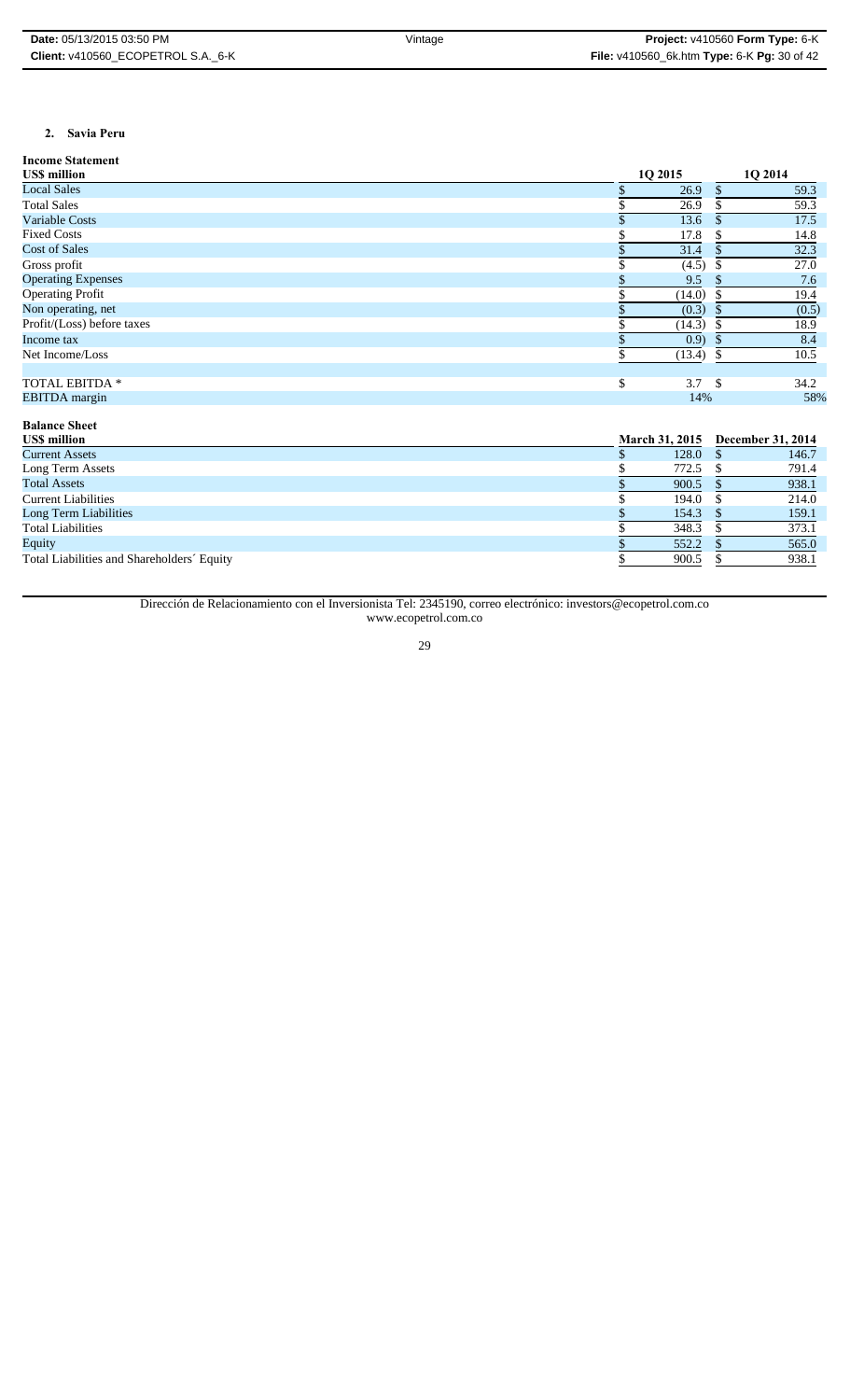# **3. Equion**

**Income Statement**

| (COPS Billion)             | 1O 2015 | 1O 2014 |
|----------------------------|---------|---------|
| <b>Local Sales</b>         | 74.0    | 68      |
| <b>Export Sales</b>        | 167.7   | 266     |
| <b>Total Sales</b>         | 241.7   | 334     |
| Variable Costs             | 154.5   | 90      |
| <b>Fixed Costs</b>         | 32.9    | 41      |
| Cost of Sales              | 187.4   | 131     |
| Gross profit               | 54.3    | 203     |
| <b>Operating Expenses</b>  | 36.6    | 13      |
| <b>Operating Profit</b>    | 17.7    | 190     |
| Non operating, net         | 19.1    | 38      |
| Profit/(Loss) before taxes | 36.8    | 228     |
| Income tax                 | 16.3    | 74      |
| Net Income/Loss            | 20.5    | 154     |
|                            |         |         |
| <b>TOTAL EBITDA *</b>      | 176.6   | 274.2   |
| <b>EBITDA</b> margin       | 73.1%   | 82.1%   |

| <b>Balance Sheet</b>                       |                       |                   |
|--------------------------------------------|-----------------------|-------------------|
| <b>COPS Billion</b>                        | <b>March 31, 2015</b> | December 31, 2014 |
| <b>Current Assets</b>                      | 1,184                 | 1,053             |
| Long Term Assets                           | 2,007                 | 1,984             |
| <b>Total Assets</b>                        | 3,191                 | 3,037             |
| <b>Current Liabilities</b>                 | 802                   | 815               |
| Long Term Liabilities                      | 253                   | 218               |
| <b>Total Liabilities</b>                   | 1,055                 | 1,033             |
| Equity                                     | 2,136                 | 2,004             |
| Total Liabilities and Shareholders' Equity | 3,191                 | 3,037             |

Dirección de Relacionamiento con el Inversionista Tel: 2345190, correo electrónico: investors@ecopetrol.com.co www.ecopetrol.com.co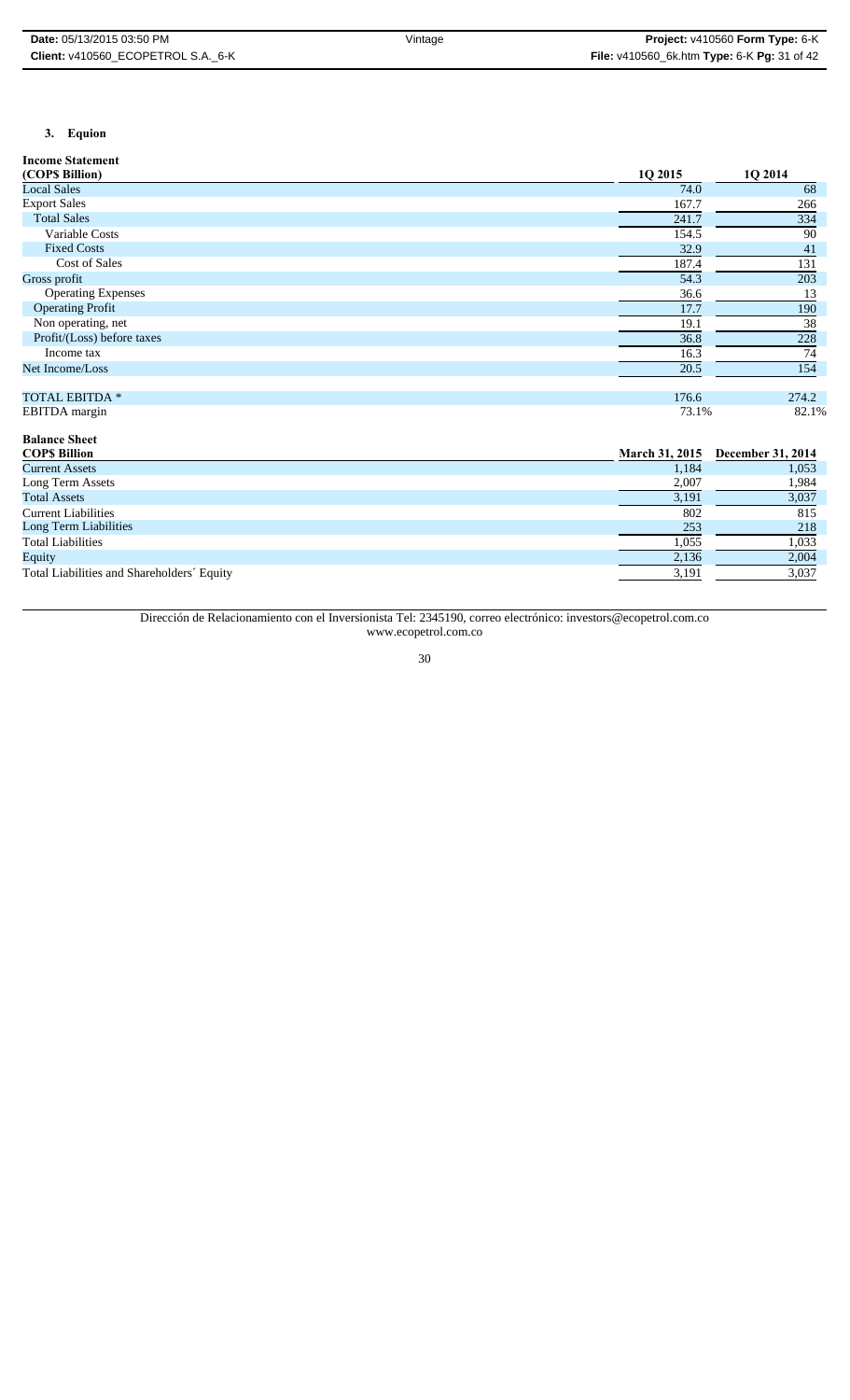### **Refining and Petrochemical**

# **1. Essentia (Propilco)**

| Sales volumes (tons) | 10 2015 10 2014 |        |
|----------------------|-----------------|--------|
| Polypropylene        | 101.014         | 91.033 |
| Masterbatch          | 3.378           | 3.120  |
| Polyethylene         | 7.844           | 5.218  |
| Total                | 112,236         | 99.372 |

# **Income Statement**

| (COP\$ Billion)            | 1Q 2015 | 1Q 2014 |
|----------------------------|---------|---------|
| <b>Local Sales</b>         | 166     | 149     |
| <b>Export Sales</b>        | 261     | 235     |
| <b>Total Sales</b>         | 427     | 384     |
| Variable Costs             | 369     | 322     |
| <b>Fixed Costs</b>         | 24      | 26      |
| Cost of Sales              | 393     | 348     |
| Gross profit               | 34      | 36      |
| <b>Operating Expenses</b>  | 39      | 28      |
| <b>Operating Profit</b>    | (5)     | 8       |
| Non operating, net         | 22      | 22      |
| Profit/(Loss) before taxes | 17      | 30      |
| Income tax                 | (7      |         |
| Net Income/Loss            | 24      | 29      |
|                            |         |         |
| <b>TOTAL EBITDA *</b>      | 30.0    | 15.0    |
| EBITDA margin              | 7.0%    | 3.9%    |

| <b>Balance Sheet</b>                       |                       |                          |
|--------------------------------------------|-----------------------|--------------------------|
| <b>COPS Billion</b>                        | <b>March 31, 2015</b> | <b>December 31, 2014</b> |
| <b>Current Assets</b>                      | 894                   | 919                      |
| Long Term Assets                           | 813                   | 771                      |
| <b>Total Assets</b>                        | 1,707                 | 1,690                    |
| <b>Current Liabilities</b>                 | 578                   | 597                      |
| Long Term Liabilities                      | 127                   | 147                      |
| <b>Total Liabilities</b>                   | 705                   | 744                      |
| Equity                                     | 1,002                 | 946                      |
| Total Liabilities and Shareholders' Equity | 1,707                 | 1,690                    |

# Dirección de Relacionamiento con el Inversionista Tel: 2345190, correo electrónico: investors@ecopetrol.com.co www.ecopetrol.com.co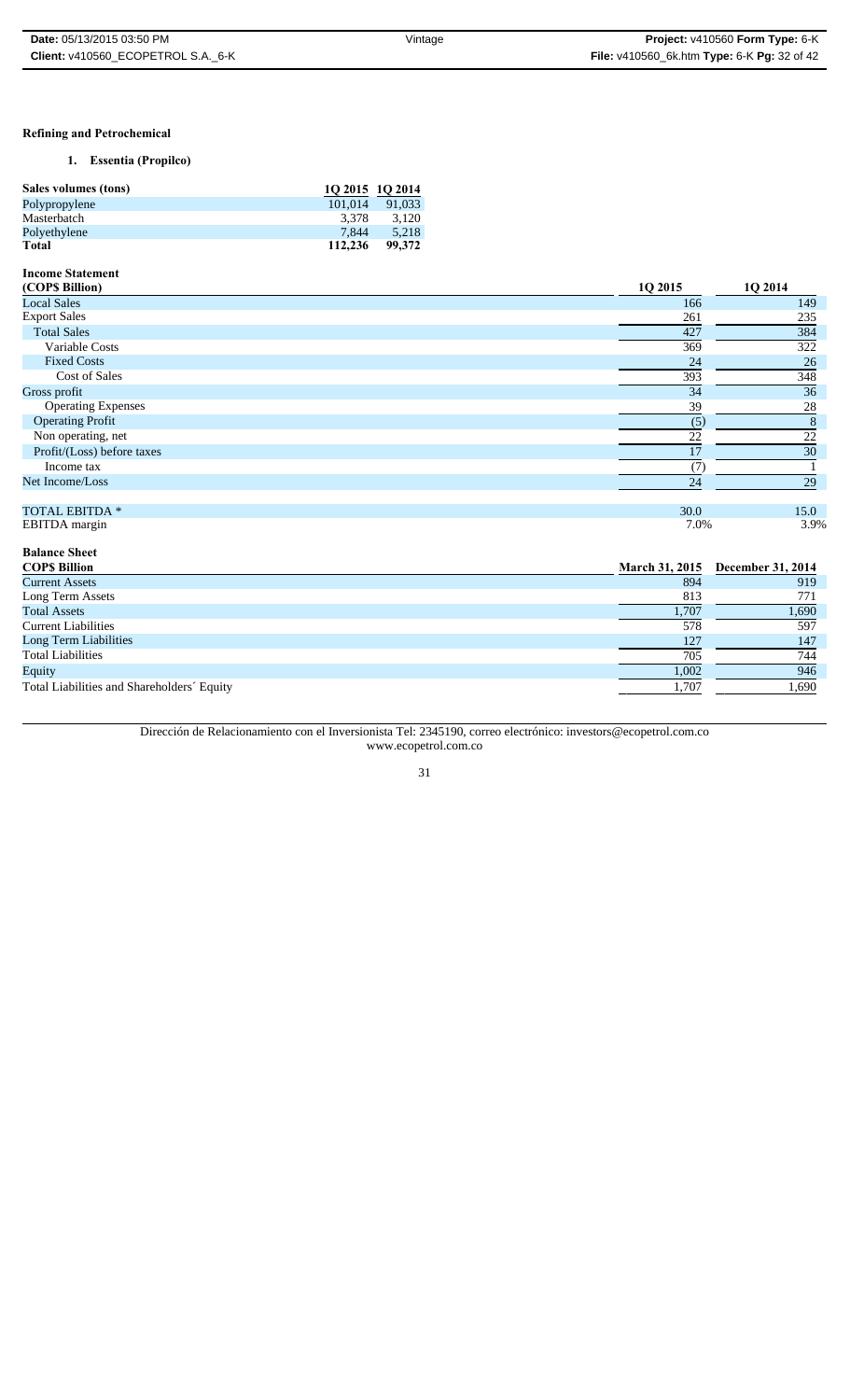# **2. Reficar**

| Sales Volume (mbd) | 10 2015 10 2014 |      |
|--------------------|-----------------|------|
| Local              | 38.4            | 35.1 |
| International      | 00              | 38.9 |
| Total              | 38.4            | 74.0 |

**Income Statement**

| (COP\$ Billion)            | 1Q 2015               | 1Q 2014           |
|----------------------------|-----------------------|-------------------|
| <b>Local Sales</b>         | 628                   | 788               |
| <b>Export Sales</b>        |                       | 737               |
| <b>Total Sales</b>         | 628                   | 1,525             |
| Variable Costs             | 567                   | 1,390             |
| <b>Fixed Costs</b>         | 47                    | 57                |
| <b>Cost of Sales</b>       | 614                   | 1,447             |
| Gross profit               | 14                    | 78                |
| <b>Operating Expenses</b>  | 197                   | 63                |
| <b>Operating Profit</b>    | (183)                 | 15                |
| Non operating, net         | (1)                   | (1)               |
| Profit/(Loss) before taxes | (184)                 | 14                |
| Income tax                 | (26)                  | 37                |
| Net Income/Loss            | (158)                 | (23)              |
|                            |                       |                   |
| <b>TOTAL EBITDA *</b>      | (74.0)                | 66.0              |
| EBITDA margin              | $-11.8%$              | 4.3%              |
| <b>Balance Sheet</b>       |                       |                   |
| <b>COPS Billion</b>        | <b>March 31, 2015</b> | December 31, 2014 |

| <b>Current Assets</b>                      | 1,621  | 1,272  |
|--------------------------------------------|--------|--------|
| Long Term Assets                           | 21,338 | 19,076 |
| <b>Total Assets</b>                        | 22,959 | 20,348 |
| <b>Current Liabilities</b>                 | 697    | 984    |
| Long Term Liabilities                      | 14,163 | 12,895 |
| <b>Total Liabilities</b>                   | 14,860 | 13,879 |
| Equity                                     | 8,099  | 6,469  |
| Total Liabilities and Shareholders' Equity | 22,959 | 20,348 |
|                                            |        |        |

Dirección de Relacionamiento con el Inversionista Tel: 2345190, correo electrónico: investors@ecopetrol.com.co www.ecopetrol.com.co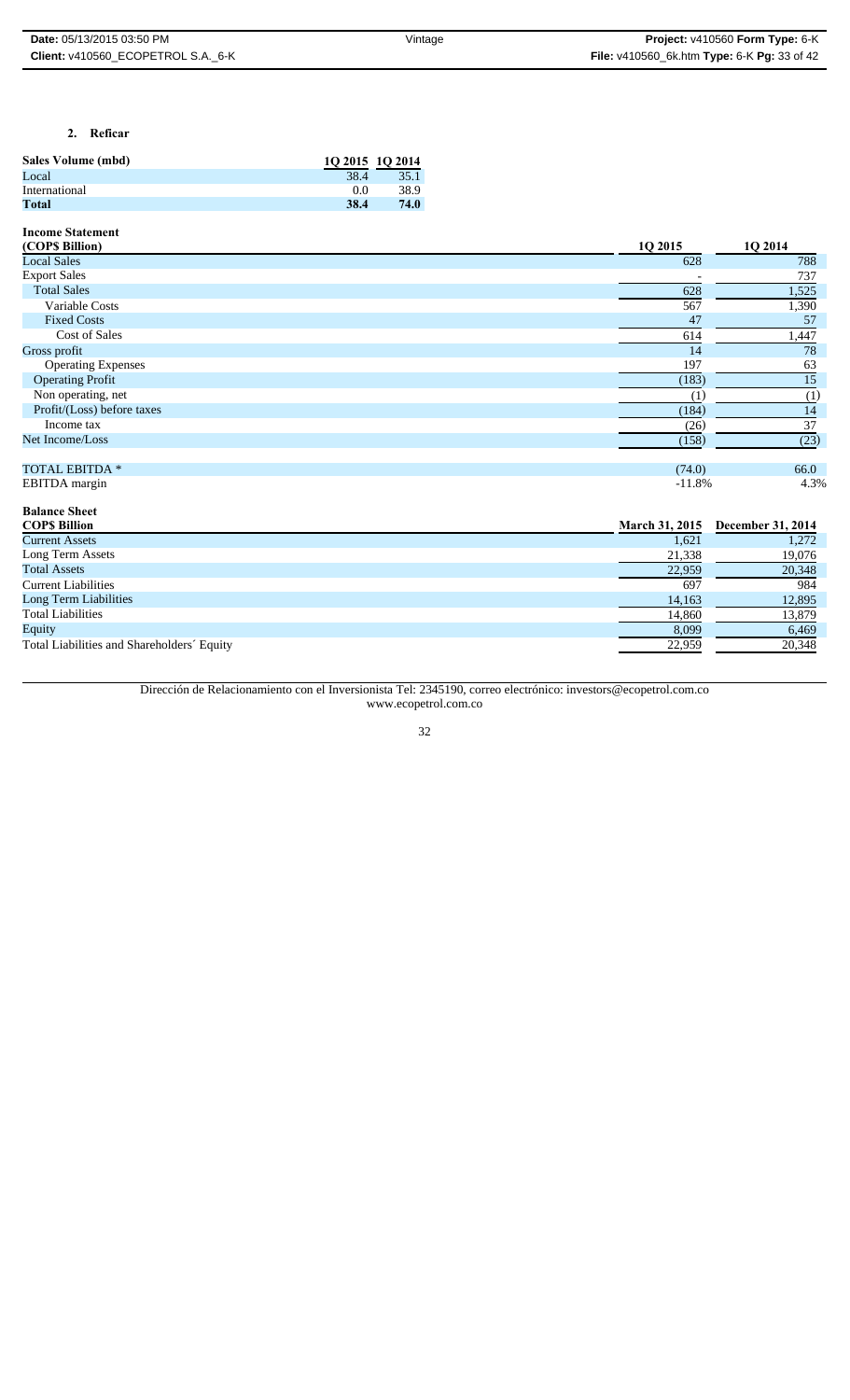# **Transportation**

# **1. Cenit**

The financial information presented corresponds to CENIT individually, recognizing application of the participation method to the earnings of the other transport companies of the Corporate Group.

| <b>Income Statement</b>    |         |         |
|----------------------------|---------|---------|
| (COPS Billion)             | 1Q 2015 | 1Q 2014 |
| Services                   | 902     | 746     |
| <b>Total Sales</b>         | 902     | 746     |
| Variable Costs             | 92      | 28      |
| <b>Fixed Costs</b>         | 354     | 408     |
| <b>Cost of Sales</b>       | 446     | 436     |
| Gross profit               | 456     | 310     |
| <b>Operating Expenses</b>  | 121     | 20      |
| <b>Operating Profit</b>    | 335     | 290     |
| Non operating, net         | 563     | 249     |
| Profit/(Loss) before taxes | 898     | 539     |
| Income tax                 | 203     | 77      |
| Net Income/Loss            | 695     | 462     |
|                            |         |         |
| TOTAL EBITDA *             | 693.0   | 364.0   |
| <b>EBITDA</b> margin       | 76.8%   | 48.8%   |

| <b>Balance Sheet</b>                       |                       |                          |
|--------------------------------------------|-----------------------|--------------------------|
| <b>COPS Billion</b>                        | <b>March 31, 2015</b> | <b>December 31, 2014</b> |
| <b>Current Assets</b>                      | 3,013                 | 2,649                    |
| Long Term Assets                           | 15,690                | 15,523                   |
| <b>Total Assets</b>                        | 18,703                | 18,172                   |
| <b>Current Liabilities</b>                 | 2,444                 | 1,110                    |
| Long Term Liabilities                      | 1,167                 | 1,064                    |
| <b>Total Liabilities</b>                   | 3,611                 | 2,174                    |
| Equity                                     | 15,092                | 15,998                   |
| Total Liabilities and Shareholders' Equity | 18,703                | 18,172                   |

Dirección de Relacionamiento con el Inversionista Tel: 2345190, correo electrónico: investors@ecopetrol.com.co www.ecopetrol.com.co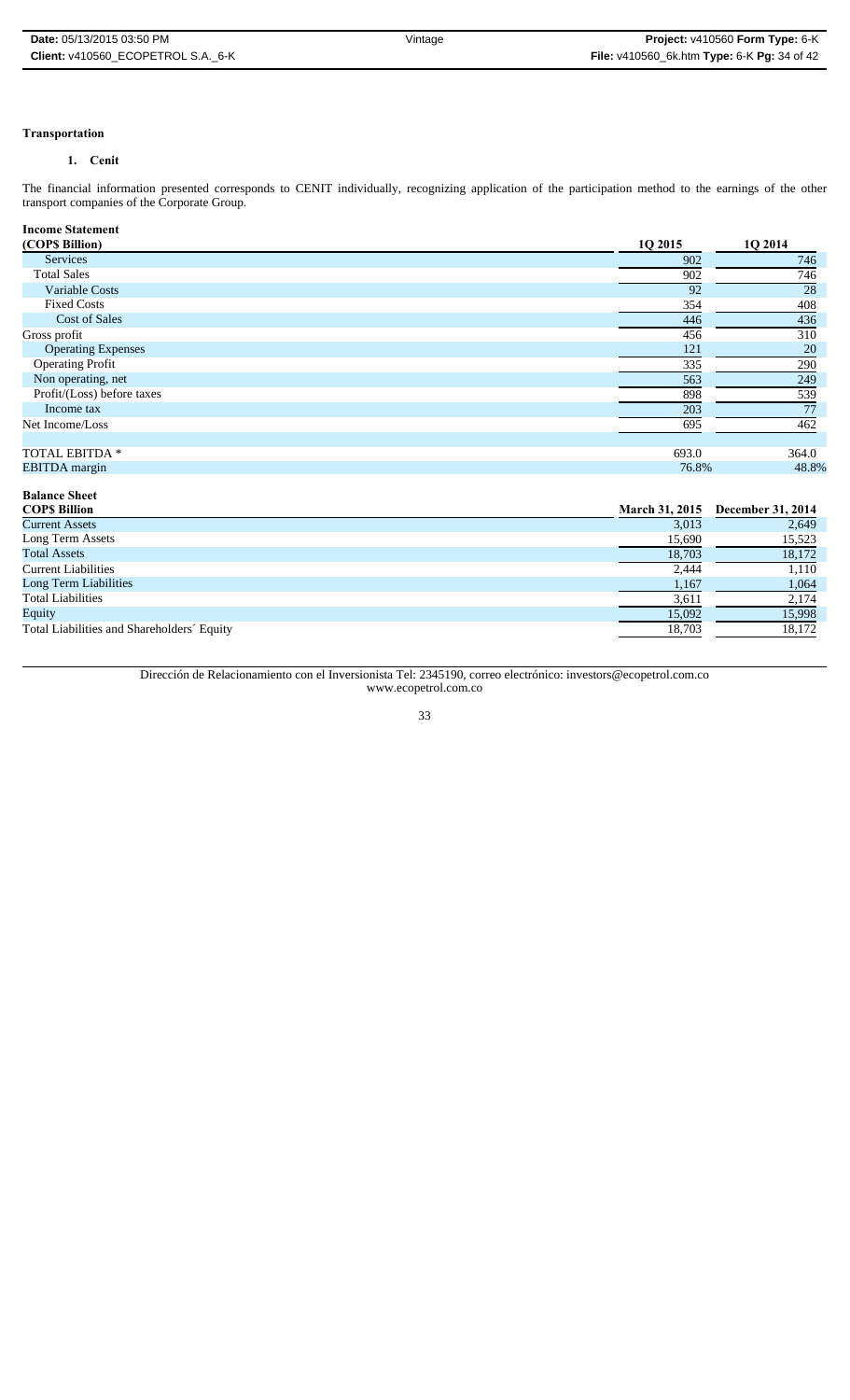#### **Biofuels**

# **1. Ecodiesel**

| Sales volume (mboed) | 10 2015 10 2014 |     |
|----------------------|-----------------|-----|
| <b>Biodiesel</b>     | 2.3             | 2.3 |
| Glycerin             | 02              | 0.2 |
| Total                | 2.5             | 2.5 |

# **Income Statement**

| (COP\$ Billion)            | 10 2015 | 1Q 2014                             |
|----------------------------|---------|-------------------------------------|
| <b>Local Sales</b>         | 58      | 78                                  |
| <b>Total Sales</b>         | 58      | 78                                  |
| Variable Costs             | 51      | 67                                  |
| <b>Fixed Costs</b>         |         |                                     |
| <b>Cost of Sales</b>       | 51      | 67                                  |
| Gross profit               |         | 11                                  |
| <b>Operating Expenses</b>  |         |                                     |
| <b>Operating Profit</b>    |         |                                     |
| Non operating, net         |         |                                     |
| Profit/(Loss) before taxes |         |                                     |
| Income tax                 |         |                                     |
| Net Income/Loss            |         |                                     |
| <b>Balance Sheet</b>       |         |                                     |
| <b>COPS Billion</b>        |         | February 28, 2015 December 31, 2014 |

| --------                                   |     |     |
|--------------------------------------------|-----|-----|
| <b>Current Assets</b>                      | 58  | 62  |
| Long Term Assets                           | 76  | 75  |
| <b>Total Assets</b>                        | 134 | 137 |
| <b>Current Liabilities</b>                 |     | 45  |
| Long Term Liabilities                      | 29  | 32  |
| <b>Total Liabilities</b>                   | 70  |     |
| Equity                                     | 64  | 60  |
| Total Liabilities and Shareholders' Equity | 134 | 137 |
|                                            |     |     |

Dirección de Relacionamiento con el Inversionista Tel: 2345190, correo electrónico: investors@ecopetrol.com.co www.ecopetrol.com.co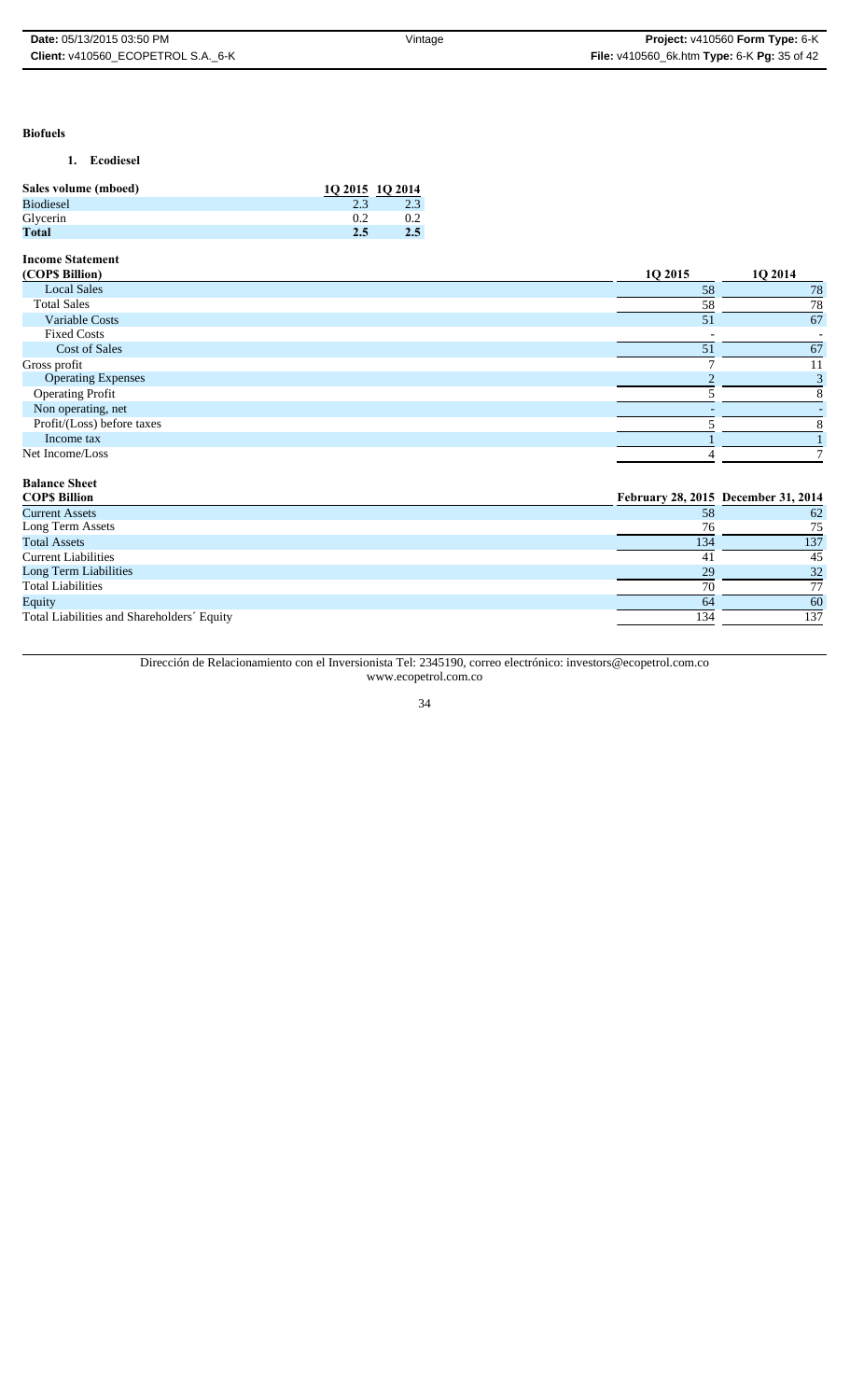# **VII. Corporate Group Debt**

Current Debt by Company\*

| Company              | <b>USD</b>     | $COP**$  | <b>Total</b> |
|----------------------|----------------|----------|--------------|
|                      |                |          |              |
| Ecopetrol            | 9,458          | 1,451    | 10,910       |
| Reficar              | 3,352          | 0        | 3,352        |
| <b>Bicentario</b>    | $\overline{0}$ | 725      | 725          |
| ODL                  | $\Omega$       | 326      | 326          |
| <b>Bioenergy</b>     | $\Omega$       | 192      | 192          |
| Ocensa               | 500            | 0        | 500          |
| <b>Propilco</b>      | 21             | $\Omega$ | 21           |
| Ecodiesel            | $\Omega$       |          | 11           |
| <b>Total</b>         | 13,331         | 2,705    | 16,036       |
| $\frac{0}{0}$        | 83%            | 17%      | 100%         |
|                      |                |          |              |
| Subordinated debt*** | 1,657          | 488      | 2,145        |

\* Nominal value of debt as of March 31, 2015, without accrued interests

\*\* Figures in US million dollars converted with TRM as of March 31, 2015

\*\*\*Subordinated debt and Ecodiesel does not consolidate in financial statements of Ecopetrol

Dirección de Relacionamiento con el Inversionista Tel: 2345190, correo electrónico: investors@ecopetrol.com.co www.ecopetrol.com.co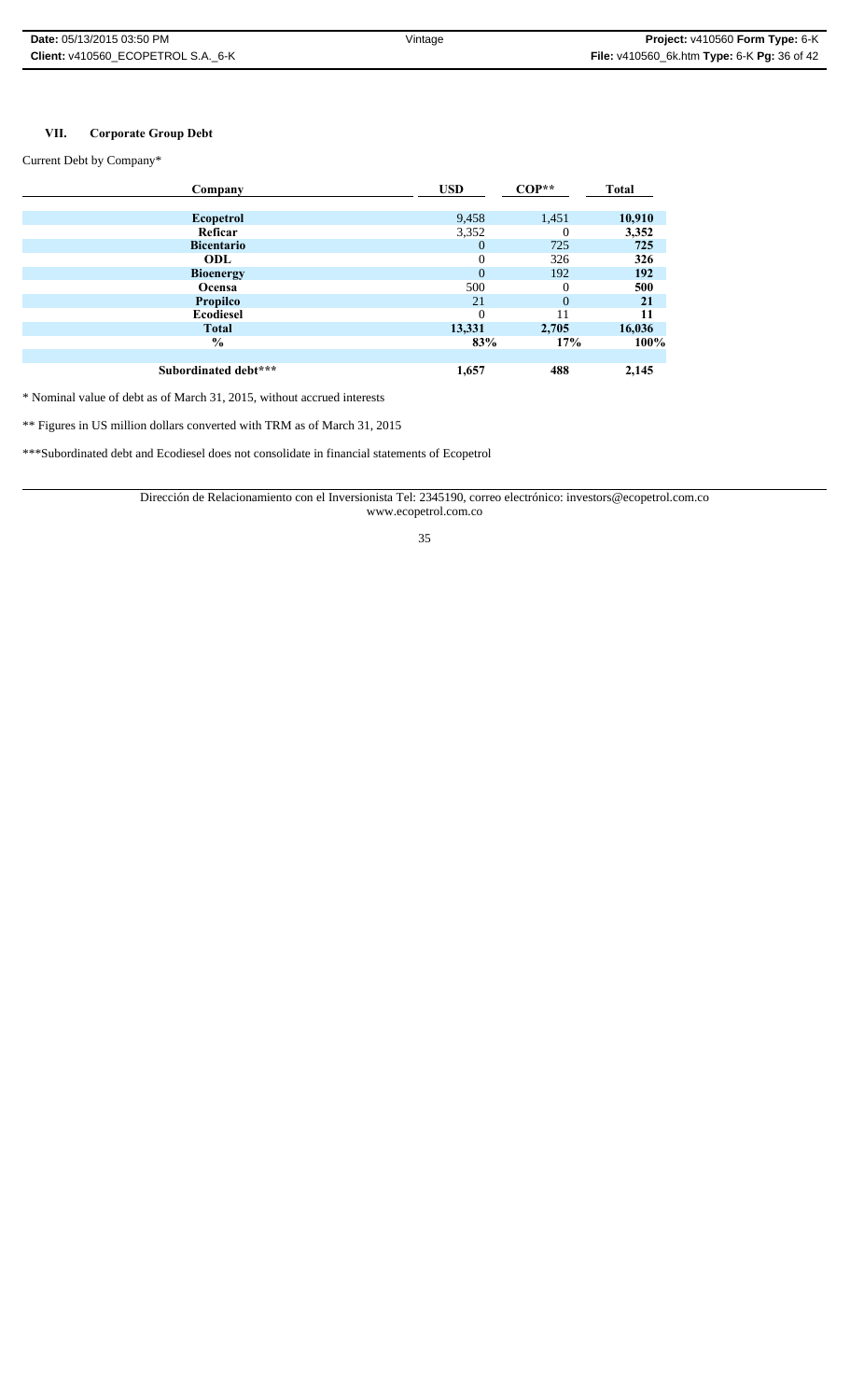### **VIII. Annex: Principal Changes in Consolidated Financial Reporting and Its Effects for the Year 2014, Product of the Adoption of International Financial Reporting Standards – IFRS**

### **Adoption of the International Financial Reporting Standards (IFRS)**

In accordance with Law 1314 of 2009, Regulatory Decree 2784 of December 2012 and Decree 3024 of 2013, Ecopetrol must report its financial statements under international financial reporting standards. In this law, Ecopetrol was classified in Group 1 of preparers of financial information in Colombia, and, therefore, on February 28, 2013, submitted its plan for implementing IFRS to the different Superintendences.

The Opening Consolidated Statement of Financial Position as of January 1, 2014, was submitted to the Superintendent of Finance and the Superintendent of Ports and Transport, with the approval of the entities responsible for its preparation for convergence and its adequate compliance, including: the Board of Directors, Auditing Committee and the CEO.

During the year 2014, a period of transition and implementation, Ecopetrol and its Business Group carried out a work plan with the purpose of ensuring, at the source document level, accounting recognition of operations under IFRS, in order to meet the deadline for implementing the new technical framework starting January 1, 2015.

Among the principal impacts and changes are: Adaptation of reporting systems, process redesign, updating of accounting policies and procedures, as well as the generation of accounting impacts mainly on the following items: fixed assets, labor obligations, deferred tax, accounts receivable and accounts payable.

Once the standards are adopted, the impacts of adoption for the first time are recorded in the Balance Sheet, in equity, and in a specific line item called "firsttime adoption", and the accounting record commences under the international financial reporting standards.

Under the international norm, opening balance figures are likely to be adjusted as a result of the adoption process through December 31, 2015.

It should be clarified that solely for tax purposes, as provided by Law 1607, article 165, of 2012, the tax bases will remain unchanged for four (4) years after IFRS goes into force, therefore, the public accounting regime or tax norm will continue to operate, as appropriate.

### **Financial effects**

### **Equity reconciliation – Opening balance as of January 1, 2014 (figures in COP\$ billion)**

Dirección de Relacionamiento con el Inversionista Tel: 2345190, correo electrónico: investors@ecopetrol.com.co www.ecopetrol.com.co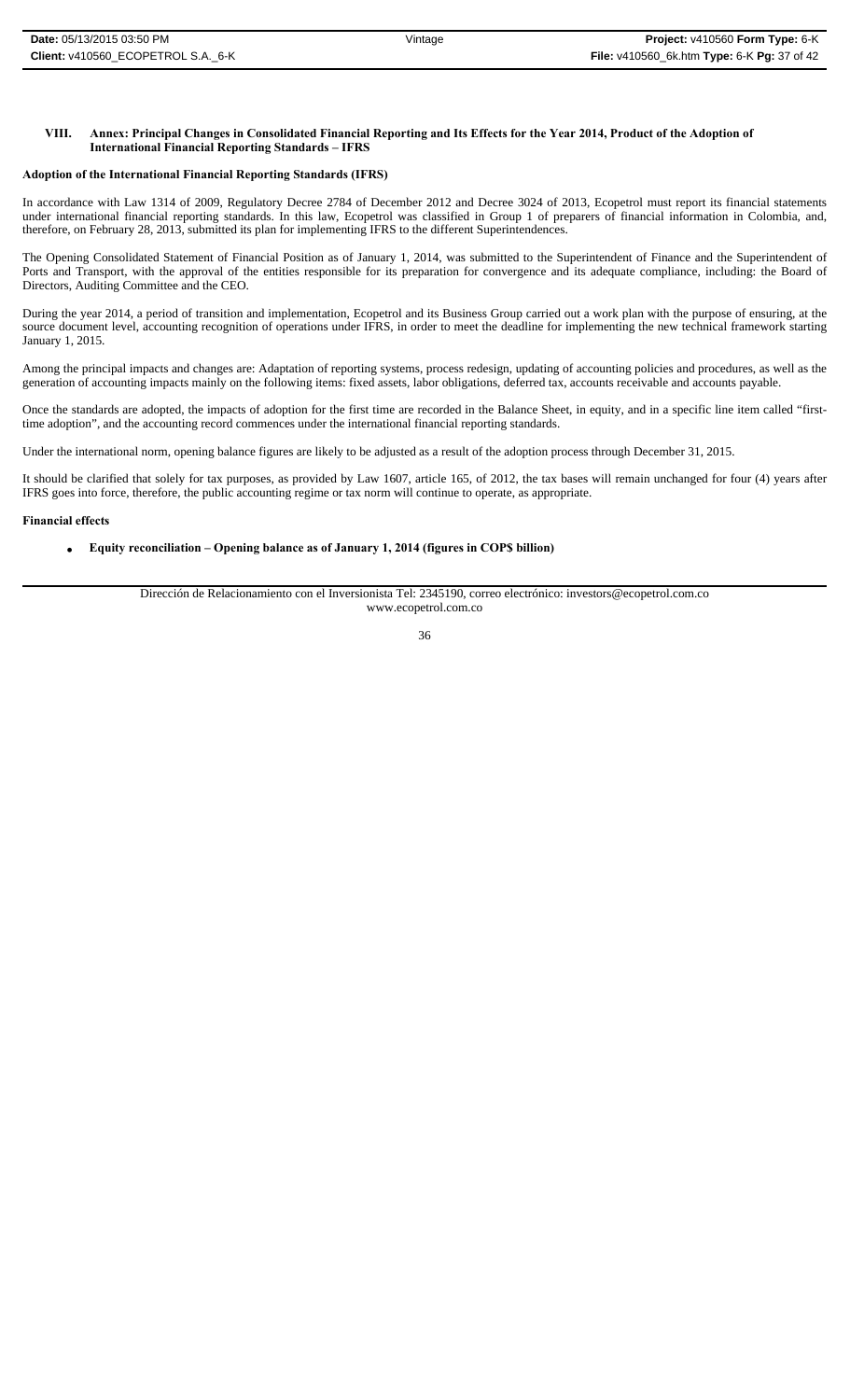| <b>Date:</b> 05/13/2015 03:50 PM   | Vintage | <b>Project:</b> $v410560$ Form Type: $6 - K$       |
|------------------------------------|---------|----------------------------------------------------|
| Client: v410560 ECOPETROL S.A. 6-K |         | <b>File:</b> v410560_6k.htm Type: 6-K Pg: 38 of 42 |

The following reconciliation includes the main effects of the transition to IFRS on Ecopetrol's consolidated financial position:

|    |                                                                                     | As of January 1,<br>2014 |
|----|-------------------------------------------------------------------------------------|--------------------------|
|    | Consolidated shareholder equity in accordance with the Public Accounting Regime RCP | 71,119                   |
| a. | Non-controlling interest                                                            | 4,574                    |
| b. | Equity method and inventories                                                       | 133                      |
| c. | Properties, plant and equipment                                                     | (21, 247)                |
| d. | Deferred charges                                                                    | (707)                    |
| e. | Equion non-controlling interest                                                     | (1,222)                  |
|    | Actuarial obligation                                                                | (1,390)                  |
| g. | Deferred tax                                                                        | (269)                    |
|    |                                                                                     |                          |
|    | Consolidated shareholder equity in accordance with IFRS                             | 50,991                   |

- a. Non-controlling interest: increase of COP\$4,574 billion due to that under IFRS non-controlling interest is recorded in Equity while under Public Accounting Regime RCP is recorded in Liabilities.
- b. Equity method and inventories: net increase of COP\$133 billion as follows:

Increase due to: i) higher value of accounts payable and receivable for the registration at reasonable value of crude oil imbalances +COP\$96 billion; ii) recovery of provisions due to the valuation of inventories at the lowest of the cost and the net realized value, resulting in a higher equity value of +COP\$48 billion.

Decrease due to: Other adjustments that reduce the equity, including equity participation method: –COP\$11 billion.

c. Properties, plant and equipment: net reduction of COP\$21,247 billion as follows:

Decrease due to: i) reversion of valuations, which under RCP the Company recognizes for property, plant and equipment, and which under IFRS, were eliminated from equity: -COP\$22,211 billion. ii) The net present value of abandonment costs that produces a recalculation of depreciation: -COP\$467 billion. iii) Impairment of assets: –COP\$259 billion. iv) Elimination of adjustments for inflation: –COP\$306 billion. v) Recognition of revenues coming from extended tests of production as a lower value of projects: -COP\$147 billion. vi) Registration of financial leases as fixed assets: –COP\$17 billion. vii) Non-capitalized expenses: -COP\$103 billion.

Increase due to the revision of the useful life of assets along with a change in the depreciation method that cause a higher value of the initial equity: +COP\$2,263 billion.

d. Deferred charges: a reduction of COP\$707 billion due to that under IFRS some items are recognized as expenditures while under RCP those were presented as deferred assets, such as the tax on equity –COP\$490 billion and other deferred charges –COP\$217 billion.

Dirección de Relacionamiento con el Inversionista Tel: 2345190, correo electrónico: investors@ecopetrol.com.co www.ecopetrol.com.co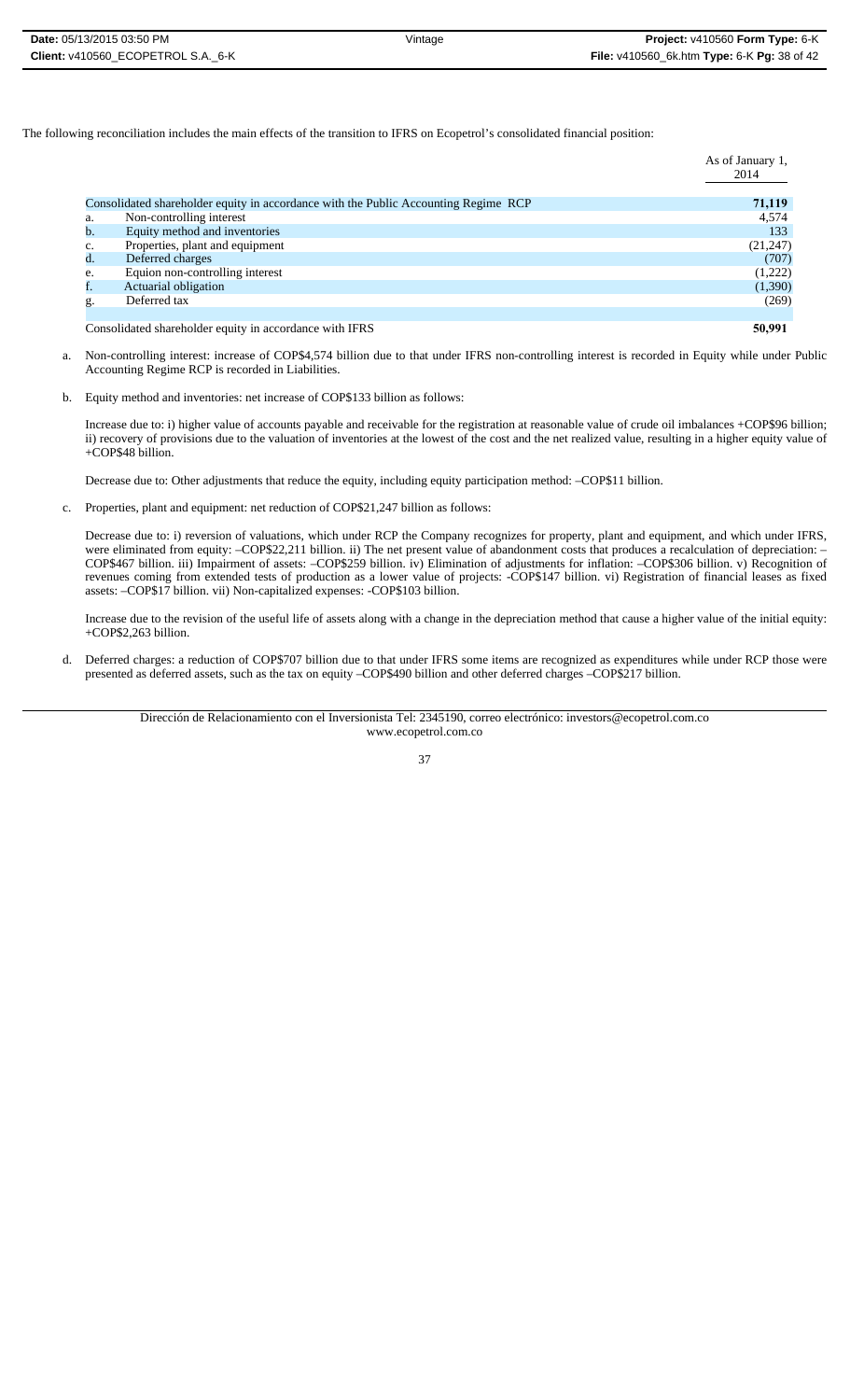- e. Equion non-controlling interest: a decrease of COP\$1,222 billion corresponding to the minority interest of Equion, investment that went from being consolidated under RCP to being recognized by the equity participation method under IFRS as, per shareholders agreement, they hold joint control.
- f. Actuarial obligation: a reduction of COP\$1,390 billion due to that under IFRS the assets that back the pension liability (Autonomous Pension Equities) are part of the balance sheet, as well as the liabilities corresponding to labor obligations subject to actuarial estimation (pensions, pension bonds, five year period benefit, health and education). Such estimation is made under IFRS guidelines using the projected unit credit method.
- g. Deferred tax: net decrease generated by changes in the measurement of assets and liabilities applying IFRS, which have resulted in temporary differences giving rise to changes in assets (liabilities) due to deferred tax. Among the main changes are: increase in the accounting basis of property, plant and equipment generating a greater deferred tax liability: -COP\$443 billion; excess of presumptive income and tax losses to be compensated that generate a higher value of deferred tax assets of +COP\$207 billion and other temporary differences that generate a lower value of deferred tax: -COP\$33 billion.

All of the above adjustments were recognized in the equity as effects of the first-time adoption of IFRS.

**Net Income reconciliation as of December 31, 2014 (figures in COP\$ billion)** 

|                |                                                                                         | From January 1,<br>$2014$ until<br>December 31.<br>2014 |
|----------------|-----------------------------------------------------------------------------------------|---------------------------------------------------------|
|                | Consolidated shareholder net income in accordance with the Public Accounting Regime RCP | 7,510                                                   |
|                |                                                                                         |                                                         |
| a.             | Properties, plant and equipment                                                         | (41)                                                    |
| b.             | Updated actuarial calculation                                                           | 301                                                     |
| $\mathbf{c}$ . | Deferred charges                                                                        | 526                                                     |
| d.             | Deferred tax                                                                            | 534                                                     |
| e.             | Equity method and other                                                                 | (72)                                                    |
|                | Exchange rate difference                                                                | (1,739)                                                 |
|                |                                                                                         |                                                         |
|                | Consolidated shareholders net income in accordance with IFRS                            | 7,019                                                   |

Consolidated net income of Ecopetrol decreased by COP\$491 billion:

a. Properties, plant and equipment: a net reduction of COP\$41 billion as follows:

Increase due to lower depreciation and amortization charges: +COP\$718 billion.

Dirección de Relacionamiento con el Inversionista Tel: 2345190, correo electrónico: investors@ecopetrol.com.co www.ecopetrol.com.co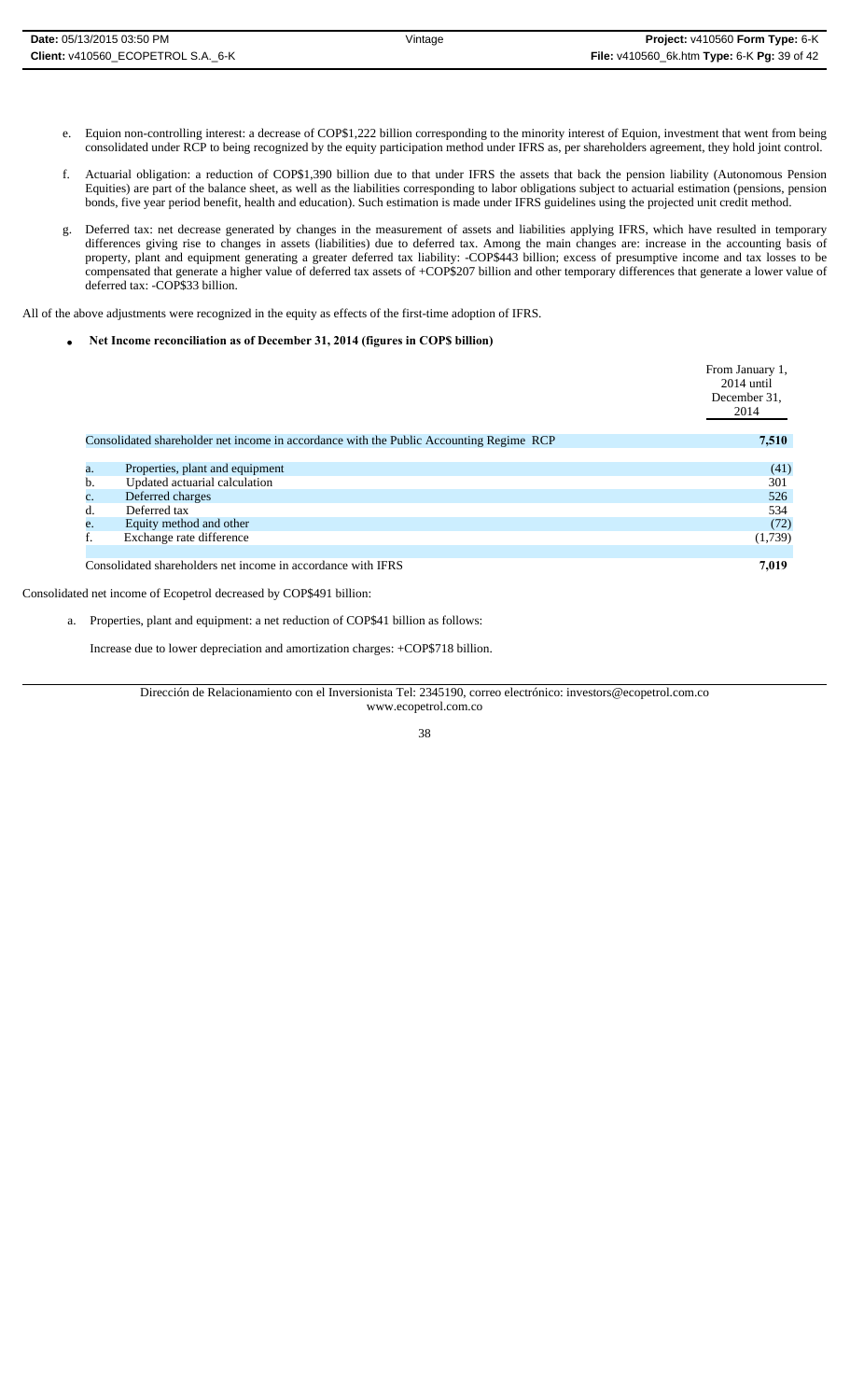Decrease due to: i) impairment of assets: –COP\$317 billion; ii) Updating of present value of abandonment costs: –COP\$143 billion; and iii) Other adjustments on fixed assets from non-capitalized items: –COP\$299 billion.

- b. Update of actuarial calculation: increase of net income of COP\$301 billion due to that under IFRS the long term employee benefit payments (pensions, severance pay, five year period benefit, health and education) are recorded as a lower value of the liability, while under Public Accounting Regime (RCP) those are recorded as period expenses. In addition, the update made on actuarial assumption affects the equity accounts -Other comprehensive result- and not the net income.
- c. Deferred charges: increase of net income in COP\$526 billion due to the last installment of the equity tax of COP\$490 billion, which under RCP was registered as period expense and under IFRS is part of the adjustments for first-time adoption; therefore is not affecting the net income of the period. Other deferred charges for +COP\$36 billion that under IFRS are not considered as deferred assets.
- d. Deferred tax: net increase of +COP\$534 billion due to a net reduction in the deferred tax generated in the variation of measurement of assets and liabilities by applying IFRS, which have resulted in temporary differences giving rise to changes in assets (liabilities) due to deferred tax. Among the main variations with respect the accounting net income under IFRS of year 2014 are: i) higher value of deferred tax asset of +COP\$672 billion due to the lower value of the accounting basis of property, plant and equipment in progress under IFRS compared with RCP, owing to the different methodology for the accounting of capitalized interest and exchange difference, ii) increase in the accounting basis of property, plant and equipment that originates a higher deferred tax liability amounting to –COP\$133 billion, explained mainly by lower depreciation expenses under IFRS versus RCP, iii) other temporary differences that cause a lower value of deferred tax amounting to –COP\$5 billion.
- e. Equity method and other: a net reduction of COP\$72 billion owing to:

Increase due to other adjustments amounting to COP\$128 billion that includes participation method and impacts on non-controlling interest.

Decrease due to: i) adjustments at the consolidation level due to differences between IFRS and RCP: -COP\$179 billion, ii) reasonable value of crude oil imbalances: -COP\$21 billion.

f. Exchange rate difference: a net reduction of COP\$1,739 billion as follows:

Decrease due to the difference in the methodology for the recognition of capitalized interests and exchange rate difference: -COP\$2,212 billion.

Increase due to effects on the exchange rate difference resulting from the change in functional currency of some of the Groups´ companies: +COP\$473 billion.

Dirección de Relacionamiento con el Inversionista Tel: 2345190, correo electrónico: investors@ecopetrol.com.co www.ecopetrol.com.co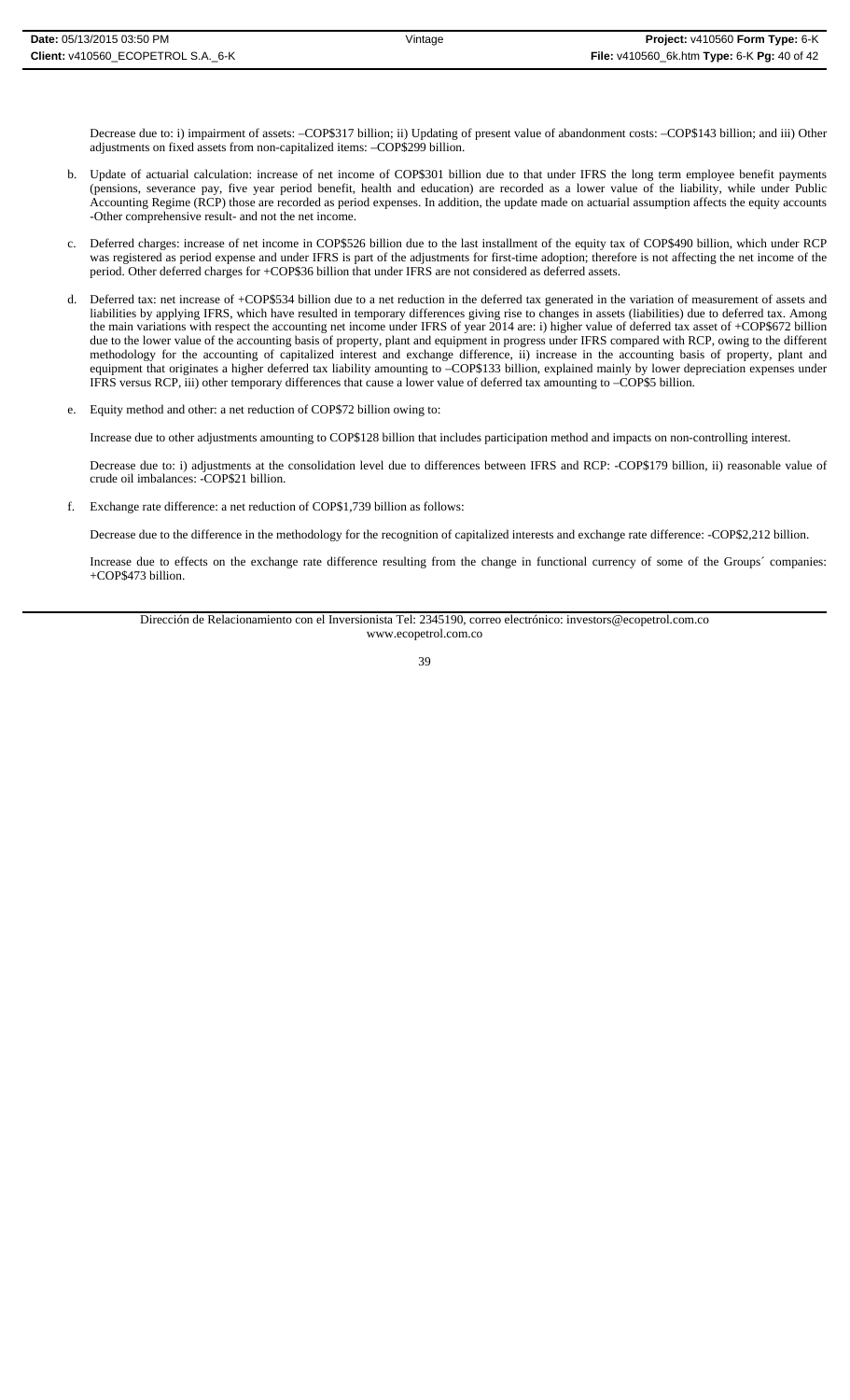As a result of the accounting adjustments owing to the first-time adoption, the net income under IFRS as of December 31, 2014 would be COP\$7,019 billion, 6.5% lower than the net income reported in 2014 under the Public Accounting Regime - RCP. It should be noted that the net income under which 2014 dividends were declared was that reported under Regime of Public Accounts RCP in force at the end of 2014, this is, COP\$7,510 billion. The net income under IFRS at the end of 2014 is presented only for monitoring and reporting purposes.